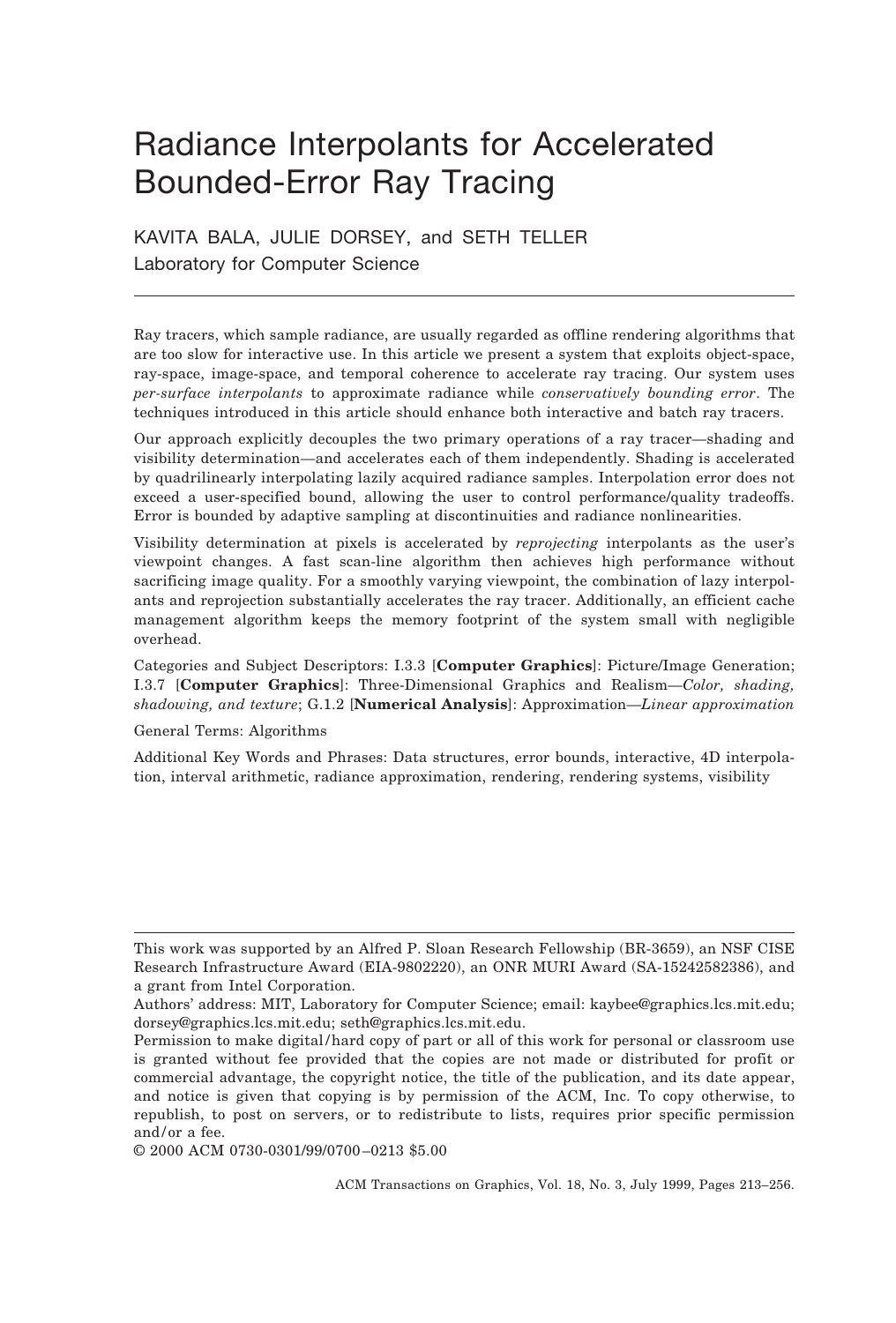## 1. INTRODUCTION

A primary goal of computer graphics is the rapid generation of accurate, high-quality imagery. Global illumination algorithms generate realistic images by evaluating radiance, a function over the five-dimensional space of rays. To achieve reasonable performance, illumination systems trade freedom of viewer motion for scene complexity and accuracy. At one end of the spectrum, ray tracers [Whitted 1980] support generalized geometric primitives and specular and diffuse reflectance functions to produce highquality view-dependent images; however, this quality is achieved at the expense of interactivity. At the other end of the spectrum, radiosity systems [Goral et al. 1984] support interactive viewing of precomputed radiosity values, but typically render only diffuse, polygonal environments. Hybrid systems attempt to bridge the gap between these two extremes [Chen et al. 1991; Sillion and Puech 1989; 1994; Wallace et al. 1987; Ward et al. 1988]. However, computing the view-dependent component of radiance is expensive; imagery of ray-traced quality is traditionally produced by offline rendering algorithms that are too slow for interactive use.

In this article we present a system that accelerates ray tracing by exploiting spatial and temporal coherence. The goal of our system is to provide an environment in which the user moves around freely as the system renders images of ray-traced quality. To achieve this goal, we decouple and independently accelerate the two primary operations of a ray tracer: the visibility computation that determines the closest visible object along an eye ray and the shading computation for the visible point so identified.

The key insight in accelerating shading is as follows: ray tracers sample the radiance function at each ray from the viewpoint through every pixel of an image. When the radiance function varies smoothly, a sparse set of samples can be interpolated to approximate radiance. This set of radiance samples is called an *interpolant*. When interpolation is possible, this approximation eliminates the expensive shading computation of the ray tracer. However, interpolation can introduce errors; one important goal of our work is to characterize interpolation error. Radiance is interpolated only when the interpolated radiance is guaranteed to be within a userspecified error bound  $\epsilon$  of the radiance computed by the base ray tracer.

Visibility computation is accelerated by exploiting frame-to-frame temporal coherence: when the viewpoint changes, objects visible in the previous frame are still typically visible in the current frame. Therefore, interpolants from the previous frame are *reprojected* to the new viewpoint to rapidly determine visibility and shading for pixels in the new frame.

In designing and building this system, we have made several contributions:

—*Radiance interpolation:* Radiance can be approximated rapidly by *quadrilinear* interpolation of a set of samples stored in an interpolant.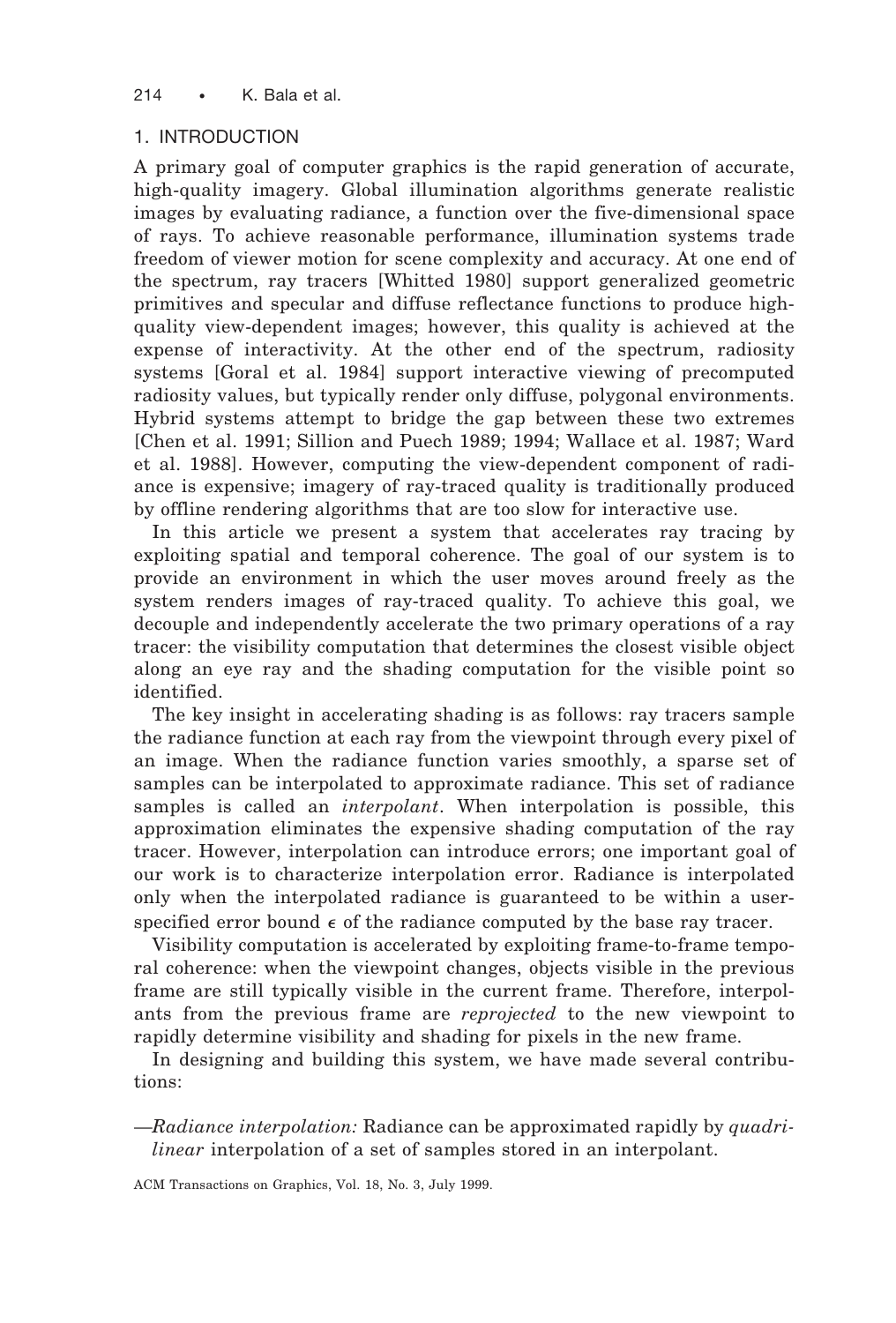- —*Linetrees:* A hierarchical data structure called a *linetree* is used to store interpolants. The appropriate interpolant for a particular eye ray is located rapidly by walking down the linetree. Linetrees are subdivided adaptively (and lazily), thereby permitting greater interpolant reuse where radiance varies smoothly, and denser sampling where radiance changes rapidly.
- —*Error-driven sampling:* We have developed new techniques for bounding the error introduced by interpolation. When radiance is approximated, the relative error between interpolated and true radiance is less than a user-specified error bound  $\epsilon$ . The user can vary  $\epsilon$  to trade performance for quality.

Interpolation error arises both from discontinuities and nonlinearities in the radiance function. Our error-bounding algorithm automatically and conservatively prevents interpolation in both these cases. Where the error-bounding algorithm indicates rapid variations in radiance, radiance is sampled more densely.

- —*Visibility by reprojection:* Determination of the visible surface for each pixel is accelerated by a novel *reprojection* algorithm that exploits temporal frame-to-frame coherence in the user's viewpoint, but guarantees correctness. A fast scan-line algorithm uses the reprojected linetrees to further accelerate rendering.
- —*Memory management:* Efficient cache management keeps the memory footprint of the system small, while imposing a negligible performance overhead (1%).

The rest of the paper is organized as follows: Section 2 presents related work and discusses how our system differs. Section 3 presents an overview of the interpolant rendering algorithm. Descriptions of the interpolant building mechanism, error-bounding algorithm, and reprojection follow in Sections 4, 5, and 6. Section 7 discusses the implementation and performance optimizations. Finally, Section 8 presents results, and Section 9 concludes with a discussion of future work.

# 2. RELATED WORK

Many researchers have developed techniques that improve the performance of global illumination algorithms: adaptive 3D spatial hierarchies [Glassner 1984], beam-tracing for polyhedral scenes [Heckbert and Hanrahan 1984], cone-tracing [Amanatides 1984], and ray classification [Arvo and Kirk 1987]. A good summary of these algorithms can be found in Glassner [1989; 1995] and Sillion and Puech [1994]. In this section we discuss the related work most relevant to our approach.

# 2.1 Approximating Shading

Systems that accelerate rendering by approximating radiance can be categorized on the basis of the shading models they use, the correctness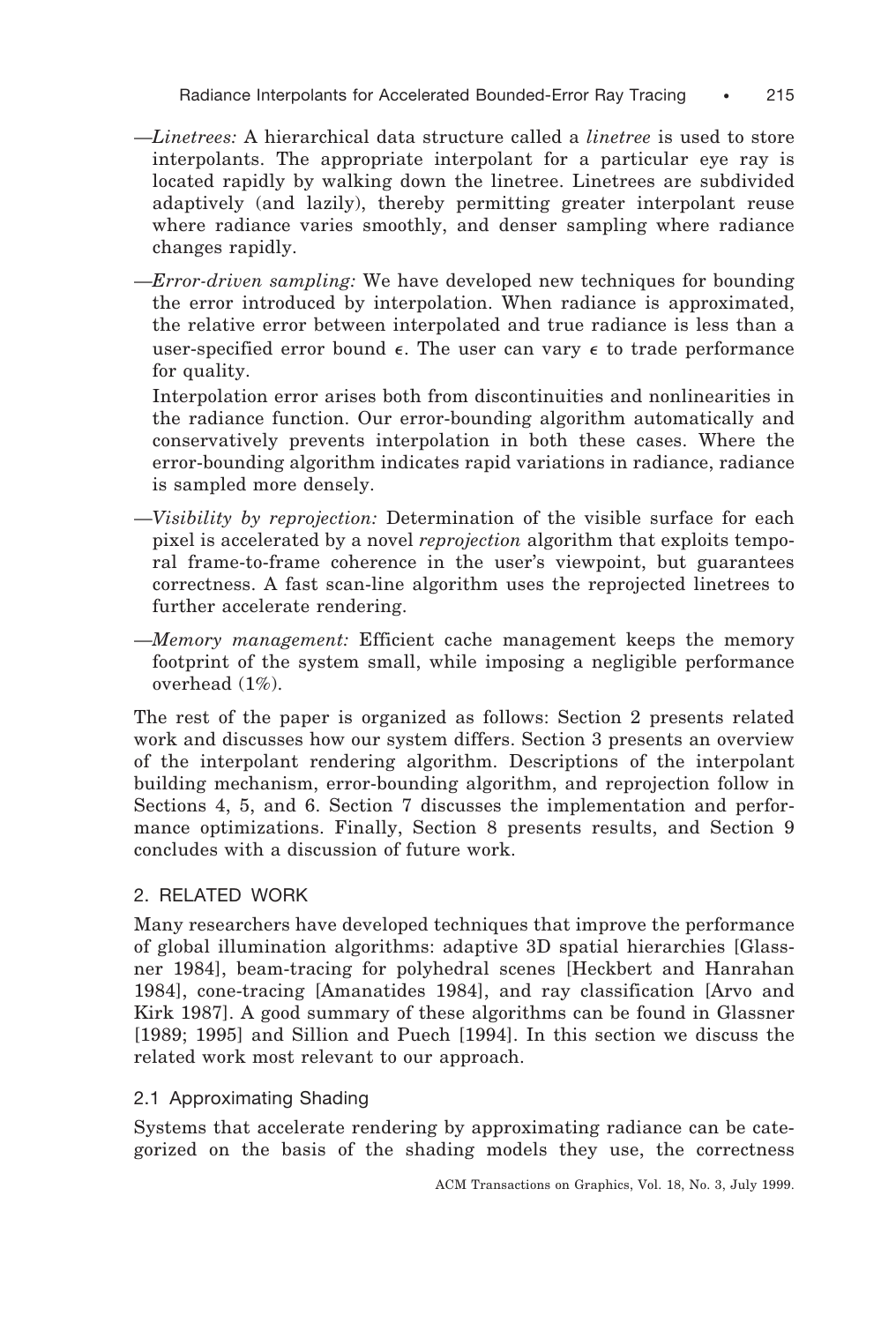guarantees (if any) provided for computed radiance, and their use of preprocessing. Some of these systems also approximate visibility by polygonalizing the scene or by using images instead of geometry.

The RADIANCE system uses ray tracing to produce high-quality images while lazily sampling diffuse interreflections [Ward et al. 1988; Ward 1992]. RADIANCE uses gradient information to guide the sparse, nonuniform sampling of the slowly varying diffuse component of radiance [Ward and Heckbert 1992]. However, RADIANCE does not bound the error incurred by interpolating diffuse radiance, nor does it interpolate other components of radiance.

Diefenbach's rendering system [Diefenbach and Badler 1997] uses multiple passes of standard graphics hardware to acquire some of the realism of ray tracing. However, the system approximates visibility by discretizing the scene into polygons and has no correctness guarantees.

Image-based rendering (IBR) systems, such as the Light Field [Levoy and Hanrahan 1996] and the Lumigraph [Gortler et al. 1996], have similarities to our system in that they collect 4D radiance samples that are quadrilinearly interpolated to approximate radiance. However, IBR systems typically have a data acquisition preprocessing phase and are not intended to compute radiance on the fly. Light Fields and Lumigraphs are uniformly subdivided 4D arrays whose fixed size is determined in the preprocessing phase. This fixed sampling rate does not guarantee that enough samples are collected in regions with high-frequency radiance variations, and may result in over-sampling in regions where radiance is smooth. Additionally, the viewpoint is constrained to lie outside the convex hull of the scene. Recently, layered depth images were used to reproject both diffuse and specular radiance for new viewpoints [Lischinski and Rappoport 1998]. For small scenes, this approach has better memory usage and visual results than the Light Field or Lumigraph do. Scenes with greater depth complexity could require excessive memory. Also, though this technique alleviates artifacts for specular surfaces, it still relies on sparse radiance sampling that is not error-driven. IBR techniques have also been used to warp prerendered images in animated environments with moving viewpoints [Nimeroff et al. 1995]. However, none of these image-based systems bounds the error introduced by approximating visibility or radiance.

Several researchers exploit image coherence to accelerate ray tracing [Amanatides and Fournier 1984]. Systems for the progressive refinement of ray-traced imagery have recently been developed [Guo 1998; Pighin et al. 1997]. Guo samples the image sparsely along discontinuities to produce images for previewing. For polyhedral scenes, Pighin et al. compute imagespace discontinuities used to construct a constrained Delaunay triangulation of the image plane. This Delaunay triangulation drives a sparse sampling technique to produce previewable images rapidly. The traditional problem with screen-space interpolation techniques is that they may incorrectly interpolate across small geometric details, radiance discontinuities, and radiance nonlinearities. While both these systems alleviate the problem of interpolation across discontinuities, neither system bounds error.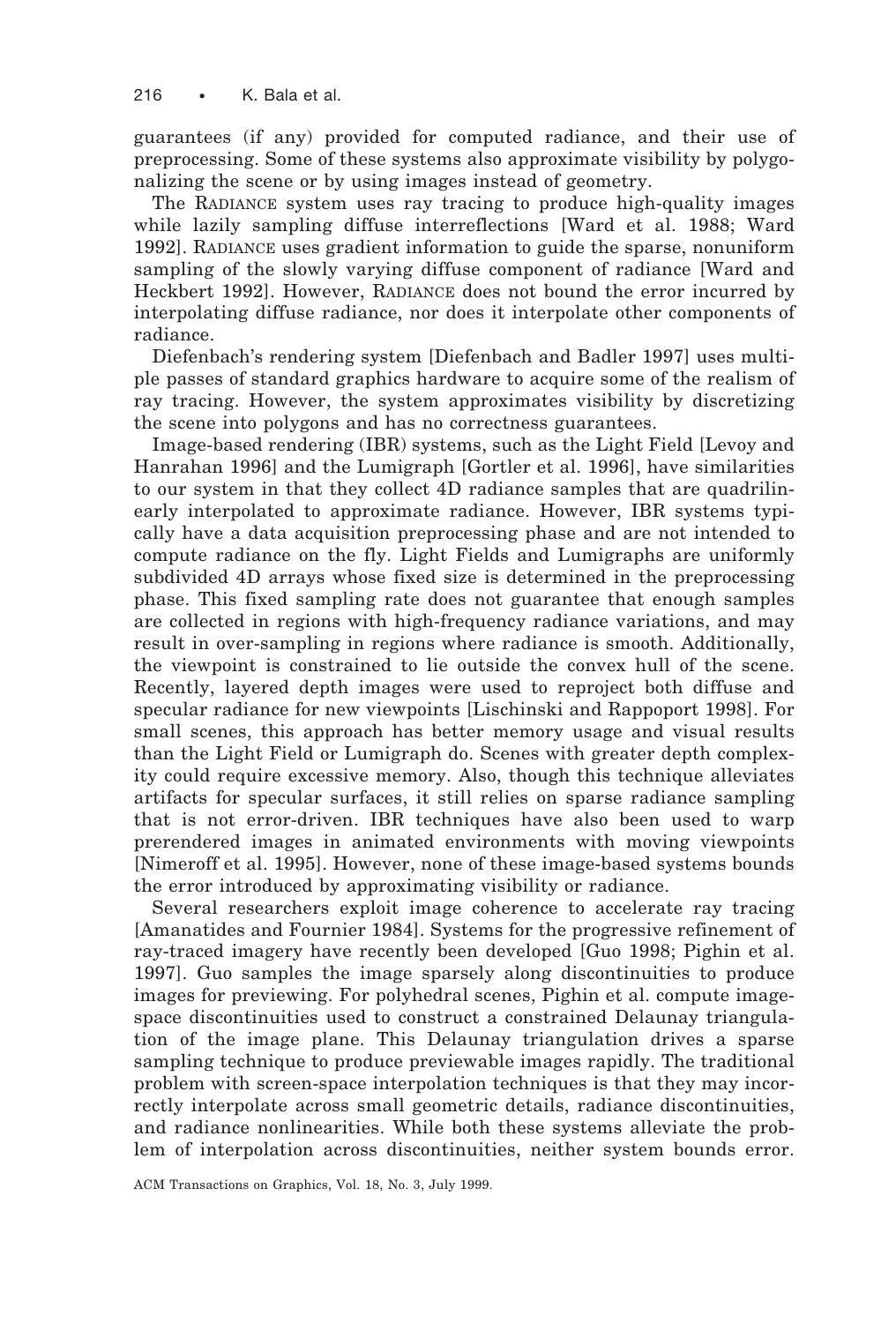Also, both systems detect discontinuities in the image plane; so when the viewpoint changes, discontinuities have to be recomputed from scratch.

## 2.2 Approximating Visibility

Algorithms that exploit temporal coherence to approximate visibility at pixels can be categorized by the assumptions they make about the scene and the correctness guarantees they provide. Chapman et al. [1990; 1991] assume the scene is polygonal and use the known trajectory of the viewpoint through the scene to compute continuous intersection information of rays. Several recent systems reuse pixels from the previous frame to render the current frame without any prior knowledge of the viewpoint's trajectory [Badt 1988; Adelson and Hodges 1995; Mark et al. 1997; Chevrier 1997].

Adelson and Hodges apply a 3D warp to pixels from reference images to the current image. This algorithm speeds up visibility for eye rays, but does not accelerate shading. Mark et al. also apply a 3D warp to pixels, but treat their reference image as a mesh and warp the mesh triangles to the current image. Their system cannot guarantee correct results for arbitrary movements of the eye. Additionally, both these systems suffer from aliasing effects arising from the fact that pixels are not warped to pixel centers in the current frame; i.e., neither system accurately determines visibility. Chevrier computes a set of key views used to construct a 3D mesh that is interpolated for new viewpoints. If a pixel is not covered by one key view, more key views are used. To handle specularity, one 3D mesh per specular surface is built and the specular coefficient is linearly interpolated from multiple key images. While this algorithm decreases some aliasing artifacts, it may still interpolate across shadows or specular highlights; i.e., there are no bounds on error.

## 2.3 Discussion

In Bala et al. [1998] and Teller et al. [1996], we presented a preliminary algorithm that accelerates shading for a Whitted ray tracer by building 4D interpolants that are reused to satisfy radiance queries. We have added several new contributions to this work: a complete algorithm for bounding error, a reprojection algorithm that exploits temporal coherence, support for texturing, and several performance optimizations. Our work differs from previous rendering systems in several respects:

- —We introduce radiance interpolants to approximate radiance while bounding interpolation error conservatively using linear interval arithmetic.
- —The user can trade speed for rendering quality using error-driven subdivision.
- —Interpolants are built online, lazily and adaptively; no preprocessing is required.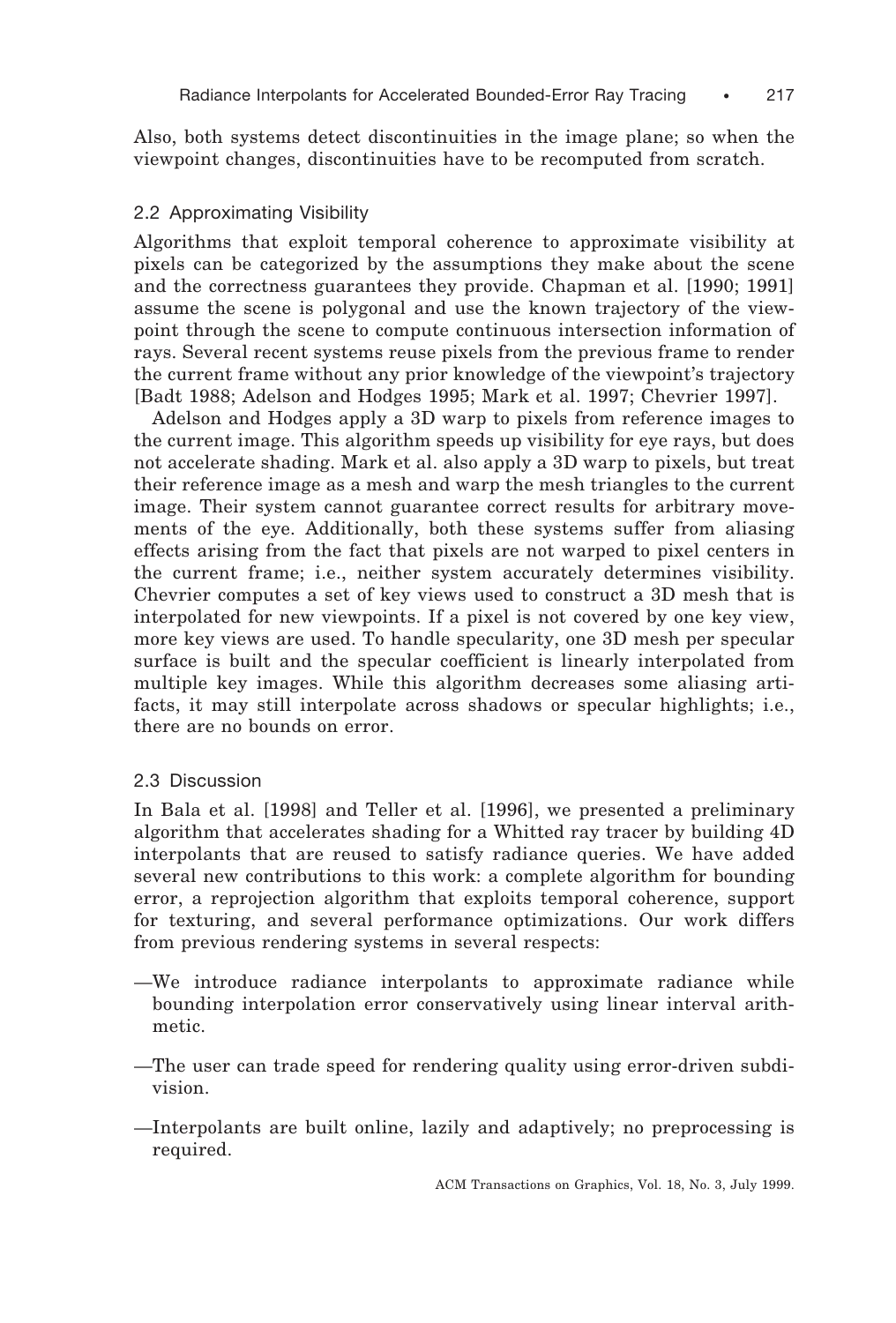—Reprojection accelerates visibility determination by exploiting temporal coherence without introducing *aliasing* artifacts.

## 3. ALGORITHM OVERVIEW

This section presents an overview of our interactive rendering system.

**Base ray tracer**. The base ray tracer is a classical Whitted ray tracer [Whitted 1980] extended to implement the Ward isotropic shading model [Ward 1992] and textures. It supports convex primitives (spheres, cubes, polygons, cylinders, and cones) and the CSG union and intersection of these primitives [Roth 1982]. To accelerate intersection computations several optimizations have been implemented; these optimizations are discussed in Section 8.1.

**Linetrees**. Radiance samples are stored in a data structure called the *linetree*, which is the 4D equivalent of an octree. Each object has a set of associated linetrees that store its radiance samples. This hierarchical tree organization permits the efficient lookup of interpolants for each eye ray; see Section 4 for details on linetrees.

**Rendering algorithm**. Figure 1 depicts the three rendering paths of the interpolant rendering algorithm: the *fast path*, the *interpolate path*, and the *slow path*. Along the fast path, the system exploits temporal coherence by reprojecting linetree cells from the previous frame; this accelerates both visibility and shading for pixels covered by reprojected linetree cells. Shading of other pixels is accelerated by interpolating radiance samples from the appropriate linetree cells (interpolate path). If both reprojection and interpolation fail for a pixel, the base ray tracer renders the pixel (slow path).

The fast path, indicated by the thick green line, corresponds to the case when reprojection succeeds. When a reprojected linetree cell is available for a pixel, the system finds all consecutive pixels in that scanline covered by the same linetree cell and interpolates radiance for these pixels in screenspace. In our results, this fast path is about 30 times faster than the base ray tracer (see Section 8).

If no reprojected linetree cell is available, the eye ray is intersected with the scene to determine the object visible at that pixel. The system checks for a valid interpolant for that ray and object. If it exists, the radiance for that eye ray (and the corresponding pixel) is computed by quadrilinear interpolation. This interpolate path, indicated by the medium thick maroon line, is about five times faster than the base ray tracer.

If an interpolant is not available, the system builds an interpolant by collecting radiance samples for the appropriate new leaf linetree cell. The error-bounding algorithm checks the validity of the new interpolant. If the interpolant is valid, the pixel's radiance can be interpolated. If it is not valid, the linetree cell is subdivided, and the system falls back to shading the pixel using the base ray tracer. This is the slow path, indicated by the thin black line.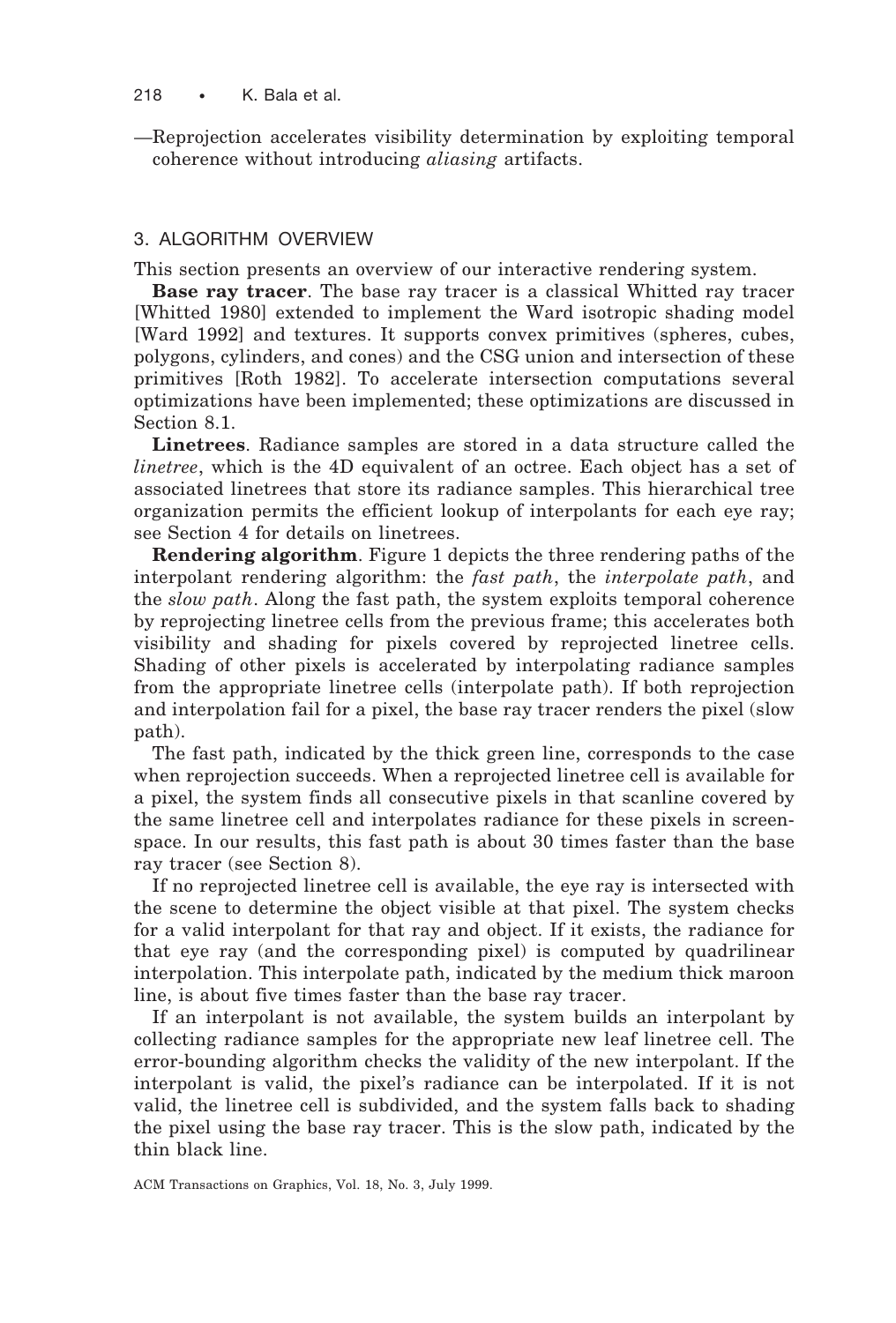

Fig. 1. Algorithm overview.

The user's viewpoint is tracked, and when it is stationary, the permitted interpolation error is gradually reduced to produce images of higher quality until the user-specified error bound is reached. When the user's viewpoint changes, the system renders the scene at the highest speed possible, while preventing interpolation across radiance discontinuities.

## 4. RADIANCE INTERPOLANTS

Radiance is a function over the space of all rays. Our system lazily samples the radiance function and stores these samples in an auxiliary data structure, called the linetree. For each eye ray, the system finds and interpolates an appropriate set of radiance samples, called an *interpolant*, to approximate radiance.

First, we require a coordinate system describing rays. In this section we introduce a per-object ray-space coordinate system that describes all rays intersecting an object with four parameters. Second, we present the linetree data structure that stores samples using their ray parameters as keys, and describe how interpolants are built and stored in the linetree.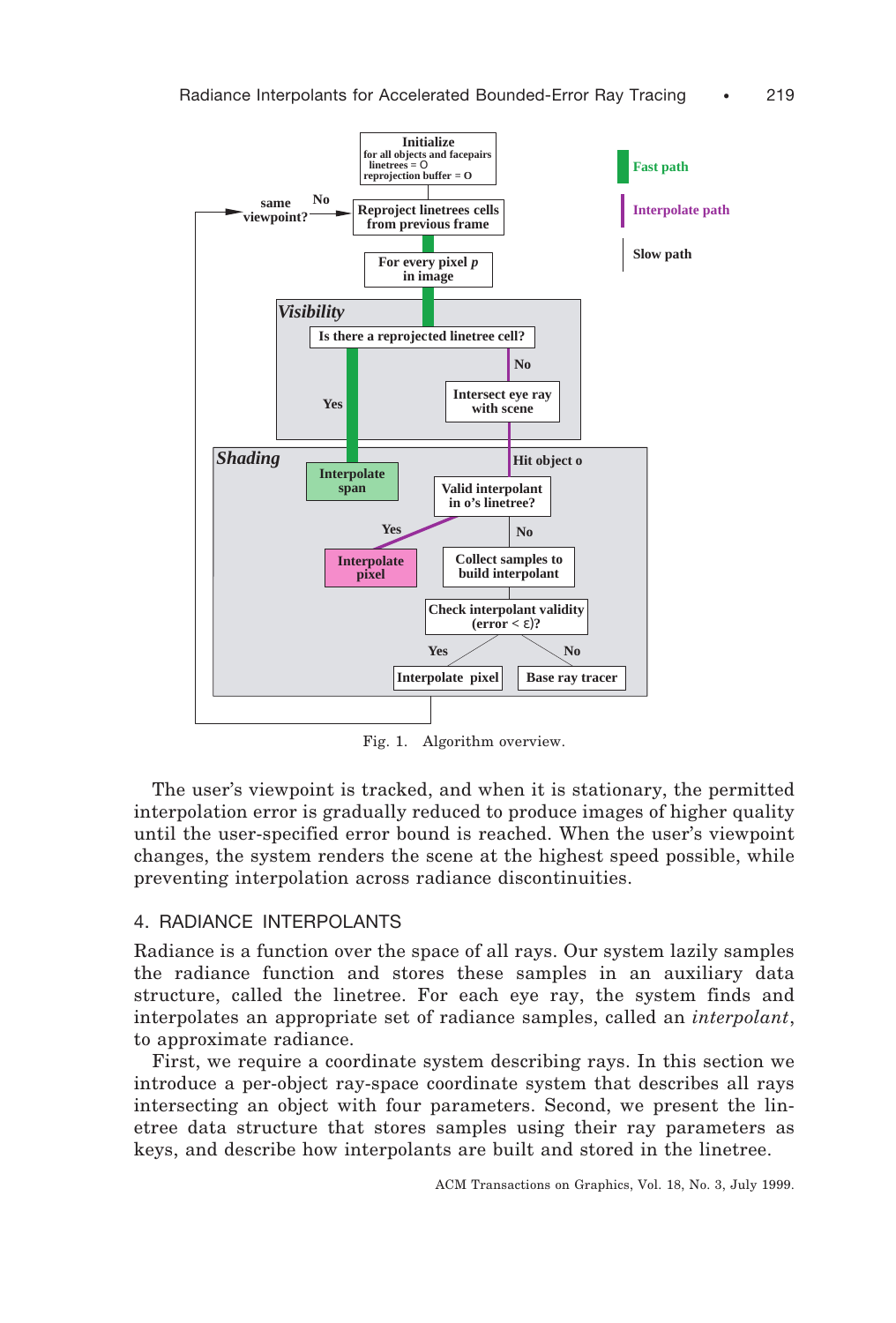

Fig. 2. A segment pair (green) and an associated ray R (blue).

#### 4.1 Ray Parameterization

For simplicity, we first consider 2D rays and then extend the discussion to 3D rays.

4.1.1 *2D Ray Parameterization*. Every 2D ray can be parameterized by the two intercepts, *s* and *t* (see Figure 2), that it makes with two parallel lines (assuming the ray is not parallel to the lines). For example, consider two lines parallel to the y-axis at  $x = x_1$  and  $x = x_2$ , on either side of an object *o*. Every ray **R** intersecting *o* that is not parallel to the y-axis can be parameterized by the y-intercepts that **R** makes with the two parallel lines, i.e.,  $(s, t) = (y_1, y_2)$ . There are three problems with this parameterization: rays parallel to the y-axis cannot be represented; the intercepts of rays nearly parallel to the y-axis are numerically imprecise; and the orientation (right or left) of the ray is not specified by the parameterization.

Our representation avoids these problems by parameterizing each 2D ray with respect to one of four *segment pairs*. A segment pair is defined by two parallel line segments and a principal direction that is perpendicular to the line segments. The four segment pairs have the principal directions  $+\hat{x}$ ,  $-\hat{x}$ ,  $+\hat{y}$ , and  $-\hat{y}$ . In each segment pair, the principal direction vector "enters" one of the line segments (called the *front* segment) and "leaves" the other line segment (called the *back* segment). The segment pairs with principal directions  $+\hat{x}$  and  $-\hat{x}$  have the same parallel line segments, and differ only in the designation of front and back line segments. The same is true for the segment pairs with principal directions  $+\hat{y}$  and  $-\hat{y}$ .

Every ray intersecting *o* is uniquely associated with the segment pair whose principal direction is closest to the ray's direction: the principal direction onto which the ray has the maximum positive projection. Once the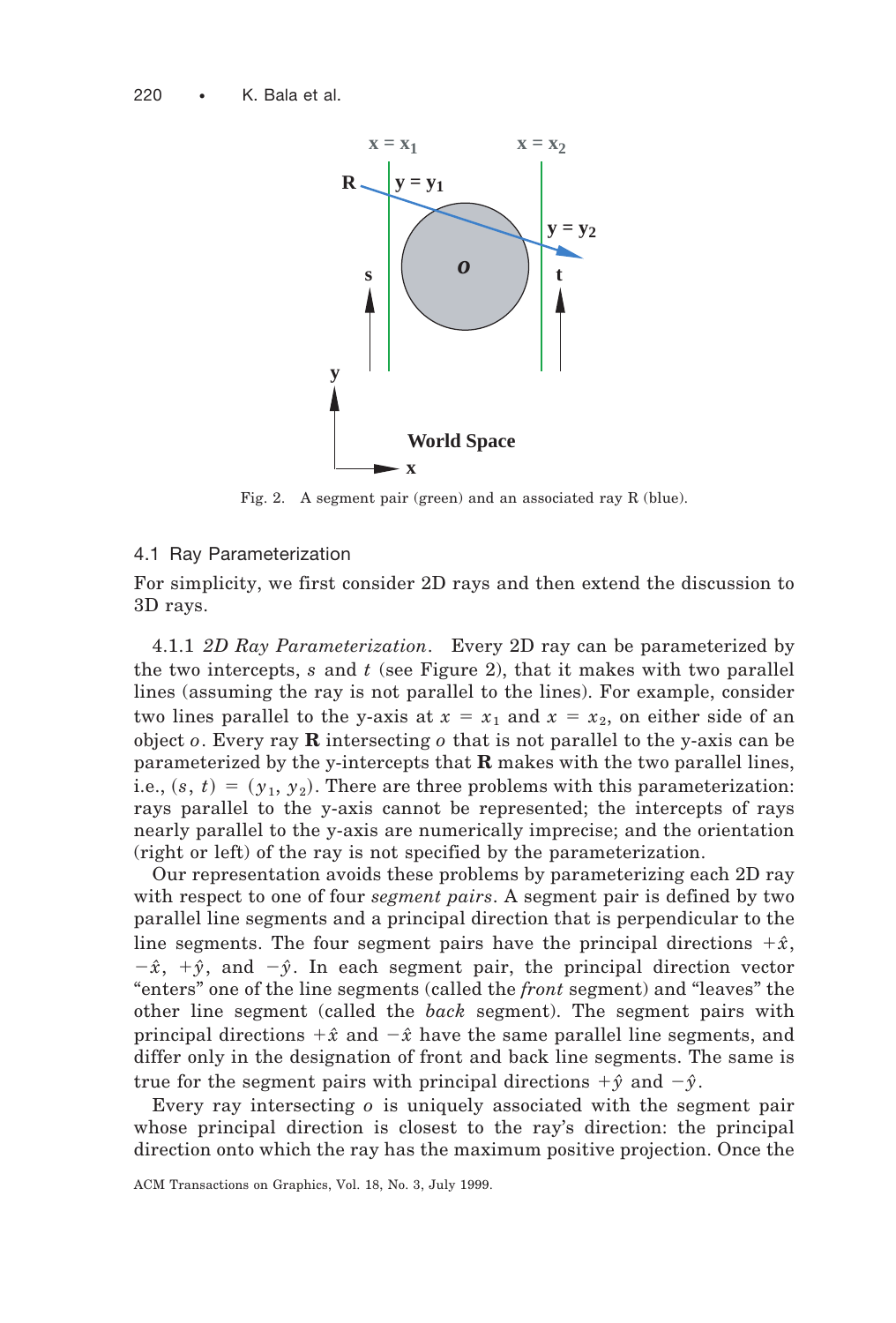

Fig. 3. Two segment pairs (green and maroon) and some associated rays.

segment pair associated with a ray is identified, the ray is intersected with its front and back line segments to compute its *s* and *t* coordinates, respectively.

To ensure that every ray associated with a segment pair intersects both parallel line segments, the line segments are sized as shown in Figure 3. In the figure, an object *o* with a bounding rectangle of size  $w \times h$  is shown with two of its four segment pairs. The segment pairs with principal directions  $\pm \hat{x}$  have line segments of length  $(h + 2w)$ , while the segment pairs with principal directions  $\pm \hat{v}$  have line segments of length (*w* +  $2h$ ). This sizing ensures that the most extreme rays (rays at an angle of  $45^{\circ}$ ) to the principal direction) intersect the line segments of the segment pair with which they are associated. The green segment pair with principal direction  $\hat{x}$  represents all rays  $r = (r_x, r_y)$  with  $|r_x| > |r_y|$  and  $sign(r_x) > 0$ ; i.e., all normalized rays with  $r_x$  in  $\left[1/\sqrt{2}, 1\right]$  and  $r_y$  in  $\left[-1/\sqrt{2}, +1/\sqrt{2}\right]$ . The maroon rays are associated with the maroon segment pair whose principal direction is *yˆ*.

The four segment pairs represent all rays intersecting the 2D object *o*. The maximal component of the direction vector of a ray and its sign identify the segment pair with which the ray is associated. The ray is intersected with this segment pair to compute its intercepts  $(s, t)$ ; these  $(s, t)$  coordinates parameterize the ray.

4.1.2 *3D Ray Parameterization*. The parameterization of the previous section is easily extended to 3D rays. Every ray intersecting an object *o* can be parameterized by the ray's four intercepts  $(a, b, c, d)$  with two parallel bounded *faces* surrounding *o* (see Figure 4). This parameterization is similar to some previous schemes [Gortler et al. 1996; Levoy and Hanrahan 1996; Teller et al. 1996].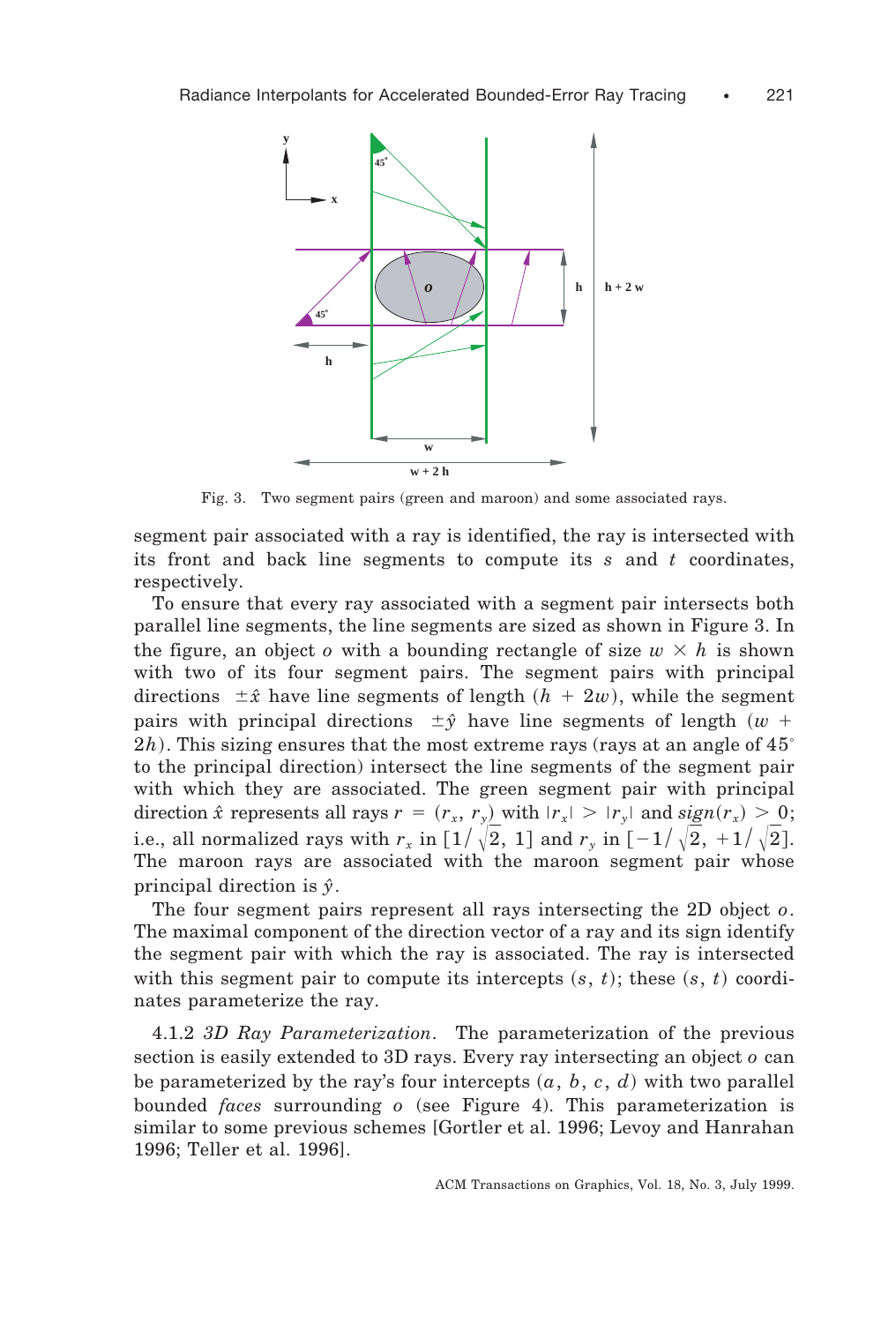

Fig. 4. Ray parameterization in 3D. The face pair is shown in green; the green ray intersects the front face at  $(a, b)$ , the back face at  $(c, d)$ , and is parameterized by these four intercepts.

Six pairs of faces surrounding *o* are required to represent all rays intersecting *o*. The principal directions of the six face pairs are  $+\hat{x}$ ,  $+\hat{y}$ ,  $\pm \hat{z}$ ,  $-\hat{x}$ ,  $-\hat{y}$ , and  $-\hat{z}$ . As in the 2D case, the faces are expanded on all sides by the distance between the faces, as shown in Figure 4. The dominant direction and sign of a ray determine which of the six face pairs it is associated with. The ray is parameterized by its four intercepts  $(a, b, c, d)$ with the two parallel faces of that face pair.

#### 4.2 Interpolants and Linetrees

We discuss how interpolants and linetrees are built and used to approximate radiance when rendering a frame—again, for simplicity, considering 2D rays first.

4.2.1 *2D Ray Space*. Every 2D ray is associated with a segment pair and is parameterized by its  $(s, t)$  coordinates. In Figure 5, a segment pair in 2D world space is shown on the left and the corresponding *s*-*t* ray space is shown on the right. All rays associated with the segment pair in world space are points that lie inside a square in *s*-*t* space; the ray R, shown in blue, is an example. The extremal points at the four corners of the *s*-*t* square,  $R_{00}$ ,  $R_{01}$ ,  $R_{10}$ , and  $R_{11}$ , correspond to the rays in maroon shown on the left.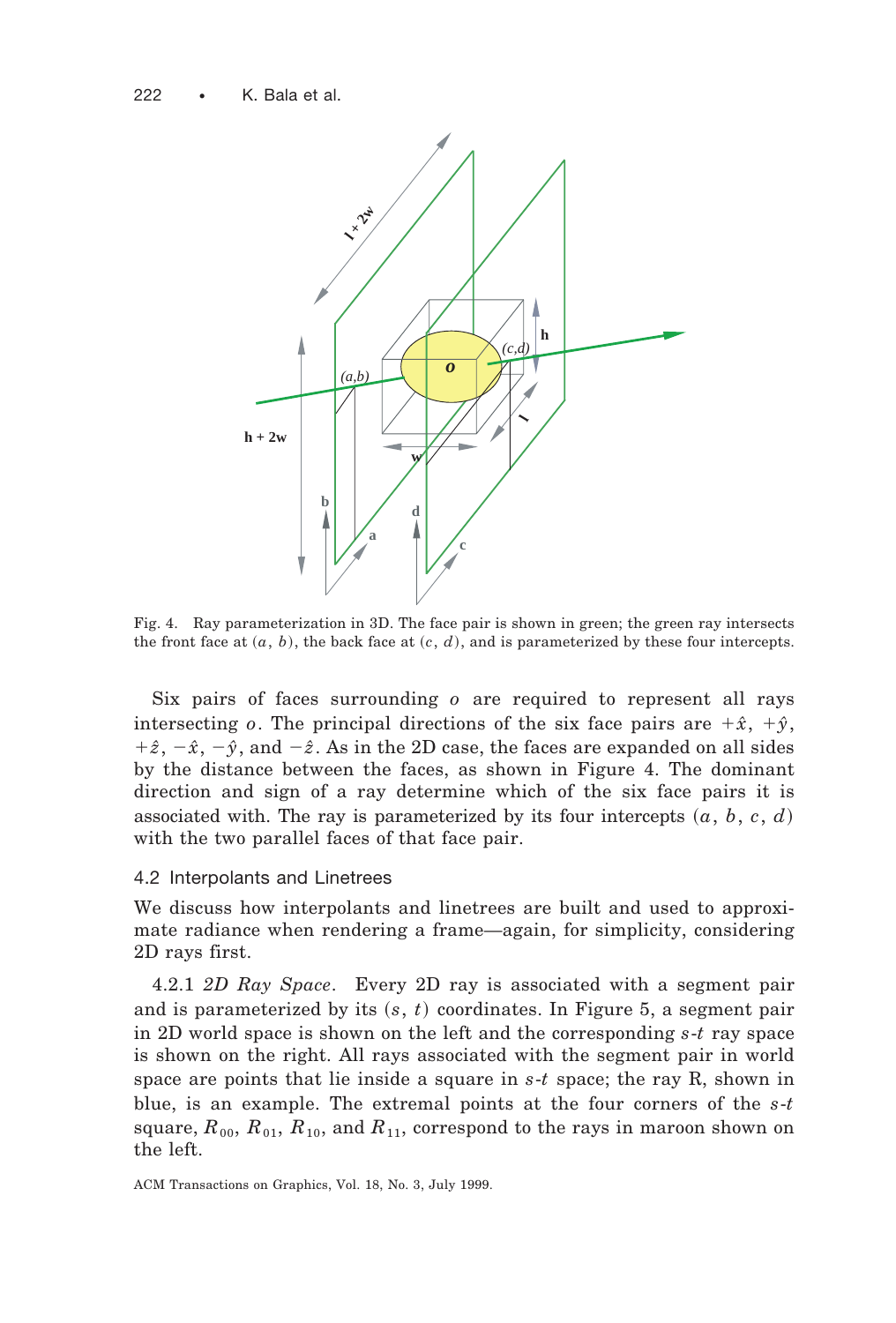

Fig. 5. A segment pair and its associated *s*-*t* ray space.

Radiance for any ray **R** inside the *s*-*t* square can be approximated by bilinearly interpolating radiance samples associated with the four extremal rays. This set of four radiance samples associated with the extremal rays is called an *interpolant*.

Radiance interpolants are stored in a hierarchical data structure called a *linetree*; each segment pair has an associated linetree. In 2D, the linetree is a quadtree built over ray space; the root of the linetree represents all the rays that intersect the segment pair. An interpolant is built at the root of the linetree by computing the radiance along the extremal rays,  $R_{00}$ ,  $R_{01}$ , *R*10, and *R*11, that span the *s*-*t* square in ray space. An error-bounding algorithm (described in Section 5) determines if the interpolant is valid; i.e., if the interpolant can be used to approximate radiance to within a user-specified error parameter. If the interpolant is valid, it is used to bilinearly interpolate radiance for every eye ray R inside the *s*-*t* square. If the interpolant is not valid, the 2D linetree is subdivided at the center of both the *s* and *t* axes, as in a quadtree, to produce four children. Subdividing the *s* and *t* axes in ray space corresponds to subdividing the front and back line segments of the linetree cell in world space. The rays represented by the linetree cell can be divided into four categories, depending on whether the rays enter by the top or bottom half of the front line segment and leave by the top or bottom half of the back line segment. These four categories correspond to the four children of the linetree cell. Thus, rays that lie in the linetree cell are uniquely associated with one of its four children.

A segment pair and its associated *s*-*t* ray space are depicted in Figure 6. On the top left, the segment pair is shown with some rays that intersect it. The four children of the subdivided segment pair are shown on the bottom. Each of the four children is represented by the correspondingly colored region of ray space shown in the top right. The dotted lines show the region of world space intersected by the rays represented by that linetree cell.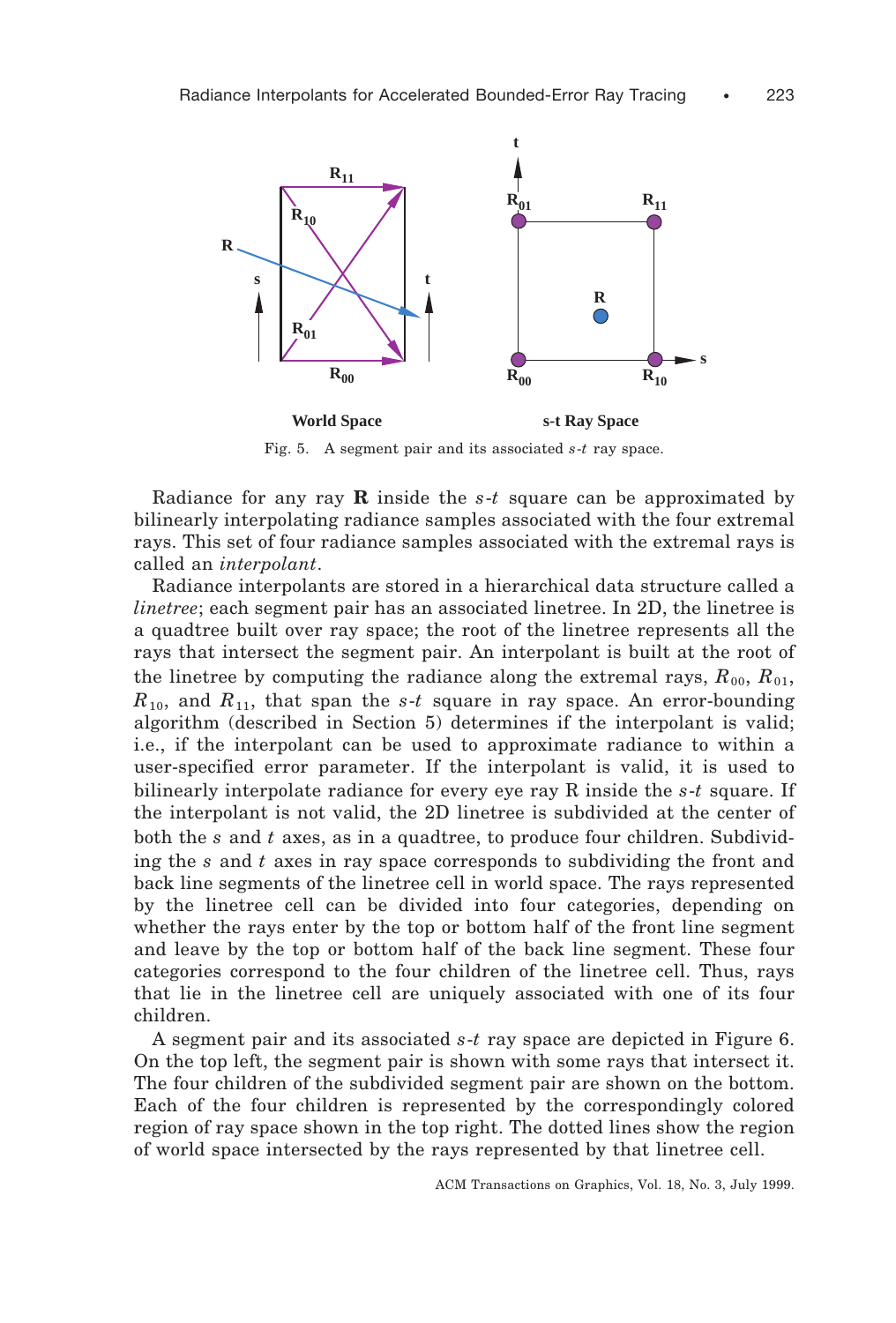

Fig. 6. A 2D segment pair and its children. Every ray that intersects the segment pair (represented as a point in *s*-*t* space) lies in one of its four subdivided children.

4.2.2 *4D Ray Space*. Now consider rays in 3D, which are parameterized by four coordinates  $(a, b, c, d)$ . Each face pair corresponds to a 4D hypercube in ray space that represents all the rays that pass from the front face to the back face of the face pair. Each face pair has a 4D linetree associated with it that stores radiance interpolants. The root of the linetree represents all rays associated with the face pair. When an interpolant is built for a linetree cell, samples for the sixteen extremal rays of the linetree cell are computed. In ray space, these sixteen rays are the vertices of the 4D hypercube represented by the linetree cell, and in world space they are the rays from each of the four corners of the front face of the linetree cell to each of the four corners of its back face. Figure 7 shows a linetree cell and its sixteen extremal rays.

If the error-bounding algorithm (see Section 5) determines that an interpolant is valid, the radiance of any eye ray represented by that linetree cell is quadrilinearly interpolated using the stored radiance samples. If the interpolant is not valid, the linetree cell is subdivided adaptively; both the front and back faces of the linetree cell are subdivided along the  $a, b$  and  $c, d$  axes, respectively. Thus, the linetree cell is subdivided into sixteen children; each child represents all the rays that pass from one of its four front subfaces to one of its four back subfaces. A ray that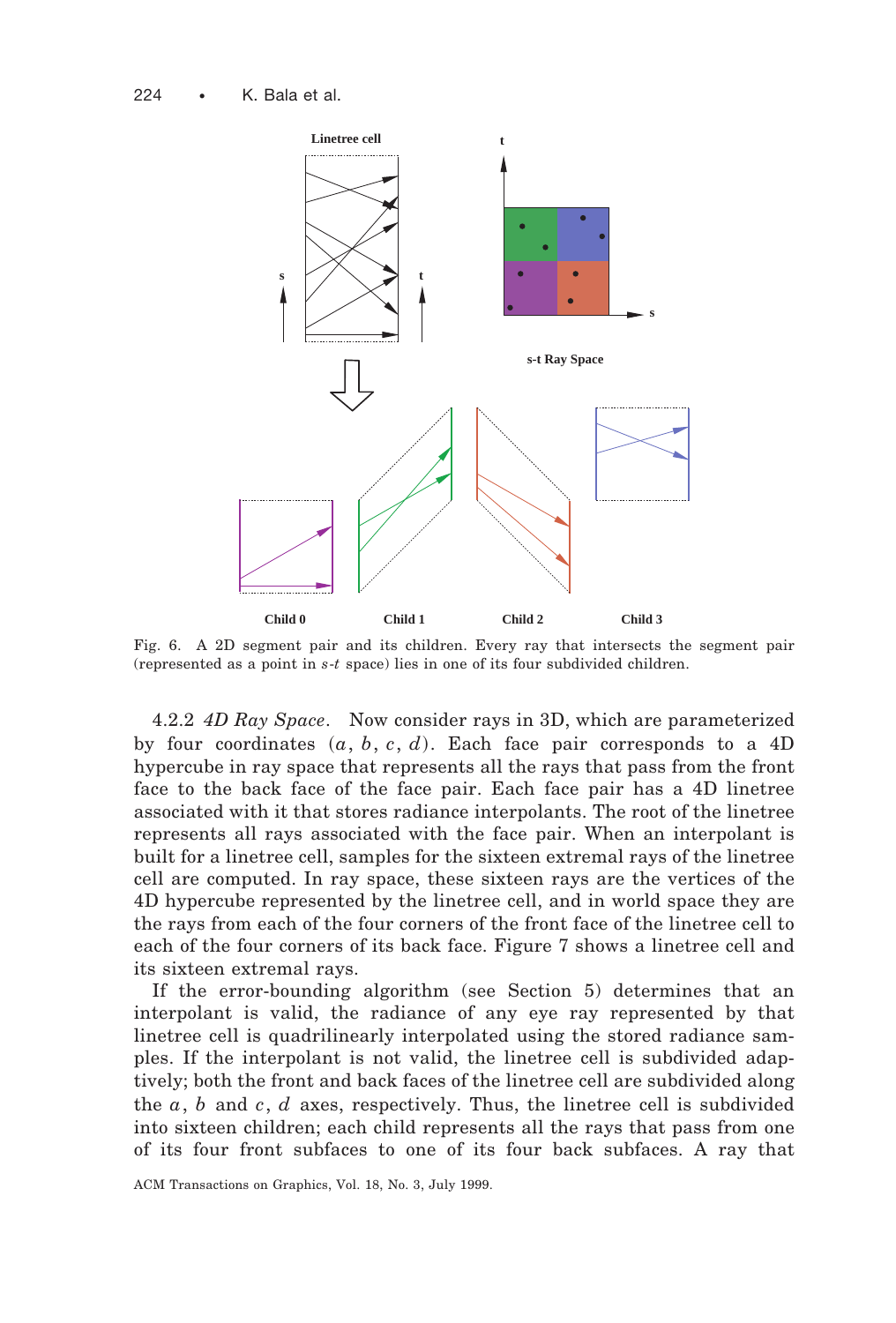

Fig. 7. 4D linetree cell and its sixteen extremal rays.

intersects the linetree cell uniquely lies in one of its sixteen children. This subdivision scheme is similar to that in Teller and Hanrahan [1993].

#### 4.3 Using 4D Linetrees

Linetrees are used to store and look up interpolants during rendering. When an eye ray intersects an object, its four intercepts  $(a, b, c, d)$  are computed with respect to the appropriate face pair. The linetree stored with the face pair is traversed to find the leaf cell containing the ray. This leaf cell is found by walking down the linetree performing four interval tests, one for each of the ray coordinates. If the leaf cell contains a valid interpolant, radiance for that pixel is quadrilinearly interpolated. If a valid interpolant is not available, an interpolant for the leaf cell is built by computing radiance along the sixteen extremal rays of the linetree cell. The error-bounding algorithm determines if the samples collected represent a valid interpolant. If so, the interpolant is stored in the linetree cell.

If the interpolant is not valid, the front and back faces of the linetree cell are subdivided. Interpolants are lazily built for the child that contains the eye ray. Thus, linetrees are adaptively subdivided; this alleviates the memory problem of representing 4D radiance by using memory only where necessary. More samples are collected in regions with high frequency changes in radiance. Fewer samples are collected in regions with low frequency changes in radiance, saving computation and storage costs. Section 8 discusses a linetree cache management scheme that further bounds the memory usage of the system.

Figure 13 shows the linetree cells that contribute to the image of the sphere. A linetree cell can be shown as a shaft from its front face to its back face; however, this visualization is cluttered. To simplify the visualization,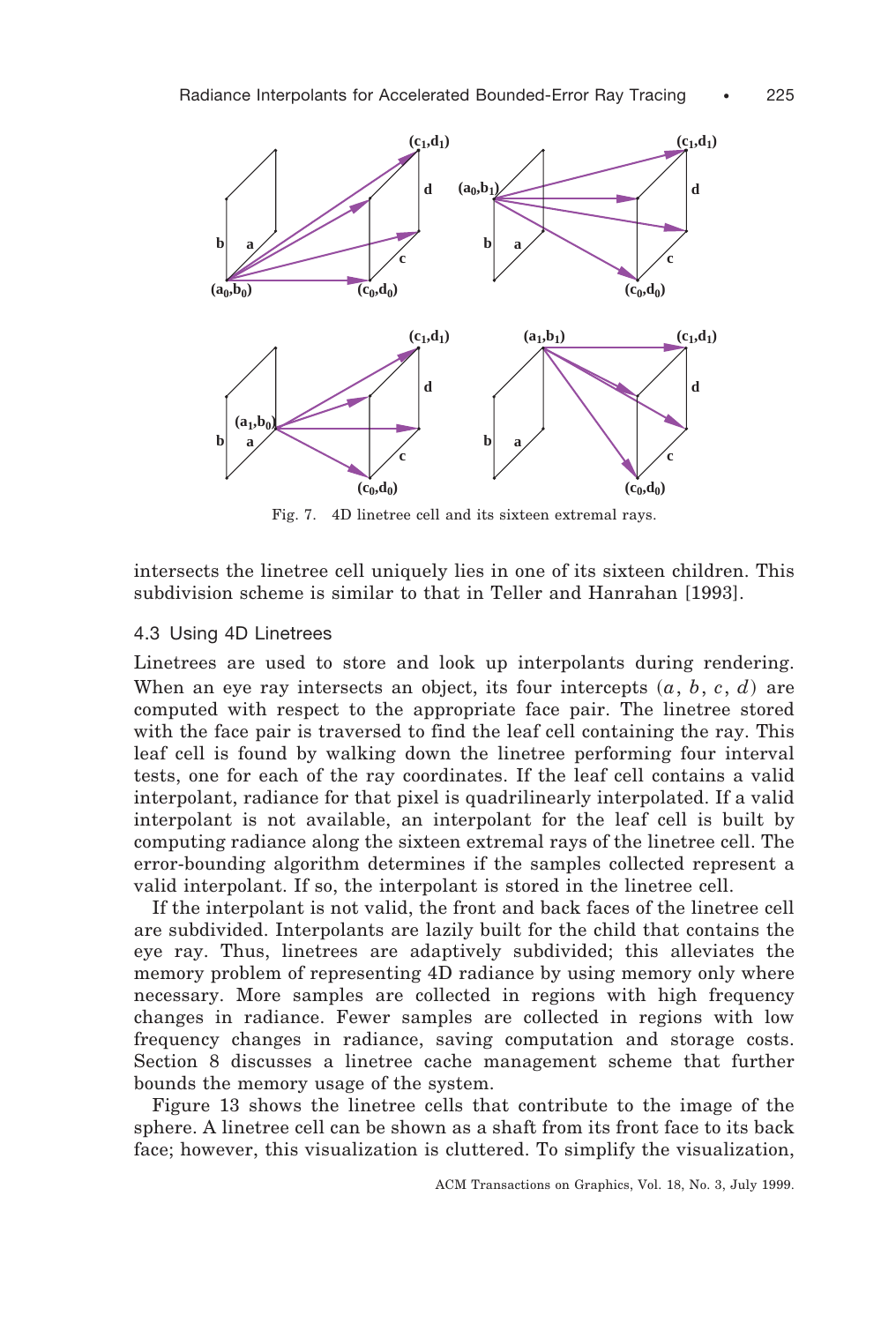we show only the front and back face of each linetree cell. Each subdivision of a linetree cell corresponds to a subdivision of its front and back face. Therefore, highly subdivided front and back faces in the visualization correspond to highly subdivided linetree cells.

# 5. BOUNDING ERROR

Rendering systems trade accuracy for speed by using error estimates to determine where computation and memory resources should be expended. Radiosity systems use explicit error bounds to make this tradeoff [Hanrahan et al. 1991; Lischinski et al. 1994]. Ray tracers typically use supersampling and stochastic techniques to estimate error in computed radiance [Cook 1986; Painter and Sloan 1989]. This section describes how linear interval arithmetic can be used to bound interpolation error for the Ward isotropic shading model [Ward 1992]. It is straightforward to extend these results to handle surfaces with nonisotropic BRDFs as well.

## Interpolant Validation

The error-bounding algorithm receives as input the sixteen radiance samples of a linetree leaf cell and their associated ray trees, and conservatively answers the following question:

"Using quadrilinear interpolation, is the interpolated radiance within  $\epsilon$  of the base radiance for *every* ray represented by that linetree leaf cell?"

where the base radiance for a ray is the radiance computed by the base ray tracer. If the answer is yes, the interpolant is valid; otherwise the linetree cell is adaptively subdivided.

Interpolation error could arise in two ways:

—interpolation over a radiance discontinuity (due to shadows, occluding objects, or total internal reflection);

—interpolation over regions of ray space in which radiance varies nonlinearly (for example, due to diffuse or specular peaks).

In Section 5.1 we present techniques to detect and avoid interpolation over discontinuities, while in Section 5.2 we discuss how linear interval analysis is used to bound interpolation error. Together these techniques completely specify the error-bounding algorithm.

# 5.1 Radiance Discontinuities

An interpolant is invalid if it interpolates radiance over a radiance discontinuity. We first consider the reasons why radiance is discontinuous in an image and then present techniques to detect these discontinuities.

5.1.1 *Causes*. Radiance discontinuities arise because the scene is composed of multiple geometrical objects that occlude and cast shadows on each other. Figures 8 and 9 show interpolants that are invalid due to radiance discontinuities in 2D. The black rays are the four extremal interpolant rays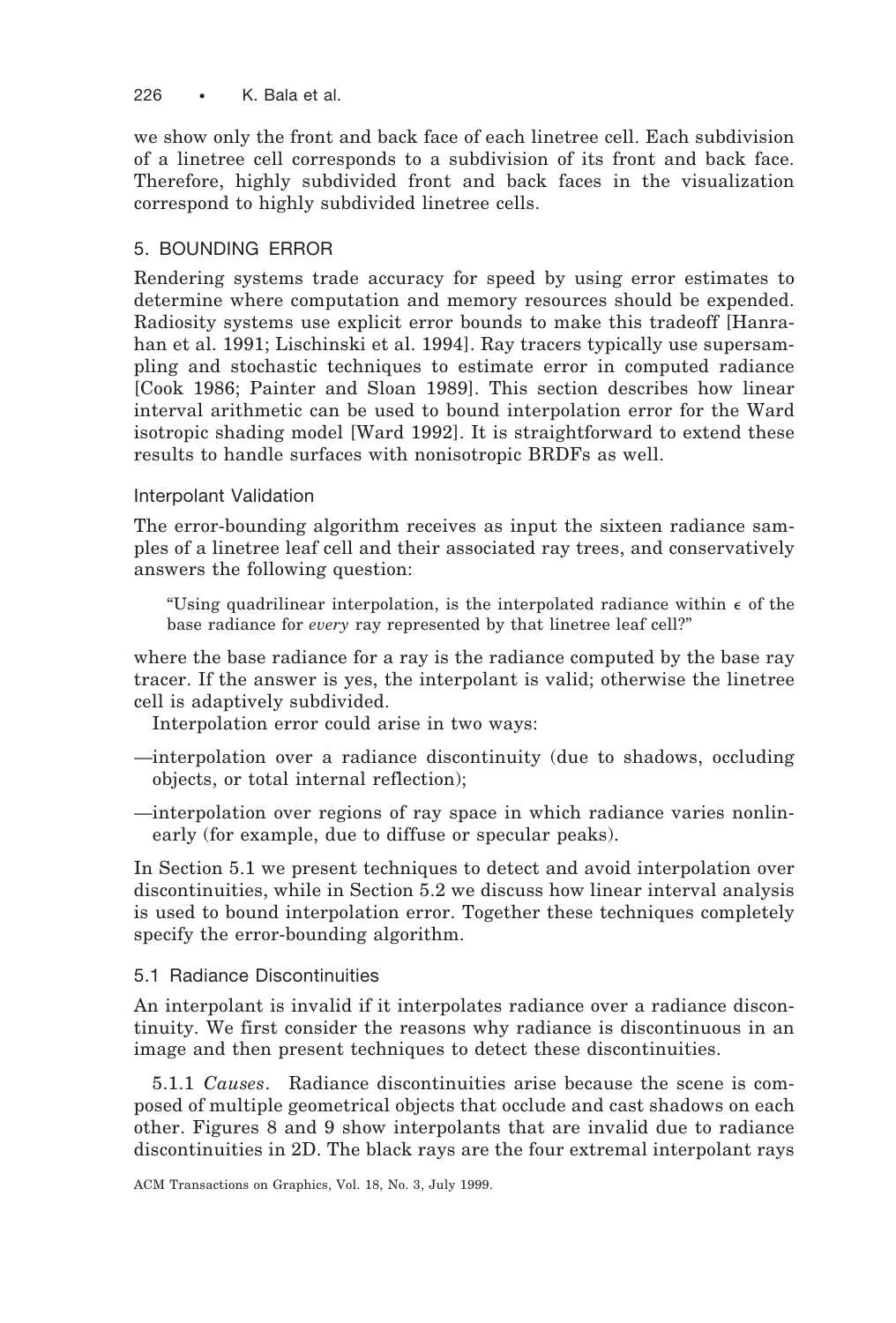

Fig. 8. Radiance discontinuities. Interpolation for the ray marked with the  $\times$  is erroneous.

for a 2D linetree cell and the green ray is a query ray that is represented by the linetree cell. In Figure  $8(a)$  the extremal (black) rays hit different objects, while the query (green) ray misses the objects completely. In Figure 8(b) the extremal rays all hit the same object, but the query ray hits an occluding object. In Figure 8(c) the extremal rays and the query ray all hit the same object, but the blue circle **B** casts a shadow on the maroon rectangle. While the four extremal rays are illuminated by the light **L**, the query ray is not. In each of these three cases it would be incorrect to interpolate radiance using the samples associated with the extremal rays.

Figure 9 depicts discontinuities that arise due to total internal reflection (TIR). For a ray traversing different media, TIR occurs when the angle  $\theta$ between the incident ray and normal is greater than the critical angle  $\theta_c$ determined by the relative indices of refraction of the media. All rays outside the TIR cone (rays with  $\theta > \theta_c$ ) undergo total internal reflection. In Figure  $9(a)$  the extremal rays lie in the TIR cone, but the query ray does not; in Figure 9(b) the extremal rays lie outside the TIR cone while the query ray lies in the cone. In both cases, interpolation produces incorrect results [Teller et al. 1996].

5.1.2 *Detecting Discontinuities*. The error-bounding algorithm detects discontinuities by maintaining additional geometric information per extremal ray of the interpolant: *ray trees* [Séquin and Smyrl 1989]. These ray trees are used to detect self-shadows, occlusions, and visibility changes that could potentially cause incorrect interpolation.

A ray tree tracks all objects, lights, and occluders that contribute to the radiance of a particular ray: both direct contributions and indirect contributions through reflections and refractions. A ray tree node associated with a ray stores the object intersected by the ray, in addition to the lights and occluders visible at the point of intersection. The children of the node are pointers to the ray trees associated with the corresponding reflected and refracted rays.

A crucial observation is that *radiance changes discontinuously over a linetree cell only when the ray trees associated with the rays represented by*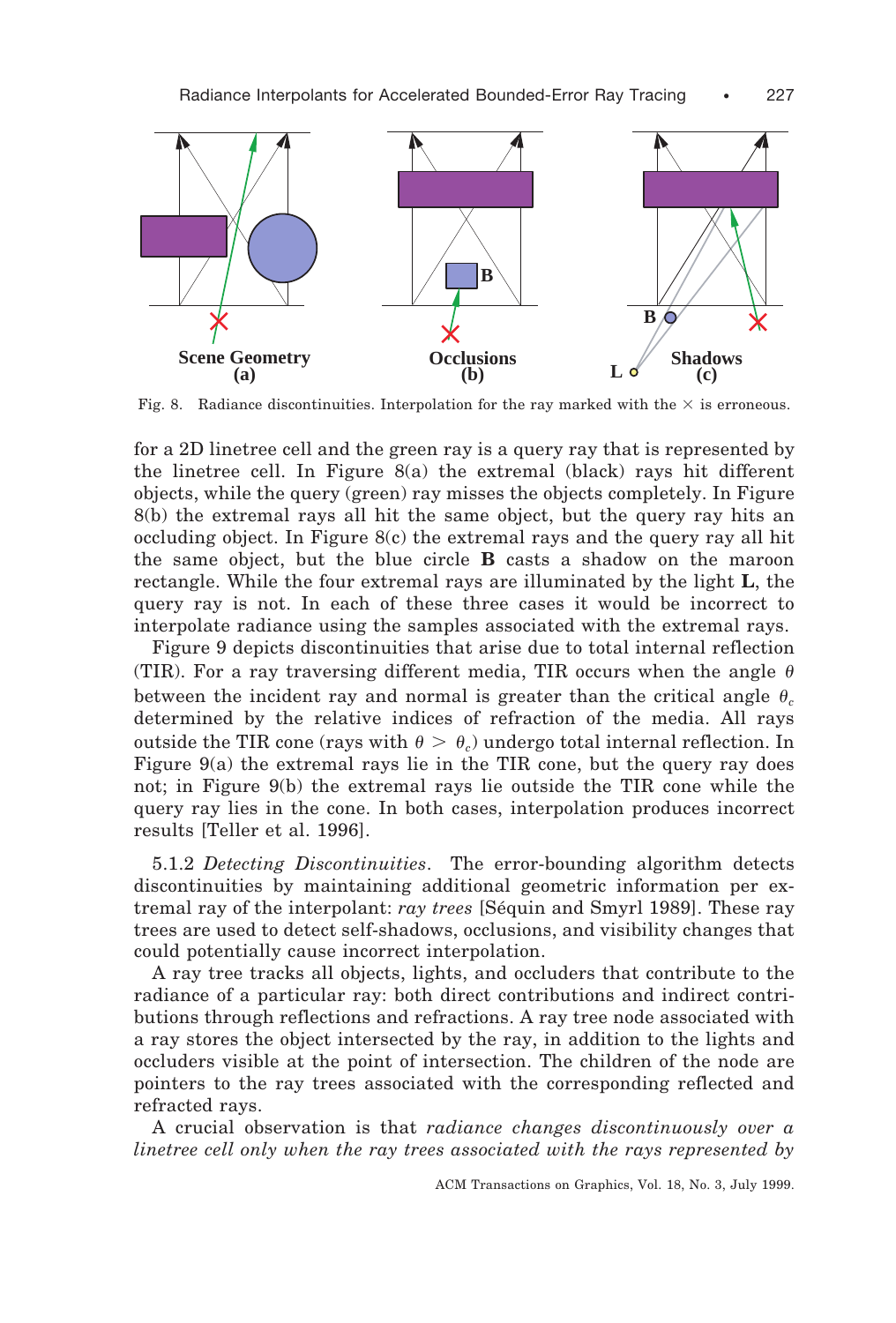

Fig. 9. Erroneous interpolation due to total internal reflection.

*the linetree cell differ*. Therefore, to guarantee that interpolants do not erroneously interpolate over a radiance discontinuity, the error-bounding algorithm must ensure that *all* rays in the 4D hypercube represented by a linetree cell have the same ray tree.

Textured surfaces are an exception to the observation above because radiance can change discontinuously across the texture. However, the argument above can be made about the *incoming* radiance at the textured surface: it changes discontinuously when the associated ray trees change (see Section 7.5). Therefore, to allow interpolation over textured surfaces, texture coordinates are interpolated separately from incoming radiance at the textured surface.

Erroneous interpolation over object edges is prevented by requiring that each primitive be built of a finite number of smooth (possibly nonplanar) faces. For example, a cube has six faces, a cylinder has three faces, and a sphere has one face. This face index is also stored in the ray tree node and used in ray tree comparisons. Note that a ray tree stores only positionindependent information, such as the identity of the objects intersected; the exact points of intersection are not stored in the tree [Briére and Poulin 1996].

The error-bounding algorithm *conservatively* determines interpolant validity for each possible discontinuity by testing the following conditions:

**Geometry changes and shadows**. If the ray trees of the sixteen extremal rays are not the same, the interpolant is not valid.

**Occluders**. The previous condition is necessary but not sufficient: it does not guarantee that *all* rays in the linetree cell have the same ray tree. There could be occluding objects between the sixteen extremal rays. These occluders are detected using a variant of shaft-culling [Haines and Wallace 1994; Teller et al. 1996].

**Total internal reflections**. A conservative test for TIR is to invalidate an interpolant if its extremal ray trees include an edge representing rays traveling between different media. However, this rule prevents interpolation whenever there is refraction, which is too conservative. The main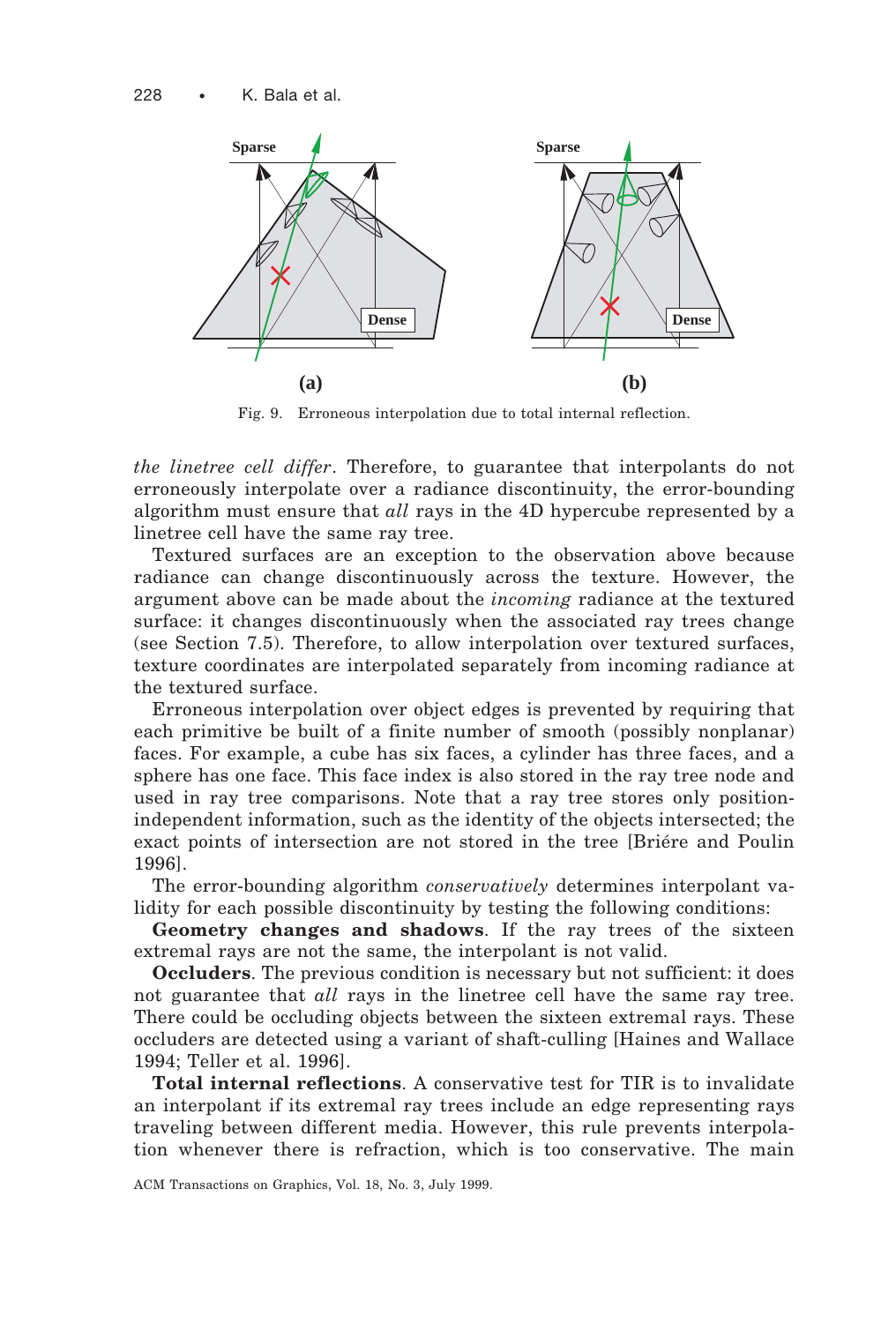

Fig. 10. Ray geometry.

problem is that the extremal rays do not indicate whether or not a query ray could undergo TIR. In the following section we describe how linear interval arithmetic can be used to conservatively bound the angle  $\theta$ between the normal and incident ray to a range  $\lceil \theta_-, \theta_+ \rceil$ . If  $\theta_c$  (the critical angle at which TIR occurs) is outside this range, the interpolant is valid: either all rays represented by the linetree cell undergo TIR or none do.

**Reflections and refractions**. Discontinuities can arise recursively through reflections or refractions. These discontinuities are detected by conservatively computing reflected (or refracted) rays that bound the original reflected (or refracted) rays and then recursively testing for discontinuities against these new rays (for details, see Bala [1999]).

## 5.2 Nonlinear Radiance Variations

Quadrilinear interpolation approximates radiance well in most regions of ray space that are free of discontinuities. However, quadrilinear interpolation is not sufficient where there are significant higher-order radiance terms; for example, at specular highlights and diffuse peaks. In this section we show how to *conservatively* bound the deviation between interpolated radiance and base radiance for all rays represented by a linetree cell.

5.2.1 *Shading Model*. The total error bound for a linetree cell is computed using its associated ray trees. Since there are no radiance discontinuities in the linetree cell, the sixteen extremal ray trees of the cell are the same; that is, the sixteen rays hit the same objects, are illuminated by the same lights, and are blocked by the same occluders. The radiance associated with a ray tree node is computed as a local shading term plus a weighted sum of the radiance of its children. Therefore, error in the radiance of the ray tree node is bounded by the error in its local shading term plus the weighted sum of the error bounds for its children, which are computed recursively. We now discuss how to bound error in the local shading computation.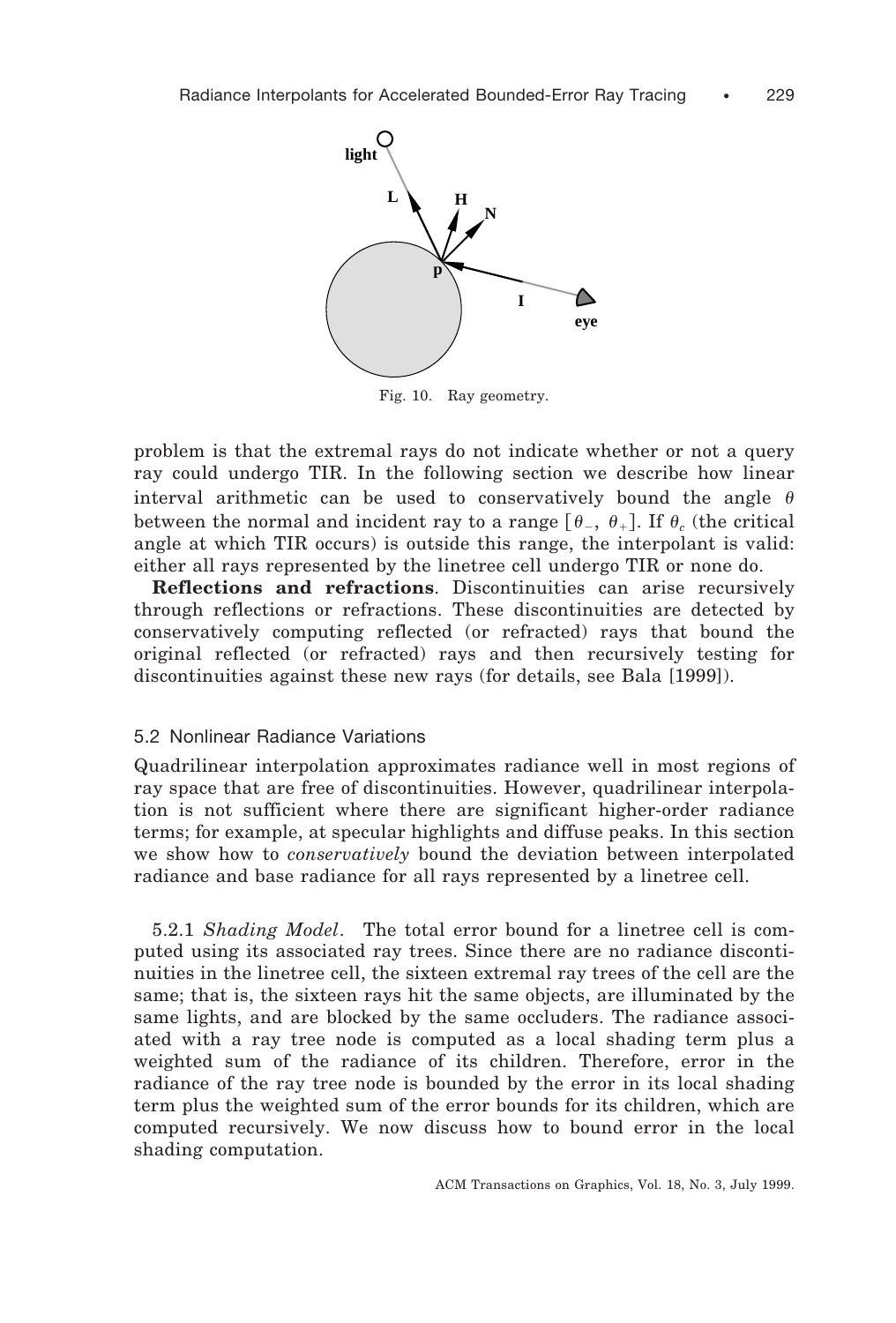Error in the local shading term can arise from the approximation of both diffuse and specular radiance. Given an incident ray **I** (Figure 10) that intersects an object at a point  $\bar{p}$ , the diffuse radiance for that ray is

$$
R_d = \rho_d (\mathbf{N} \cdot \mathbf{L}) \tag{1}
$$

and the specular radiance, using the Ward isotropic shading model [Ward 1992] is

$$
R_s = \frac{\rho_s}{4\sigma^2} e^{(1-1/(N\cdot H)^2)/\sigma^2} \sqrt{\frac{N \cdot L}{N \cdot (-I)}}
$$
(2)

where **N** is the normal to the surface at  $\bar{p}$ , **L** is the vector to the light source at  $\vec{p}$ , **I** is the incident ray direction, and **H** is the half-vector (**H** = (**L** –  $\mathbf{I}/\|\mathbf{L} - \mathbf{I}\|$  [Foley and van Dam 1982]. For an infinite light source, the light vector **L** is independent of  $\vec{p}$  and is given as  $\mathbf{L} = (l_x, l_y, l_z)$ , where  $l_x^2$  $l^2 + l^2 = 1$ . For a local light source,  $\mathbf{L} = (\mathbf{L}_p - \vec{p}) / ||\mathbf{L}_p - \vec{p}||$ , where  $\mathbf{L}_p$ is the position of the light source.

5.2.2 *Methodology*. We describe our methodology for computing error bounds by considering a one-dimensional function  $f(x)$ . A smooth function  $f(x)$  can be approximated around the point  $x<sub>0</sub>$  by its Taylor expansion:

$$
f(x) = f(x_0) + f'(x_0)(x - x_0) + f''(x_0)\frac{(x - x_0)^2}{2!} + \dots
$$

According to Taylor's theorem, when *n* terms of the Taylor series are used to approximate  $f(x)$  over a domain  $D = [x_0 - \Delta x, x_0 + \Delta x]$ , the remainder  $R_{n+1}$  is the error that results from using this truncated approximation:

$$
\forall_{x} \exists_{\xi \in D} \tilde{f}(x) = f(x_0) + f'(x_0)(x - x_0) + \dots + f^{n}(x_0) \frac{(x - x_0)^{n}}{n!} + R_{n+1}(x)
$$

$$
R_{n+1}(x) = f^{n+1}(\xi) \frac{(x - x_0)^{n+1}}{(n+1)!}
$$

where  $\xi$  is some point in the domain *D* for each  $x$ .

Consider a linear interpolation function  $\tilde{f}(x)$  that approximates  $f(x)$  by only its constant and linear terms  $(n = 1)$ . Our goal is to bound the maximum difference between  $f(x)$  and  $\tilde{f}(x)$ , as shown in Figure 11. By Taylor's theorem, the maximal value of the quadratic remainder term  $R<sub>2</sub>(x)$ , where *x* varies over the domain *D*, conservatively bounds the error due to this approximation. Assuming  $x_0 = 0$ , without loss of generality: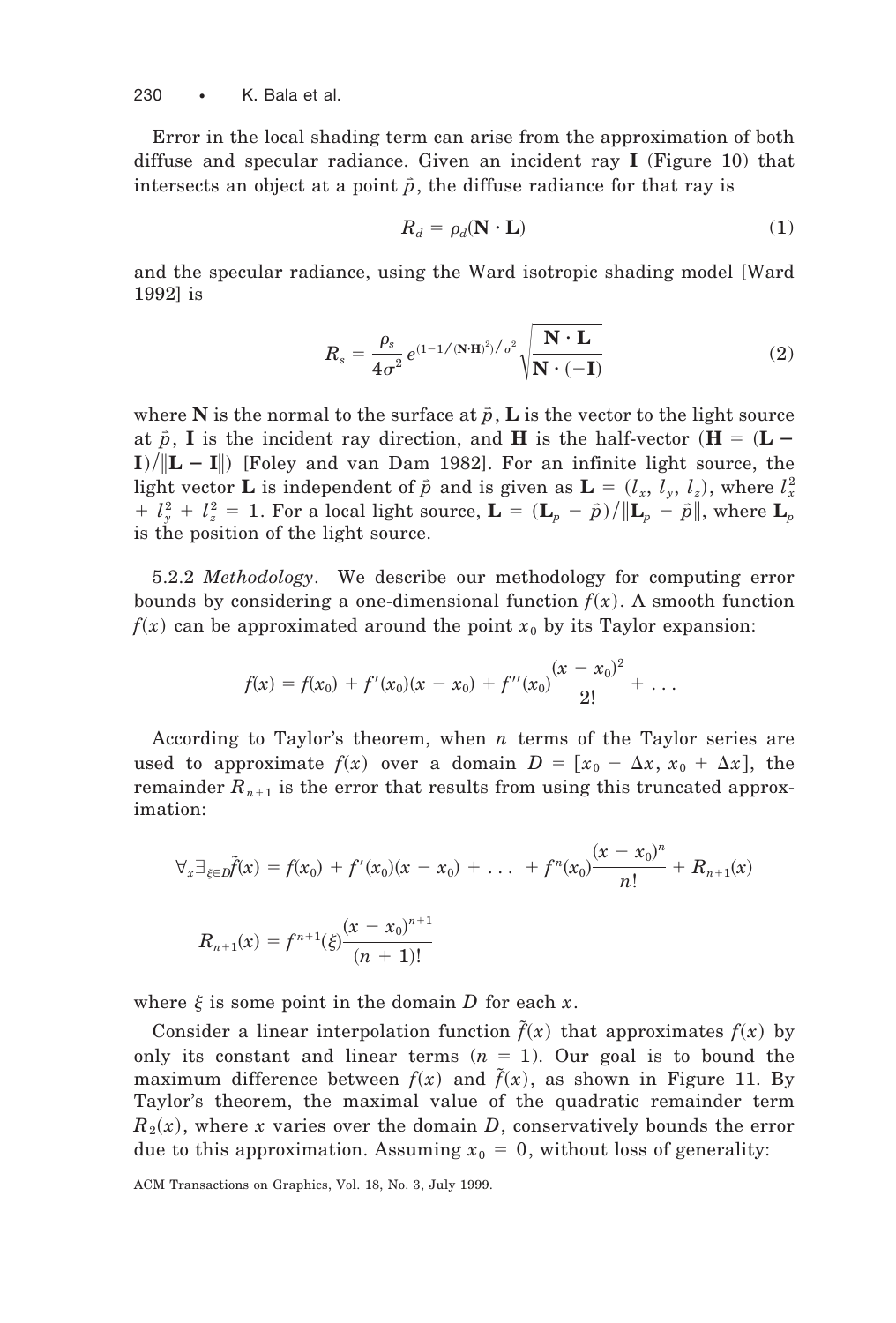

Fig. 11. Interpolation error. The gray curve is the base radiance function  $f(x)$ ; the blue circles at the end-points of the domain D are the samples that are interpolated; the blue line at the bottom of the curve is the interpolated radiance function  $\tilde{f}(x)$ ;  $\epsilon_R$  is the interpolation error;  $\epsilon_C$  is the error computed by standard (constant) interval arithmetic; and  $\epsilon_L$  is the error computed by linear interval arithmetic.

$$
\forall_x \exists_{\xi \in D} f(x) = f(0) + xf'(0) + \frac{x^2}{2}f''(\xi)
$$

$$
f(x) - \tilde{f}(x) \le \max_{x \in D, \xi \in D} \frac{x^2}{2}f''(\xi)
$$

$$
f(x) - \tilde{f}(x) \ge \min_{x \in D, \xi \in D} \frac{x^2}{2}f''(\xi)
$$

There are several ways in which this error can be bounded, including the following: standard interval arithmetic [Moore 1979]; Hansen's [1975] linear interval arithmetic; and variants [Tupper 1996]; and affine arithmetic [Andrade et al. 1994]. Standard interval arithmetic can be used to bound the interpolation error by bounding the minimum and maximum value of  $f(x)$  over the domain of interpolation D. However, this error bound is typically too conservative because it does not take into account the ability of linear interpolation to approximate the linear component of the function *f*. Linear interval arithmetic, described in greater detail below, generalizes standard interval arithmetic by constructing linear functions that bound *f* over its domain *D*. Because the interpolating function  $\tilde{f}(x)$  lies between these linear functions, the maximum difference between these bounding linear functions conservatively bounds the interpolation error  $\max_{x \in D} |\tilde{f}(x) - \tilde{f}(x)|$ . In Figure 11 the bounds computed by standard and linear interval arithmetic are  $\epsilon_c$  and  $\epsilon_L$ , respectively, while the real error bound is  $\epsilon_R$ . As can be seen, linear interval arithmetic can bound error more tightly than standard interval arithmetic, and is never worse.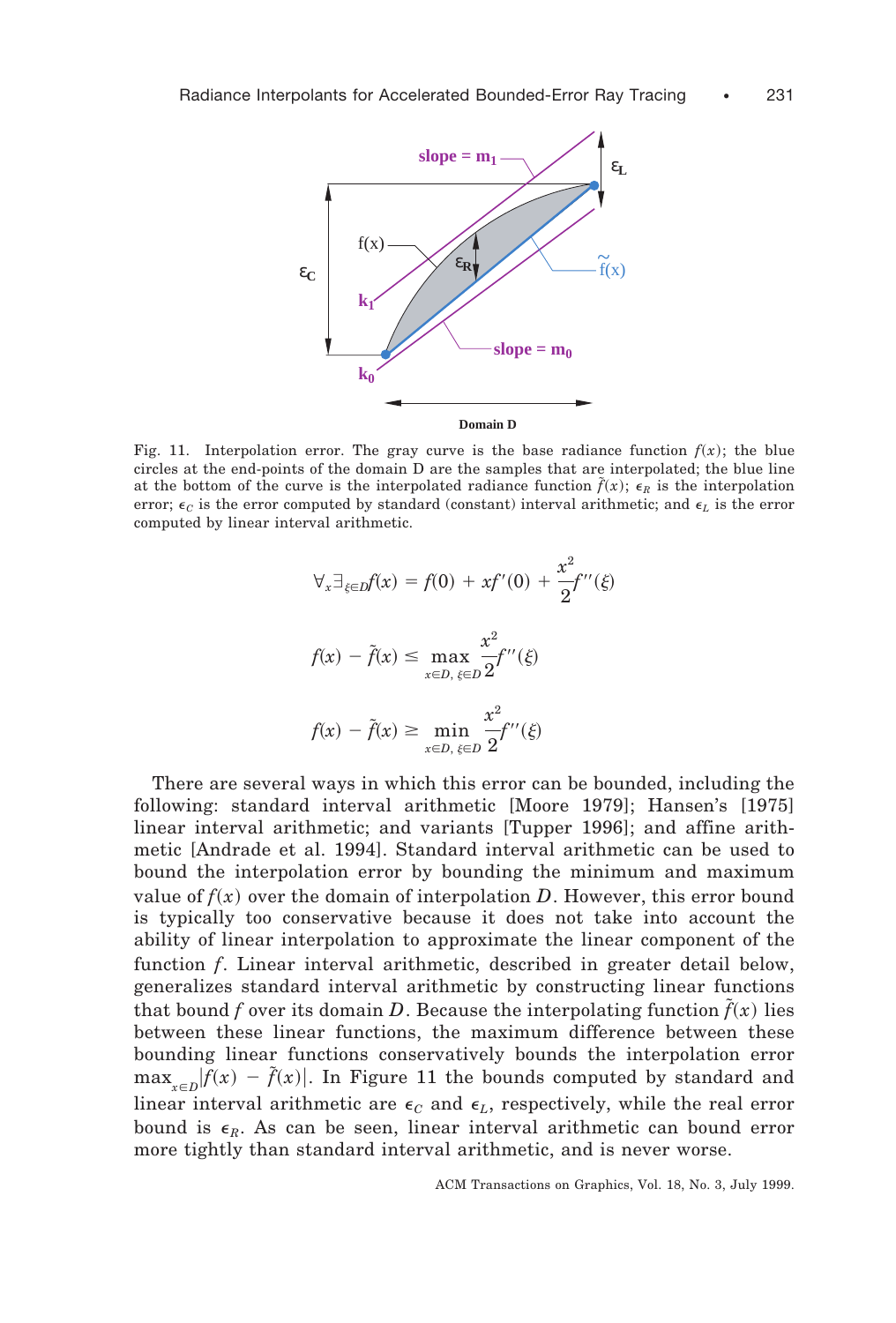In this section we show how Hansen's linear interval arithmetic can be used to bound error for quadrilinear interpolation. We chose Hansen's technique over other variants of interval arithmetic because of its simplicity. In Hansen's linear interval arithmetic, the value of  $f(x)$  is bounded at each x by the interval  $F(x) = Mx + K$ , where F is an interval-valued function and *M*, *K* are simple intervals  $[m_0, m_1]$  and  $[k_0, k_1]$ . The addition of *Mx* and *K* is performed using interval arithmetic. This representation states that for any  $x' \in D$ ,  $f(x')$  lies in the interval  $[m_0, m_1]x' + [k_0, k_1]$ . The maximum linear interpolation error,  $\epsilon_R = \max_{x \in D} |f(x) - \tilde{f}(x)|$ , is bounded by the maximum interval computed by  $F(x)$ , which occurs at either the right-hand or left-hand side of the domain *D*. In general, the linear interval  $F(x)$  represents four linear functions bounding radiance: line  $y = m_0x + k_0$ , line  $y = m_1x + k_0$ , line  $y = m_0x + k_1$ , and line  $y =$  $m_1x + k_1$ . As *x* varies over its domain *D*, different pairs of these four lines bound  $f(x)$ . In Figure 11 we have shown a special case where  $m_0 = m_1$ ; therefore, the two linear functions bounding radiance are the line  $y =$  $m_0x + k_0$  and the line  $y = m_0x + k_1$ .

Extending this discussion to functions of several variables, linear intervals must be determined for each of the variables. For example, radiance is a function of four variables  $(a, b, c, d)$ , so the interval that bounds interpolation error has four linear intervals  $(M_a, M_b, M_c, M_d)$  and a single constant interval *K*. When radiance  $R(a, b, c, d)$  is expressed in terms of its multivariate Taylor expansion, linear intervals can be used to bound the error of a simple interpolation function  $\tilde{R}(a, b, c, d)$  consisting of just the constant and linear terms of the Taylor expansion. Quadrilinear interpolation approximates radiance at least as well as  $R(a, b, c, d)$ . Therefore, a bound on the error of linear interpolation conservatively bounds the error of quadrilinear interpolation.

The shading computation performed by the ray tracer can be broken down into a series of simple operations, and constant and linear intervals can be propagated through each of these operations. For example, consider the product of two functions  $f(\mathbf{x})$  and  $g(\mathbf{x})$  where **x** is a four-tuple  $(x_a, x_b,$  $x_c$ ,  $x_d$ ) and each of the variables  $x_i$  varies over the domain  $[-\Delta x_i, \Delta x_i]$ . The functions *f* and *g* are represented conservatively by interval functions  $F(\mathbf{x}) = K_f + \mathbf{M}_f \cdot \mathbf{x}$  and  $G(\mathbf{x}) = K_g + \mathbf{M}_g \cdot \mathbf{x}$ , where both  $\mathbf{M}_f$  and  $\mathbf{M}_g$  are vectors of four intervals  $\mathbf{M}_f = (M_{fa}, M_{fb}, M_{fc}, M_{fd})$  and  $\mathbf{M}_f = (M_{ga}, M_{gb}, M_{fb}, M_{fb})$  $M_{gc}$ ,  $M_{gd}$ ). The product  $h(\mathbf{x}) = f(\mathbf{x})g(\mathbf{x})$  is represented by its terms  $K_h$  and **M***h*. These terms are computed as follows [Hansen 1975]:

$$
K_h = K_f \cdot K_g + \sum_{i \in [a, d]} [0, \Delta x_i^2] M_{fi} M_{gi}
$$
  

$$
M_{hi} = K_f \cdot M_{gi} + K_g \cdot M_{fi} + M_{fi} \sum_{j \neq i} [-\Delta x_j, \Delta x_j] \cdot M_{gi}
$$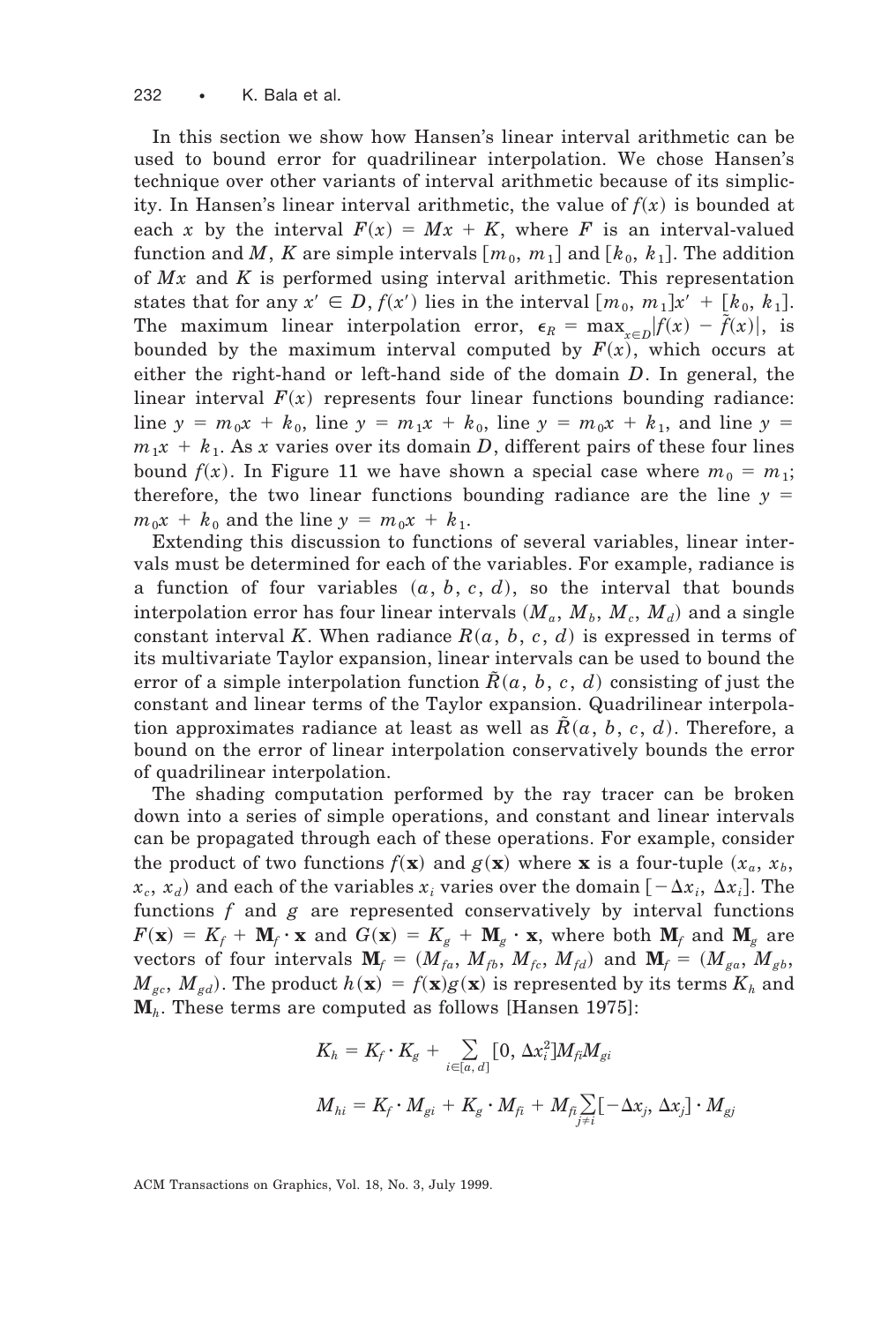Similar rules are derived for the other operations needed to compute shading:  $1/f(x)$ ,  $\sqrt{f(x)}$ , and  $e^{f(x)}$ . For example, the reciprocal of a linear interval  $h(x) = 1 / f(x)$  is computed as follows:

$$
K_{h} = 1/K_{f}
$$
  

$$
M_{hi} = \frac{-M_{fi}}{K_{f} \cdot (K_{f} + \sum_{j} [\frac{-\Delta x_{j}}{\Delta x_{j}}]M_{fj})}
$$

For general functions such as  $e^x$ , linear intervals can be computed by considering the Taylor expansion of the function and bounding its secondorder terms over the domain *D*. According to Taylor's theorem,

$$
\min_{\xi \in D, x \in D} \frac{x^2}{2} f''(\xi) \le f(x) - \tilde{f}(x) \le \max_{\xi \in D, x \in D} \frac{x^2}{2} f''(\xi)
$$

So a conservative linear interval for a general function *f* is

$$
\left[f(0) + \min_{\xi \in D, x \in D} \frac{x^2}{2} f''(\xi), f(0) + \max_{\xi \in D, x \in D} \frac{x^2}{2} f''(\xi)\right] + [f'(0), f'(0)]x
$$

For most functions, the minima and maxima in this equation are computed without difficulty. This approach can also be extended straightforwardly to the multivariate case. The mixed second-order terms that result can be folded into either the constant intervals, as above, or into the linear intervals, as in Hansen's formula for multiplication. Both approaches yield similar results for the radiance computation.

5.2.3 *Application to Shading Computation*. Linear interval arithmetic can be used to derive error bounds for interpolated radiance. The first step is to compute linear intervals for the various inputs used in the computation of radiance: the incident ray **I**, the light ray **L**, and the normal **N**. These intervals are propagated by evaluating diffuse and specular radiance, using the operations on linear interval arithmetic described above, to produce a linear interval for radiance. Relative or absolute interpolation error is then computed using this linear interval.

Consider a linetree cell associated with a surface for which an interpolant is being constructed (shown in Figure 12). Without loss of generality, the principal direction of the linetree cell is  $-\hat{z}$ , and the origin is located in the center of the cell; in other words, the cell's front face is centered on  $(X_0, Y_0, W)$  and its back face is centered on  $(-X_0, -Y_0, -W)$ .

**Incident ray I.** Since the front and back faces of the linetree cell are at  $z = W$  and  $z = -W$ , respectively, a ray parameterized by  $(a, b, c, d)$ represents a ray in 3D space from  $(a + X_0, b + Y_0, W)$  to  $(c - X_0, d Y_0$ ,  $-W$ ). Therefore, the unnormalized incident ray is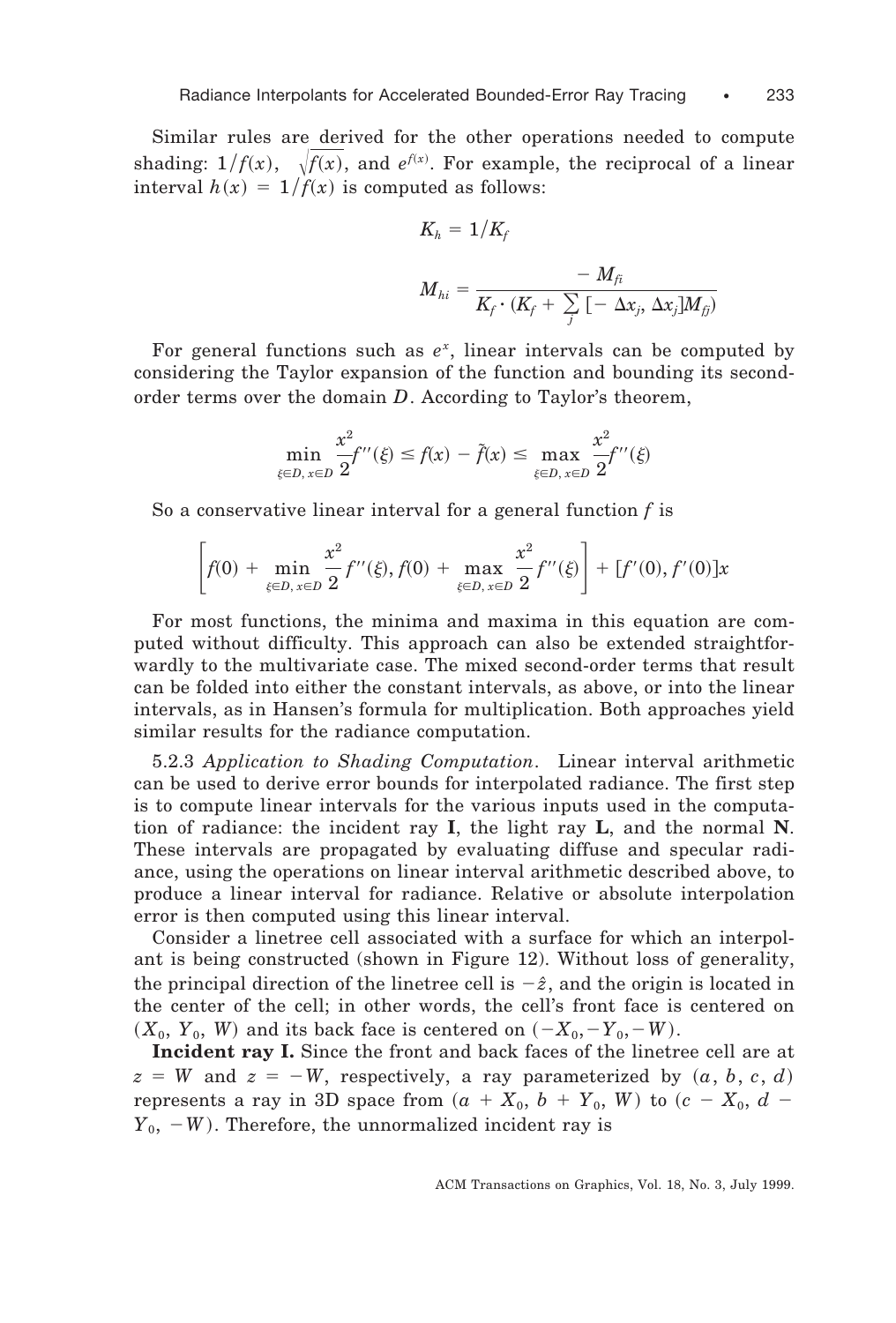

Fig. 12. A linetree cell for a surface patch.

$$
\mathbf{I} = (c - a - 2X_0, d - b - 2Y_0, - 2W)
$$

Each component of **I** is a simple linear function of the variables  $(a, b, c)$ *c*, *d*! and the corresponding linear intervals are computed trivially. For example, the linear interval representation for the x-component of **I** is  $[-2X_0, -2X_0] + [-1, -1]a + [1,1]c$ . The incident ray is normalized by computing the linear interval for  $1/\sqrt{I_x^2 + I_y^2 + I_z^2}$ , where each of the operations—division, square, square root, and addition—are the linear interval operations defined in the previous section.

**Light ray L.** For an infinite light source, the light vector is  $\mathbf{L} = (l_x, l_y, l_y)$  $l_z$ ), where  $l_x^2 + l_y^2 + l_z^2 = 1$ . The linear interval representation for the x-component of **L** is computed trivially as  $[l_x, l_x]$ . For a local light source,  $\mathbf{L} = (\mathbf{L}_p - \vec{p}) / ||\mathbf{L}_p - \vec{p}||$ , where  $\mathbf{L}_p$  is the position of the light source. The linear interval representation for **L** is computed from  $\vec{p}$  using the interval operations described in the previous section. We now explain how the linear interval representation for  $\vec{p}$  is computed.

**Point of intersection**  $\vec{p}$ . The point of intersection  $\vec{p}$  of the incident ray **I** with the surface lies on **I**, and can be parameterized by its distance *t* from the front face:

$$
\bar{p} = (X_0 + a, Y_0 + b, W) + t\mathbf{I}
$$
 (3)

A conservative linear interval for the components of  $\vec{p}$  can be constructed in several ways with varying degrees of precision. First, we describe a simple way of conservatively bounding the intersection point for any convex surface. Consider the ray  $\mathbf{R}_0$  from the middle of the linetree's front face to the middle of its back face.  $\mathbf{R}_0$  intersects the surface at the point  $\mathbf{P}_0$ , and the normal at that point is  $\mathbf{N}_0$  (see Figure 12). The plane  $h_0$  tangent to the surface at  $P_0$  is defined by the equation: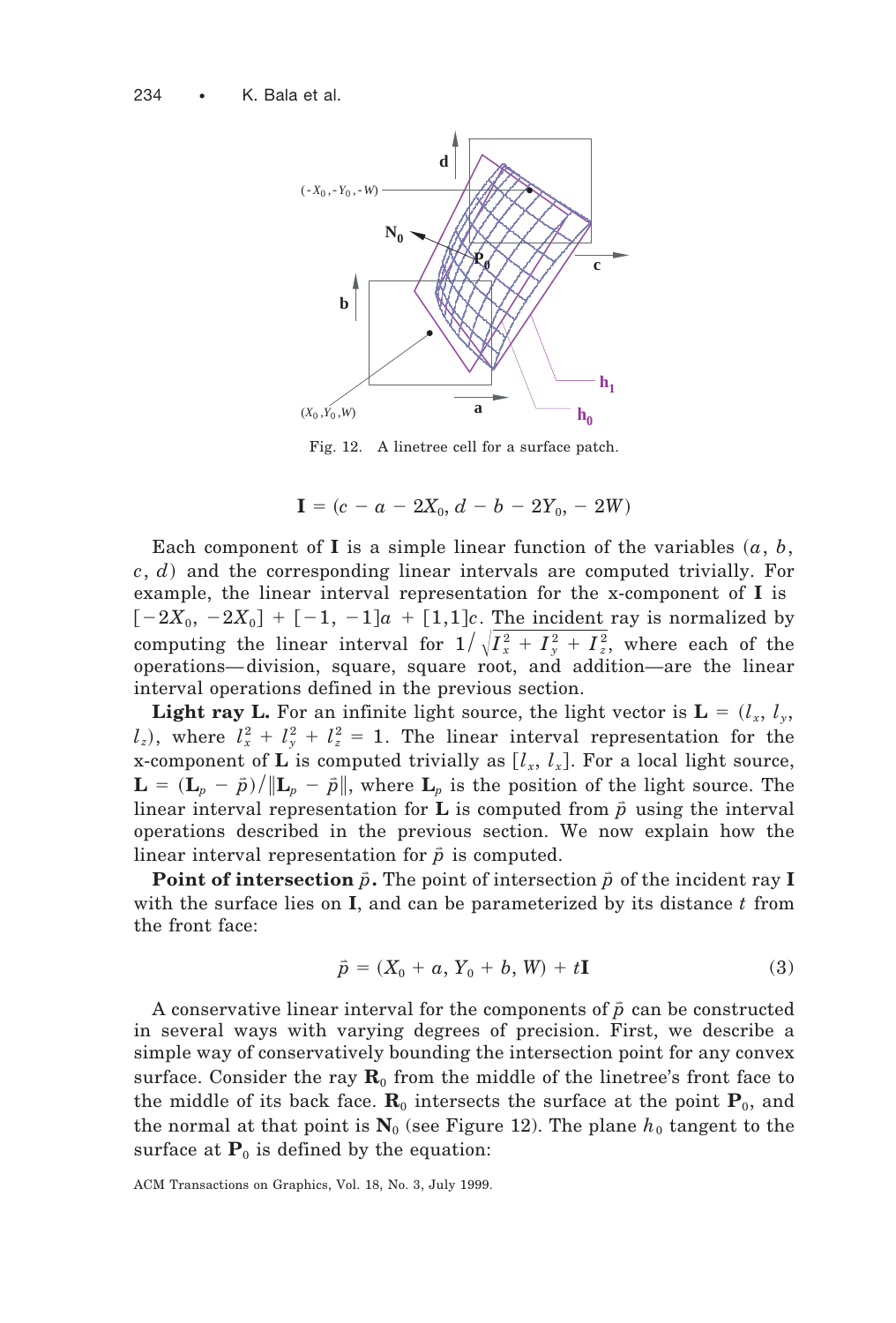Radiance Interpolants for Accelerated Bounded-Error Ray Tracing • 235

$$
\mathbf{N}_0 \cdot (x, y, z) - \mathbf{P}_0 \cdot \mathbf{N}_0 = 0
$$

Another plane  $h_1$  can be constructed parallel to  $h_0$  that passes through the farthest point of intersection of any ray covered by the interpolant. Since the object is convex, the point of intersection of one of the sixteen extremal rays is guaranteed to be this farthest point. Let  $P_1$  be this farthest point of intersection of the sixteen extremal rays; that is, the point with the most negative projection on the normal. The equation of  $h_1$  is

$$
\mathbf{N}_0 \cdot (x, y, z) - \mathbf{P}_1 \cdot \mathbf{N}_0 = 0
$$

If the points of intersection of the incident ray **I** with planes  $h_0$  and  $h_1$ are at  $t = t_{\text{near}}$  and  $t = t_{\text{far}}$ , respectively, then we have  $t \in [t_{\text{near}}, t_{\text{far}}]$ , where

$$
t_{\text{near}} = \frac{\mathbf{N}_0 \cdot (\mathbf{P}_0 - (X_0 + a, Y_0 + b, W))}{\mathbf{N}_0 \cdot \mathbf{I}}
$$

$$
t_{\text{far}} = \frac{\mathbf{N}_0 \cdot (\mathbf{P}_1 - (X_0 + a, Y_0 + b, W))}{\mathbf{N}_0 \cdot \mathbf{I}}
$$

These equations for  $t_{\text{near}}$  and  $t_{\text{far}}$  are converted into a linear interval representation using the rules described in the previous section, and are used to compute a linear interval for the parameter *t*:

$$
t = t_{\text{near}} + [0,1] \cdot (t_{\text{far}} - t_{\text{near}}) \tag{4}
$$

The linear interval for  $\bar{p}$  is computed by substituting Eq. (4) into Eq. (3).

There is another option for computing linear intervals for  $\bar{p}$  when the point of intersection can be computed analytically. For example, consider a general quadric surface in three dimensions, defined by the following implicit equation:

$$
Ax^{2} + By^{2} + Cz^{2} + Dxy + Eyz + Fxz + Gx + Hy + Iz + J = 0
$$
 (5)

Substituting  $\vec{p} = (x, y, z) = (X_0 + a, Y_0 + b, W) + tI$ , we obtain a quadratic in *t*. The solution to the quadratic is converted to a linear interval using the Taylor series technique described earlier, in which the solution is expanded to second order and the second-order term is bounded.

**Normal N.** The vector **N** normal to the surface at the intersection point is used in the computation of diffuse and specular radiance: it appears in the terms  $N \cdot I$ ,  $N \cdot L$ , and  $N \cdot H$ . The surface normal at the intersection point varies across the linetree cell; it is a function of  $(a, b, c, d)$ . There are various options for constructing the linear intervals that conservatively approximate **N**. If little information about the surface within the linetree cell is available, the normal can be bounded using a constant interval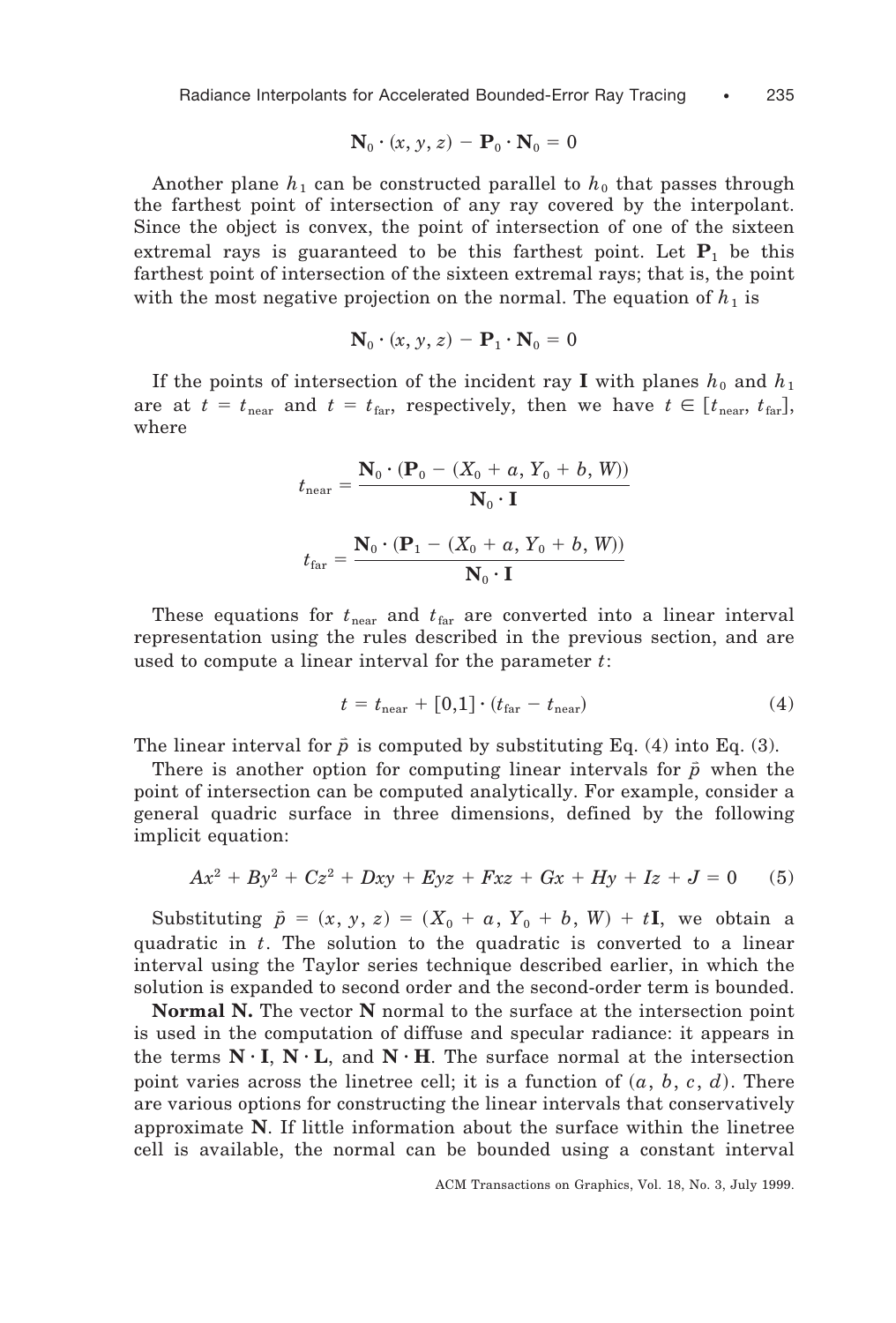bound. While this characterization is not precise, it will bound error conservatively. This approach to bounding the normal is similar to that taken in our earlier work [Teller et al. 1996], where the convexity of the surface allows information about the surface normals at the extremal intersection points to be used to bound the surface normal throughout the linetree cell.

For quadric surfaces and other surfaces that can be characterized analytically, tighter bounds can be obtained for the normal by taking the gradient of the implicit equation defining the surface and normalizing. For the quadric surface described by Eq. (5), the unnormalized normal vector is

$$
(2Ax + Dy + Fz + G, 2By + Dx + Ez + H, 2Cz + Ey + Fx + I)
$$

As described earlier, the point of intersection  $\vec{p}=(x, y, z)$  can be expressed as a linear interval. This solution is substituted into the normal vector formula, allowing the normal vector to be bounded by linear intervals.

This approach can be extended to support spline patches. The surface intersection point can be bounded by the two-plane technique. Normals can be bounded to varying degrees of precision. A simple approach is to use constant intervals to bound the normals; a more accurate approach is to compute linear intervals for the surface parameters  $(u, v)$  using intervalbased root finding [Hansen 1975]. The normal can then be computed using these parameters.

5.2.4 *Error Refinement*. Figures 13 and 14 demonstrate the error-refinement process for a specular sphere and a diffuse plane. The top row of each figure shows the sphere and plane rendered without testing for nonlinearity; visible artifacts can be seen around the specular and diffuse highlights. The bottom row shows the sphere and plane rendered with nonlinearity detection enabled and  $\epsilon = 0.2$  and 0.1, respectively. The system automatically detects the need for refinement around highlights and refines interpolants that exceed the user-specified error bound. The image quality improves (bottom row) and the linetrees are increasingly subdivided, as shown in the linetree visualization on the right. Figure 15 shows a more complex scene containing many primitives (described in Section 8). Nonlinearity detection substantially reduces error and eliminates visual artifacts (shown in the bottom row). The difference images in the right column show the error in interpolated radiance for the images on the left. Because this error is subtle, the difference images have been scaled by a factor of four for the purpose of visualization.

An interesting observation is that the error intervals can be used to subdivide linetree cells more effectively. The error bound computed for an interpolant specifies intervals for each of the four axes; the axes with larger intervals (that is, more error) are subdivided preferentially. This *errordriven subdivision* is discussed further in Section 7.

Figure 16 depicts actual and bounded error for one scanline of the image in Figure 14. This scanline passes through the diffuse peak of that image.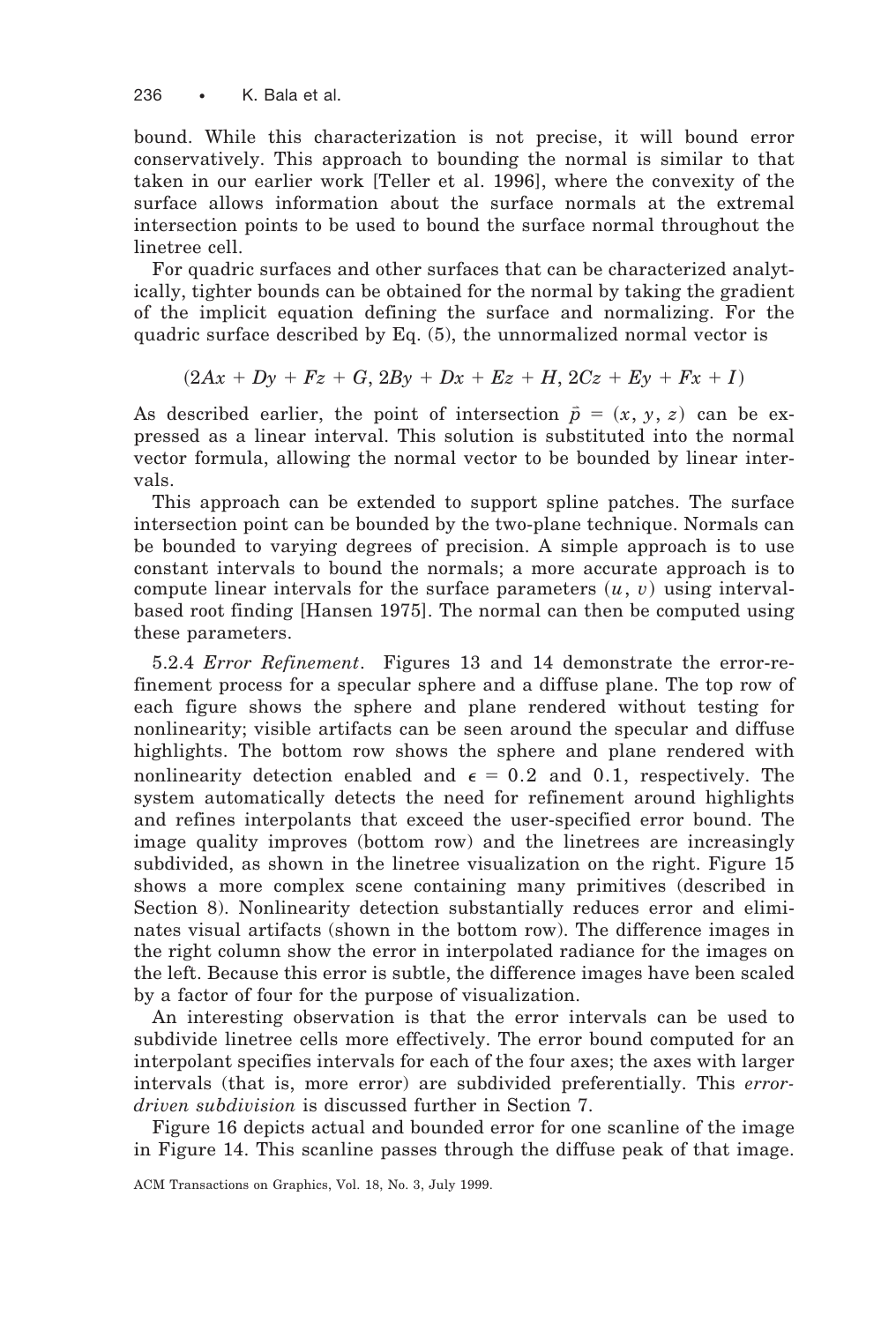

Fig. 13. **Error refinement for specular highlight**. A visualization of the front (blue) and back (pink) faces of the sphere's linetrees is shown on the right (the eye is off-screen to the right). Notice the error-driven adaptive subdivision along the silhouette and at the specular highlight. Top row: without nonlinearity detection; bottom row: with nonlinearity detection and  $\epsilon = 0.2$ .



Fig. 14. **Error refinement for diffuse highlight**. A visualization of the front (blue) and back (pink) faces of the plane's linetrees is shown on the right (the eye is off-screen to the left). Notice the error-driven adaptive subdivision along the silhouette and at the diffuse highlight. Top row: without nonlinearity detection; bottom row: with nonlinearity detection and  $\epsilon = 0.1$ .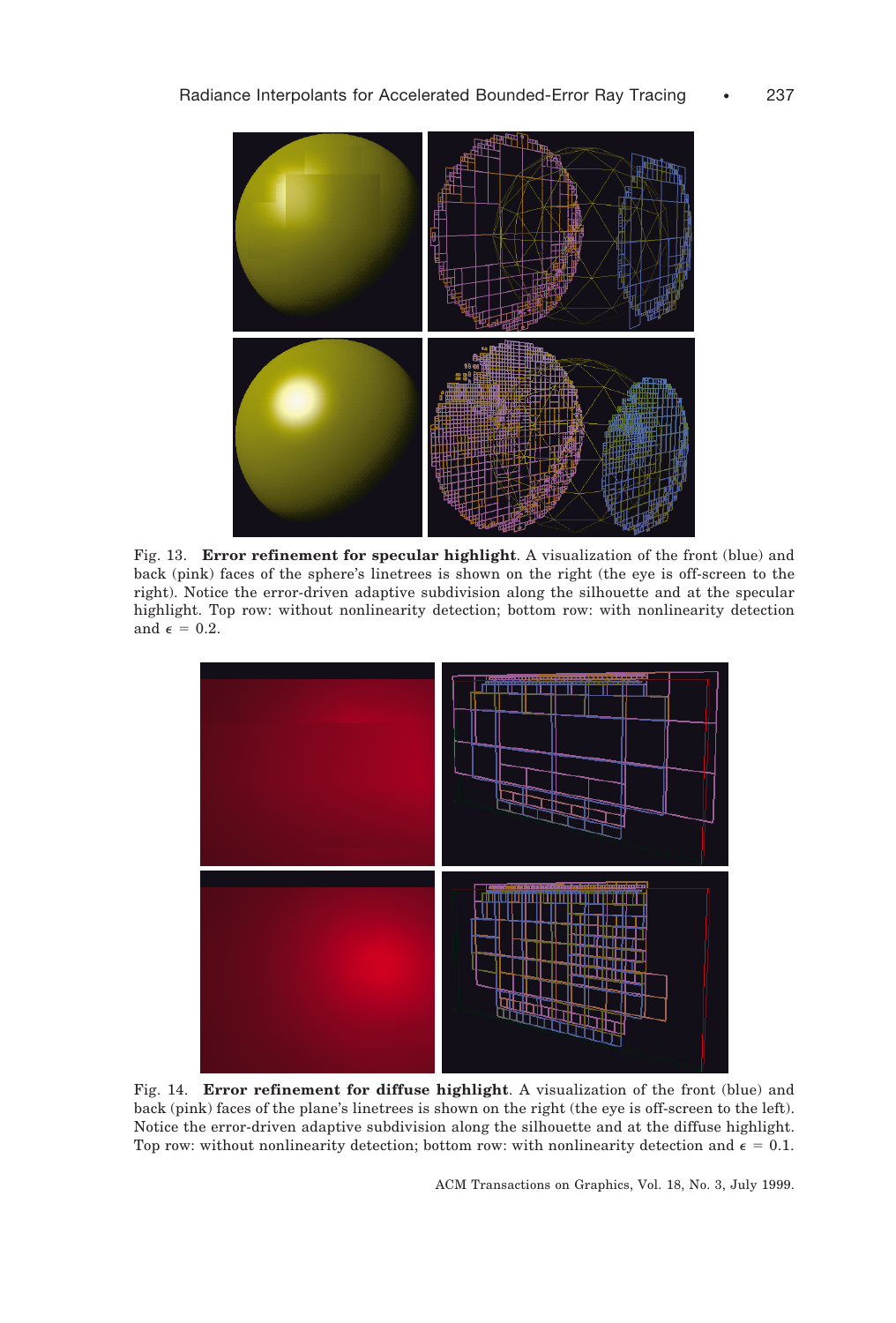

Fig. 15. **Error refinement for museum scene**. Top row: without nonlinearity detection; bottom row: with nonlinearity detection and  $\epsilon = 0.5$ . Right column: scaled difference images.



Fig. 16. Actual and conservative error bounds for one scanline of the image in Figure 14.

The x-axis represents the pixels of the scanline, and the y-axis measures error in radiance. The image was generated with a user-specified error of 0.1, as shown by the horizontal dashed line in the figure. The blue trace is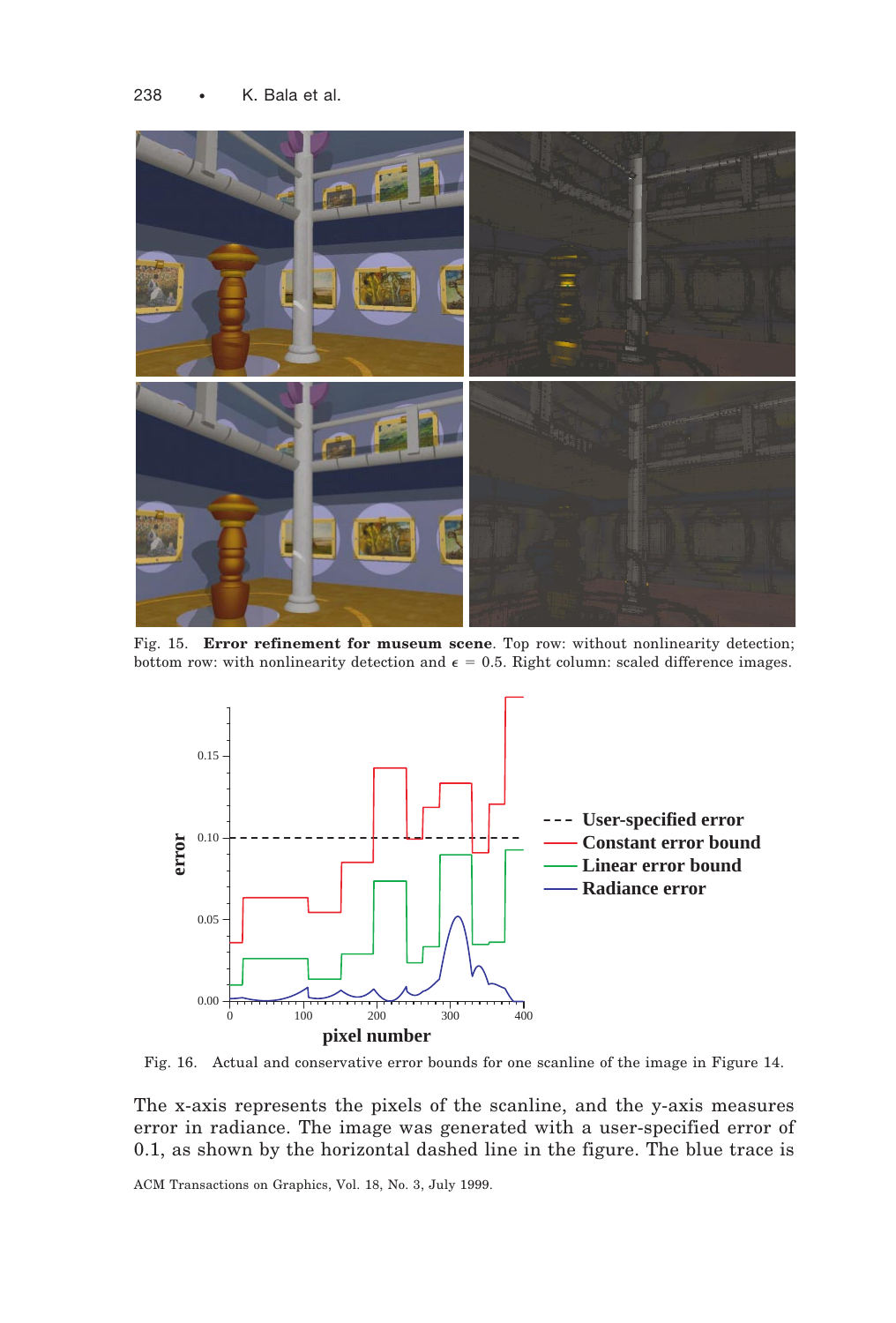the actual error for each pixel in the scanline, computed as the difference between interpolated and base radiance. The green trace is the error bound computed by linear interval analysis for the interpolants contributing to the corresponding pixels in the scanline. The red trace is the error bound computed by constant interval analysis. Since each linetree cell contributes to multiple consecutive pixels, both the linear and constant interval traces are piecewise constant. Notice that both linear and constant interval analysis conservatively bound error for the pixels. However, linear interval analysis computes tighter error bounds than constant interval analysis.

Several factors make linear interval error bounds more conservative than necessary:

- —The error bound is computed for the entire linetree cell, whereas any scanline is a single slice through the linetree cell and usually does not encounter the point of worst error in the interpolant.
- —The bound is computed assuming simple linear interpolation, but the actual interpolation technique is quadrilinear interpolation, which interpolates with less error.
- —Linear interval analysis is inherently conservative.

Several measures are taken to increase the precision of the linear interval analysis. One important technique is to treat the function  $e^{(1-1/x^2)/\sigma^2}$  as a primitive operator. This function, used in the computation of radiance with  $x = \mathbf{N} \cdot \mathbf{H}$ , is well behaved, even though its constituent operators (exponentiation and division) tend to amplify error. The linear interval computation rule for this function is determined using the secondorder Taylor expansion technique described in Section 5.2.2. This approach yields a tighter error bound than simple composition of the linear interval rules for exponentiation and division does.

# 6. ACCELERATING VISIBILITY

Interpolants eliminate a significant fraction of the shading computations and their associated intersections; however, they do not reduce the number of intersections computed for determining visibility. Once interpolants accelerate shading, the cost of rendering a frame is dominated by the following three operations:

- —determining visibility at each pixel, i.e., constructing a ray from the eye through the pixel and intersecting that ray with the scene to find the closest visible object;
- —for pixels that can be interpolated, computing the 4D intercepts for the ray and evaluating radiance by quadrilinear interpolation;
- —for pixels that cannot be interpolated (because valid interpolants are unavailable), evaluating radiance using the base ray tracer.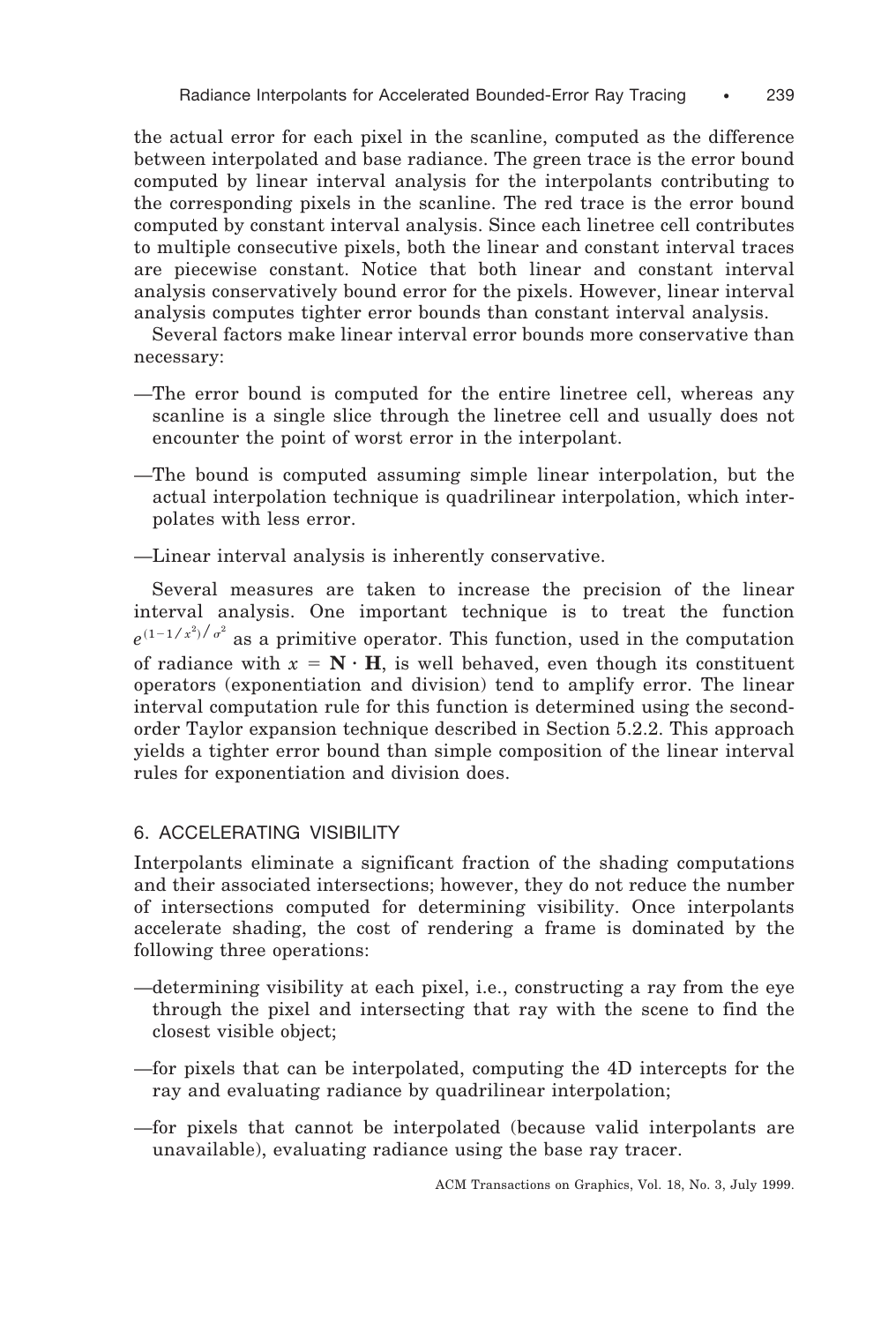In this section we present techniques to accelerate visibility determination and interpolation by further exploiting temporal and image-space coherence.

## 6.1 Temporal Coherence

For complex scenes, determining visibility at each pixel is expensive. However, for small changes in the viewpoint, objects that are visible in one frame are often visible in subsequent frames. This temporal coherence occurs because rays from the new viewpoint through the image plane are similar to eye rays from the previous viewpoint. For the same reason, linetree cells that contribute to one frame typically contribute to subsequent frames. In this section we present a reprojection algorithm that exploits this temporal coherence to accelerate visibility determination, while guaranteeing correctness.

If an object *o* is visible at some pixel and the ray from the viewpoint through that pixel lies in a linetree cell with a valid interpolant, the radiance for the pixel is interpolated using the interpolant. In this case the linetree cell is said to *cover* the pixel. A linetree cell typically covers a number of adjacent pixels on the image plane. Linetree cells that contribute to the previous frame are reprojected to the new viewpoint to determine which pixels in the new frame are covered by these cells. If a pixel in the new frame is covered by a cell, it is not necessary to compute visibility for that pixel: the radiance of the pixel can be computed directly from the interpolant associated with that cell. Since a cell typically covers multiple pixels, the cost of reprojecting the cell is amortized across many pixels. Reprojection also enables scan-line interpolation, further accelerating rendering (see Section 6.2).

The reprojection algorithm never incorrectly assigns a linetree to a pixel, i.e., it is conservative. To guarantee that the correct linetree cell is assigned to a pixel, cell faces are shaft-culled with respect to the current viewpoint. Reprojection accelerates visibility by replacing intersect operations for many pixels by a single shaft cull against the cell that covers those pixels. We now discuss two important issues for the reprojection algorithm: how to reproject linetree cells efficiently and how to use shaft-culling to guarantee that a cell is reprojected to a pixel only if it covers that pixel in the new frame; i.e., how to guarantee correctness.

6.1.1 *Reprojecting Linetrees*. First, let us consider reprojecting linetrees in 2D. In 2D, each linetree cell represents all the rays that enter its front line segment and leave its back line segment. For a given viewpoint, a cell covers some set of pixels; the rays from the viewpoint through these pixels are a subset of the rays represented by the linetree cell. Given a viewpoint, we discuss how to efficiently find the subset of rays (and their corresponding pixels) covered by a linetree cell.

On the left in Figure 17, one linetree cell, *L*, of an object is shown; the front segment of *L* is shown in light blue and its back segment in dark blue. In this frame the viewpoint is at the point **eye**. A ray from the viewpoint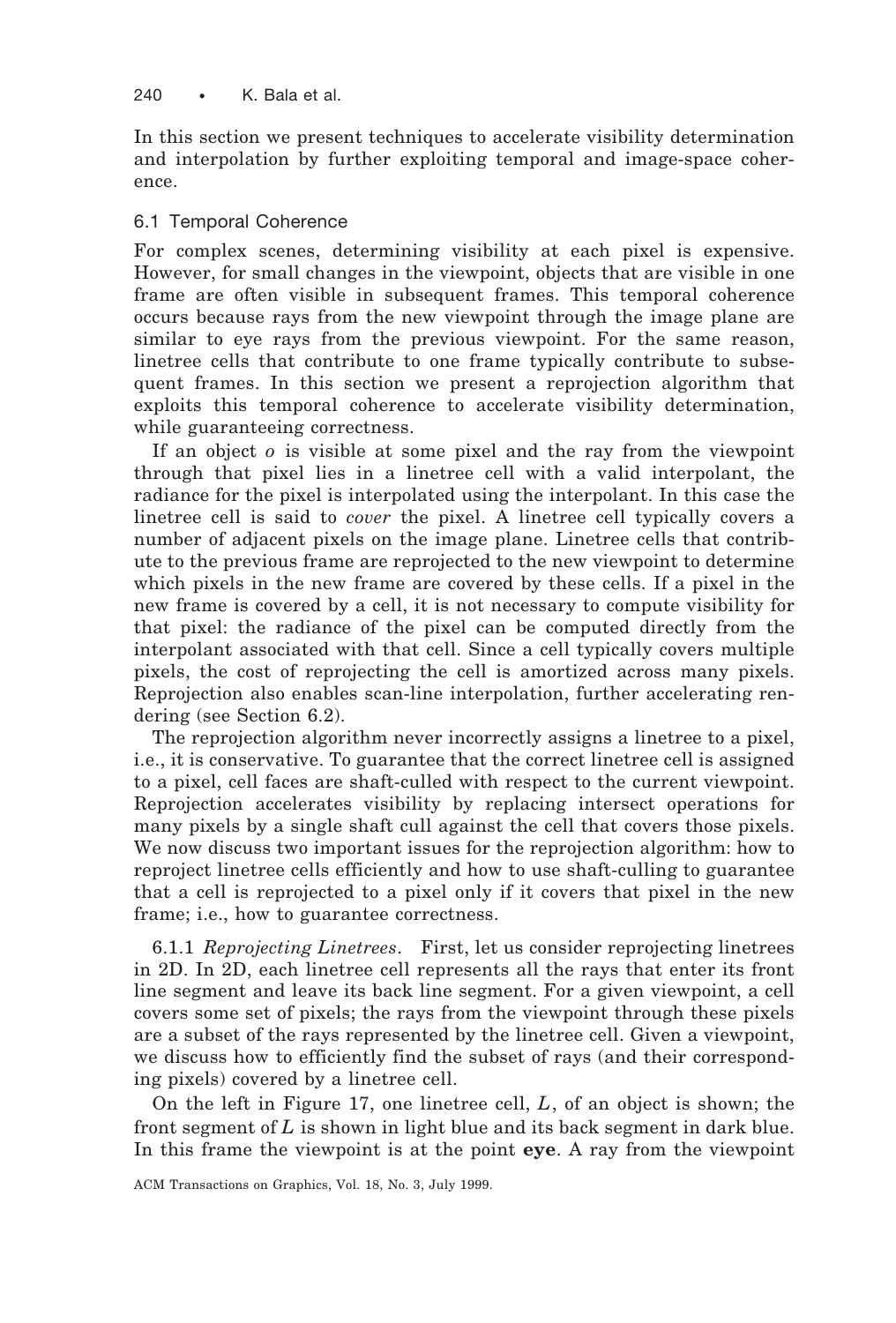

Fig. 17. A linetree cell with its front face (light blue) and back face (dark blue). The projections of the front and back faces on the image plane are shown as thick light and dark blue lines, respectively. The linetree cell covers exactly those pixels onto which both its front and back face project (shown in purple). On the right, the viewpoint has changed from **eye** to **eye'**. Different pixels are covered by the cell in the new image plane (shown in purple).

that lies in *L* must intersect both its front and back segments. Consider the projection of the front segment of *L* on the image plane with **eye** as the center of projection (shown as the thick light-blue line on the image plane). Similarly, the pixels that the back segment projects onto are shown by the thick dark-blue line on the image plane. The pixels covered by *L* are the pixels onto which *both* the front and back segment of *L* project; this is because a pixel is covered by *L* only if the eye ray through that pixel intersects the front *and* back segments of *L*. Therefore, the pixels covered by *L* are the intersection of the pixels covered by both the front and back segments (shown by the purple segment in the figure). On the right in Figure 17, the same cell is shown projected onto the image plane from a new viewpoint, **eye'**. Notice that *L* covers different (in fact, more) pixels in the new frame.

To determine which pixels are covered by *L*, we should compute the intersection of pixels covered by its front and back segments. Using the viewpoint as the center of projection, the front segment of *L* is projected onto the line containing its back segment and is then clipped against the back segment. When this clipped back segment is projected onto the image plane, it covers exactly the same pixels that *L* covers. This is clear from the geometry in Figure 18.

We now extend this discussion to rays in 3D as depicted in Figure 19. Each linetree cell represents all the rays that enter its front face and leave its back face. To determine the pixels covered by a linetree cell *L*, the front face of *L* is projected onto the plane of the back face of *L* and clipped against the back face. This clipping operation is inexpensive because the projected front face and back face are both axis-aligned rectangles. The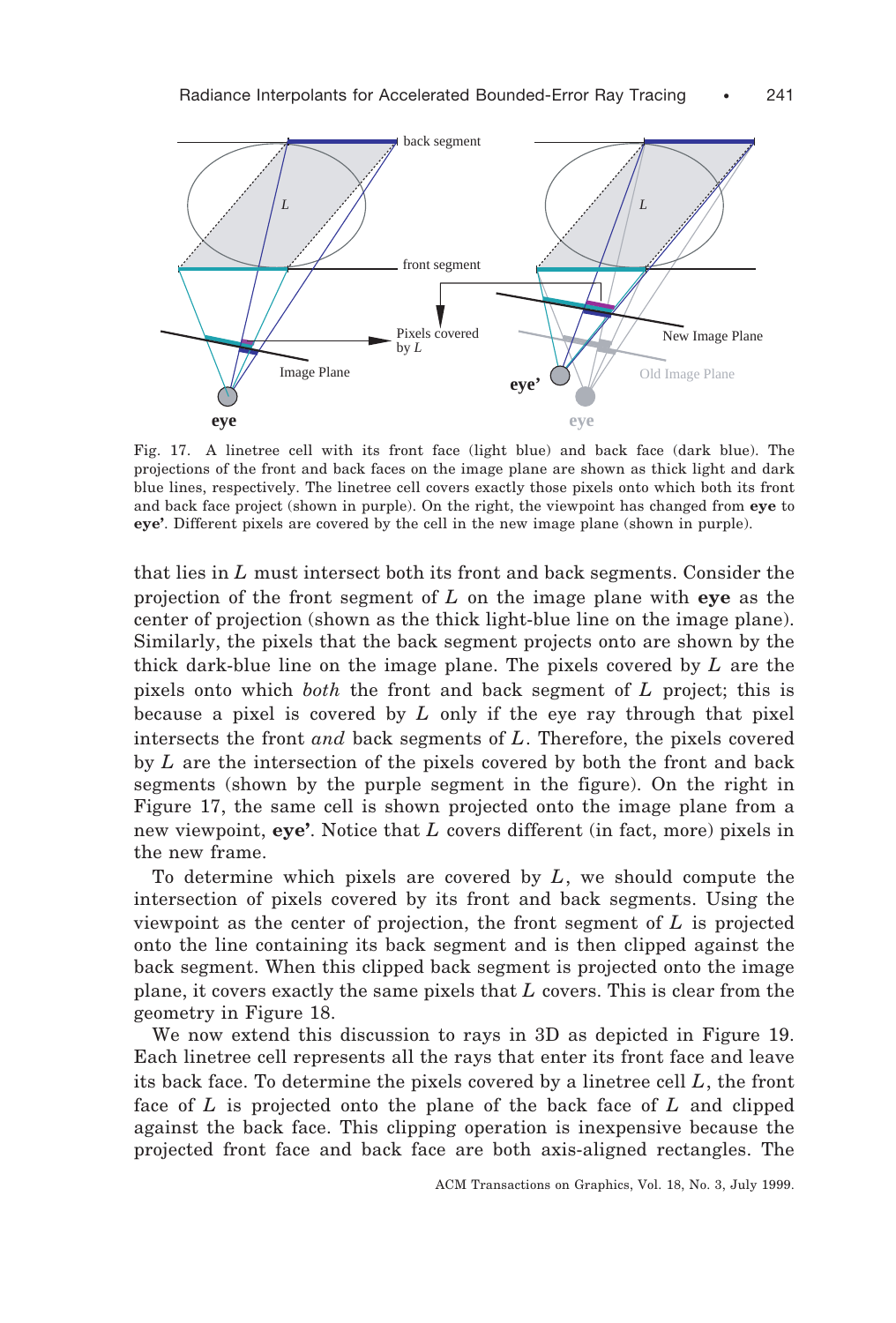

Fig. 18. Reprojection in 2D. The front segment is projected on and clipped against the back segment. The purple segment shows the pixels on the image plane covered by the linetree cell.



Fig. 19. Reprojection in 3D. The front face is projected on and clipped against the back face. The purple region shows the pixels on the image plane covered by the linetree cell.

pixels covered by the projection of the clipped back face onto the image plane are exactly the pixels covered by *L*: in the figure, the purple shaded region on the image plane.

When a new frame is rendered, the system projects and clips the faces of all the linetree cells visible in the previous frame. To accelerate this process, we exploit the projection capabilities of standard polygon-rendering hardware. These clipped back faces are rendered from the new viewpoint using a unique color for each linetree cell; the color assigned to a pixel then identifies the reprojected linetree cell that covers it. The frame buffer is read back into a *reprojection buffer,* which now stores the reprojected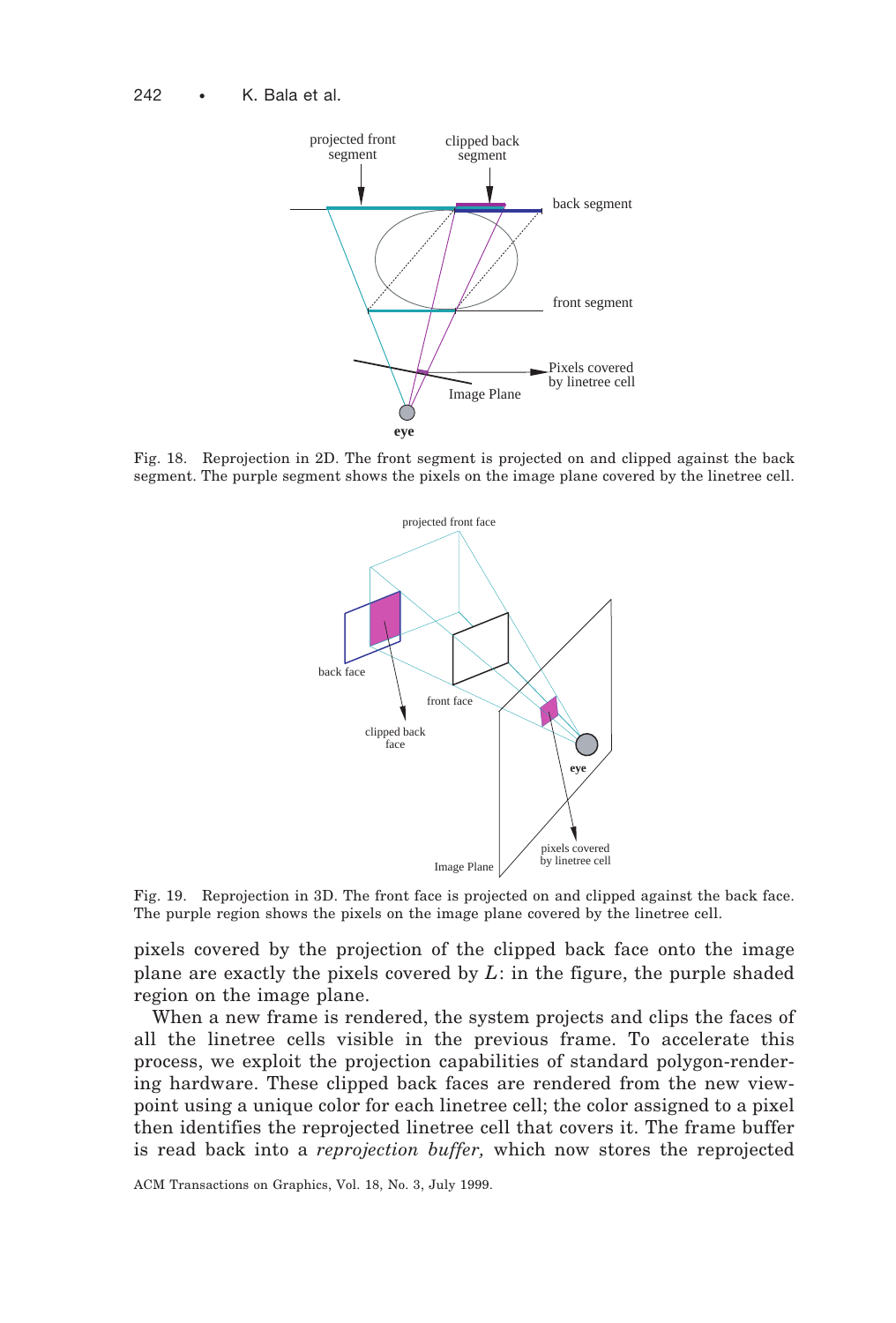

Fig. 20. Yellow ellipse occludes visibility to the linetree cell from the new viewpoint **eye'**, but not from **eye**. So it would be incorrect to reproject the linetree cell to the new viewpoint.

linetree cell, if any, for each pixel in the image. A pixel covered by a linetree cell is rendered using the interpolant of that cell; no intersection or shading computation is done for it.

6.1.2 *Reprojection Correctness*. Reprojection, as described in the previous section, is necessary but not sufficient to guarantee correct visibility determination at each pixel. Figure 20 illustrates a problem that can arise due to changes in visibility; an object that was not visible in the previous frame (the yellow ellipse) occludes reprojected linetrees in the current frame.

To guarantee that the correct visible surface is found for each pixel, we conservatively determine visibility by suppressing reprojection of linetree cells that might be occluded. This condition is detected by shaft-culling [Haines and Wallace 1994] each clipped back face against the current viewpoint. The shaft consists of five planes: four planes extend from the eye to each of the edges of the clipped back face, and the fifth plane is the plane of the back face of the linetree cell. If any object is found inside the shaft, the corresponding linetree cell is not reprojected onto the image plane. If no object lies in the shaft, reprojecting the linetree's clipped back face correctly determines the visible surface for the reprojected pixels. Note that in other systems this visibility determination is complicated by nonplanar silhouettes. They are not a problem in our system because while objects may have nonplanar silhouettes, the error-bounding algorithm guarantees that linetree cells with valid interpolants do not include these silhouettes.

Reprojection accelerates visibility computation by correctly assigning a linetree cell to each pixel. For pixels covered by reprojection, no visibility or shading operation is needed. Only one shaft-cull is required per linetree cell, which, for reasonably-sized linetree cells, is faster than intersecting a ray for each covered pixel. In Section 7, an additional optimization is described that amortizes the cost of shaft-culling over multiple linetree cells by clustering.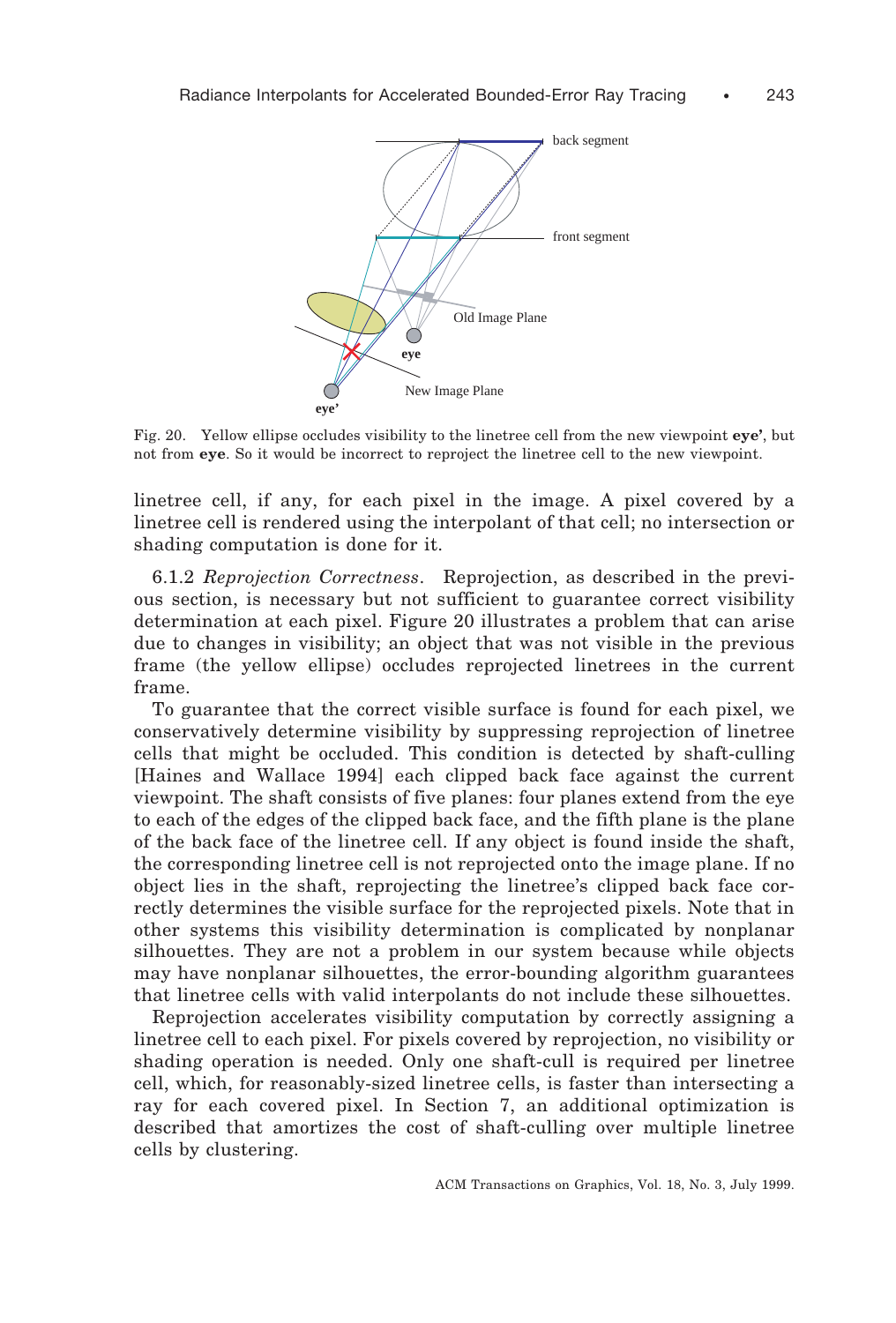## 6.2 Image-Space Coherence

Using the reprojected linetree cells, a simple scan-line algorithm further accelerates the ray tracer. The reprojection buffer, which stores the reprojected linetree cell (if any) associated with a pixel, is checked when rendering the pixel. If a reprojected linetree cell is available, a span is identified for all subsequent pixels on that scanline with the same reprojected linetree cell. The radiance for each pixel in the span is then interpolated in screen space. Using screen-space interpolation eliminates almost all of the cost of ray-tracing the pixels in the span. No intersection or shading computations are required, and interpolation can be performed incrementally along the span in a tight loop. One effect of screen-space interpolation is that speedup is greater for higher resolution images because reprojected linetree cells extend over larger spans of pixels.

The current perspective projection matrix can be considered by the error-bounding algorithm (see Section 5), yielding an additional *screenspace* error term. For linetree cells that are not close to the viewpoint, the additional error is negligible and can be ignored. In practice, we have not been able to observe any artifacts from screen-space interpolation. Unlike other systems that exploit image coherence [Amanatides and Fournier 1984; Guo 1998], our error-bounding algorithm allows us to exploit image coherence while producing correct results.

Figure 21 shows the reprojection buffer and the pixels covered by reprojection for the museum scene. The color-coded image in the top right shows how image pixels are rendered: purple pixels are span-filled (fast path); blue-gray pixels are interpolated (interpolate path); green and yellow pixels are not accelerated (slow path). The pale lines in the span-filled regions mark the beginning and end of spans. Note that objects behind the sculpture are conservatively shaft-culled, resulting in a significant number of pixels around the sculpture not being reprojected. Better shaft-culling techniques would improve the reprojection rate.

## 7. OPTIMIZATIONS

In this section we present some of our system's important performance optimizations and features.

## 7.1 Error-Driven Subdivision

The error analysis presented in Section 5 suggests that uniformly subdividing a linetree cell along all four axes is too aggressive. A better approach is to use the error-bounding algorithm to determine the appropriate axes to split. We have implemented a four-way split algorithm that splits each linetree cell into four children, using the error-bounding algorithm to guide subdivision. The split algorithm uses the sixteen ray trees associated with the interpolant to subdivide either the *a* and *c* axes or the *b* and *d* axes. This error-based adaptive subdivision results in fewer interpolants being built for the same number of successfully interpolated pixels. For the museum scene, building fewer interpolants using error-driven subdivision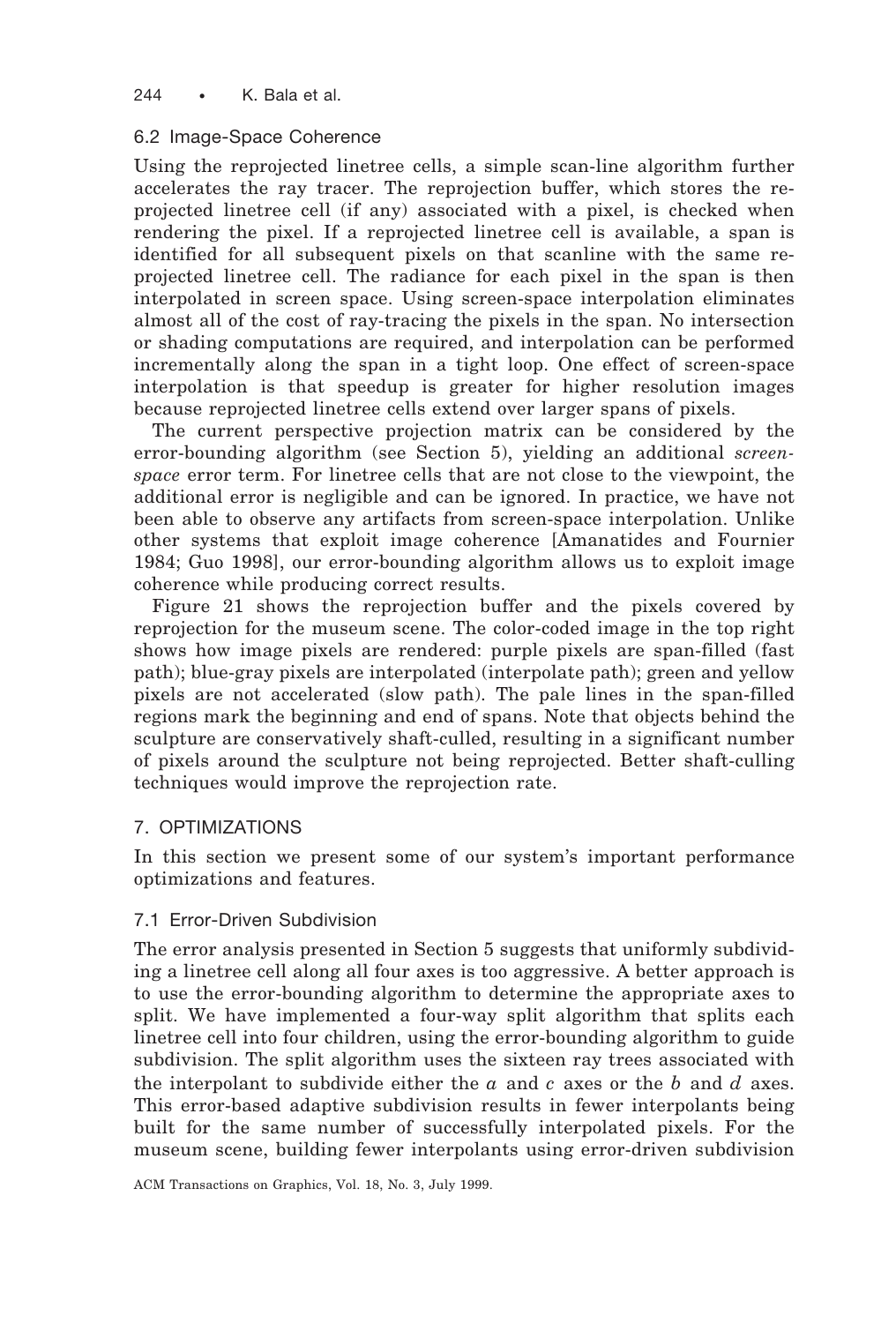

Fig. 21. **Museum scene**. Top row (left to right): reprojection buffer, color-coded image. Middle row: span-filled pixels, and span-filled and interpolated pixels; bottom: final image.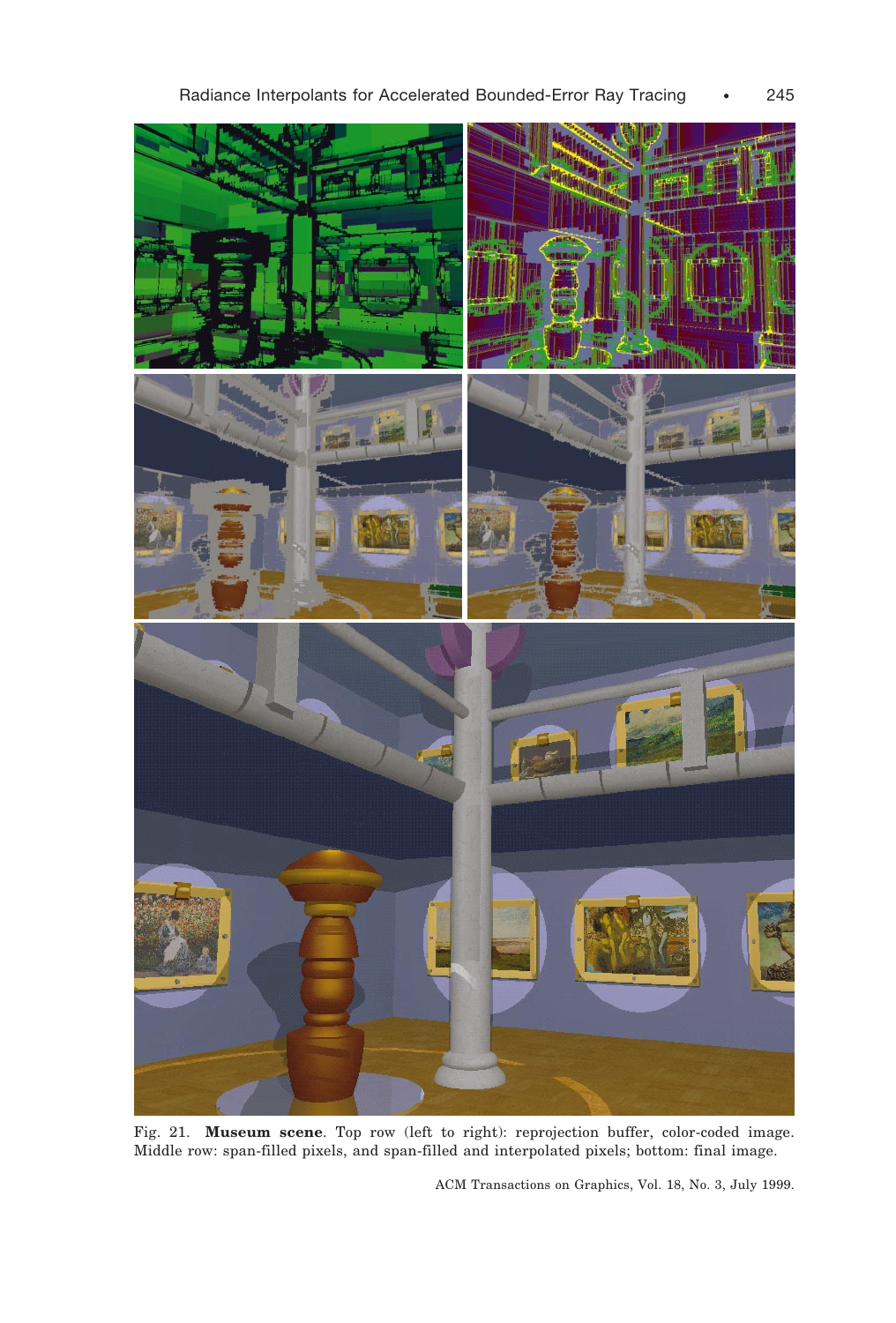resulted in a 35% speedup. Currently our algorithm adaptively subdivides only across radiance discontinuities. However, this technique could also be applied to adaptive subdivision across regions with nonlinear radiance variation.

# 7.2 Linetree Depth

Our adaptive algorithm builds interpolants only if the benefits of interpolating radiance outweigh the cost of building interpolants. It achieves this by evaluating a simple cost model when deciding whether to subdivide a linetree cell. Linetree cells are subdivided on the basis of the number of screen pixels that they are estimated to cover. This estimate is computed using an algorithm similar to that used for reprojection (see Section 6). The front face of the linetree cell is projected onto its back plane and clipped against its back face. The area of this clipped back face projected on the image plane estimates the number of pixels covered by the linetree cell. Thus, when the observer zooms in on an object, interpolants for that object are built to a greater resolution if required by the error-bounding algorithm; if an observer is far away from an object, the interpolants are coarse, saving memory. This cost model ensures that the cost of building interpolants is amortized over several pixels. For the results in this paper, an interpolant is built only if it is expected to cover at least twelve pixels on the image plane. This setting delivers the best performance because building an interpolant is roughly twelve times more expensive than shooting a single ray (four of the sixteen samples associated with the interpolant have already been computed for its parent linetree cell and are reused).

# 7.3 Unique Interpolant Rays

The cost of building interpolants can be decreased by noticing that linetree cells share many rays. In the four-way split algorithm, each child of a linetree cell shares four rays with its parent. Similarly, siblings in the linetree share common rays; for example, two sibling linetree cells that have the same front face but different back faces share eight of the sixteen extremal rays. Therefore, when building interpolants, we use hash tables indexed by the ray's four parameters to guarantee that each ray is only shot once. This optimization reduces the total number of rays used to build interpolants by about 65%.

# 7.4 Unique Ray Trees

Storing radiance samples and their associated ray trees could result in substantial memory usage. However, all valid interpolants and a large number of invalid interpolants are associated with similar ray trees. Hence we use hash tables to avoid storing duplicate ray trees, resulting in substantial memory savings.

# 7.5 Textures

Our system supports textured objects by separating the texture-coordinate computation from texture lookup. Texture coordinates and incoming radi-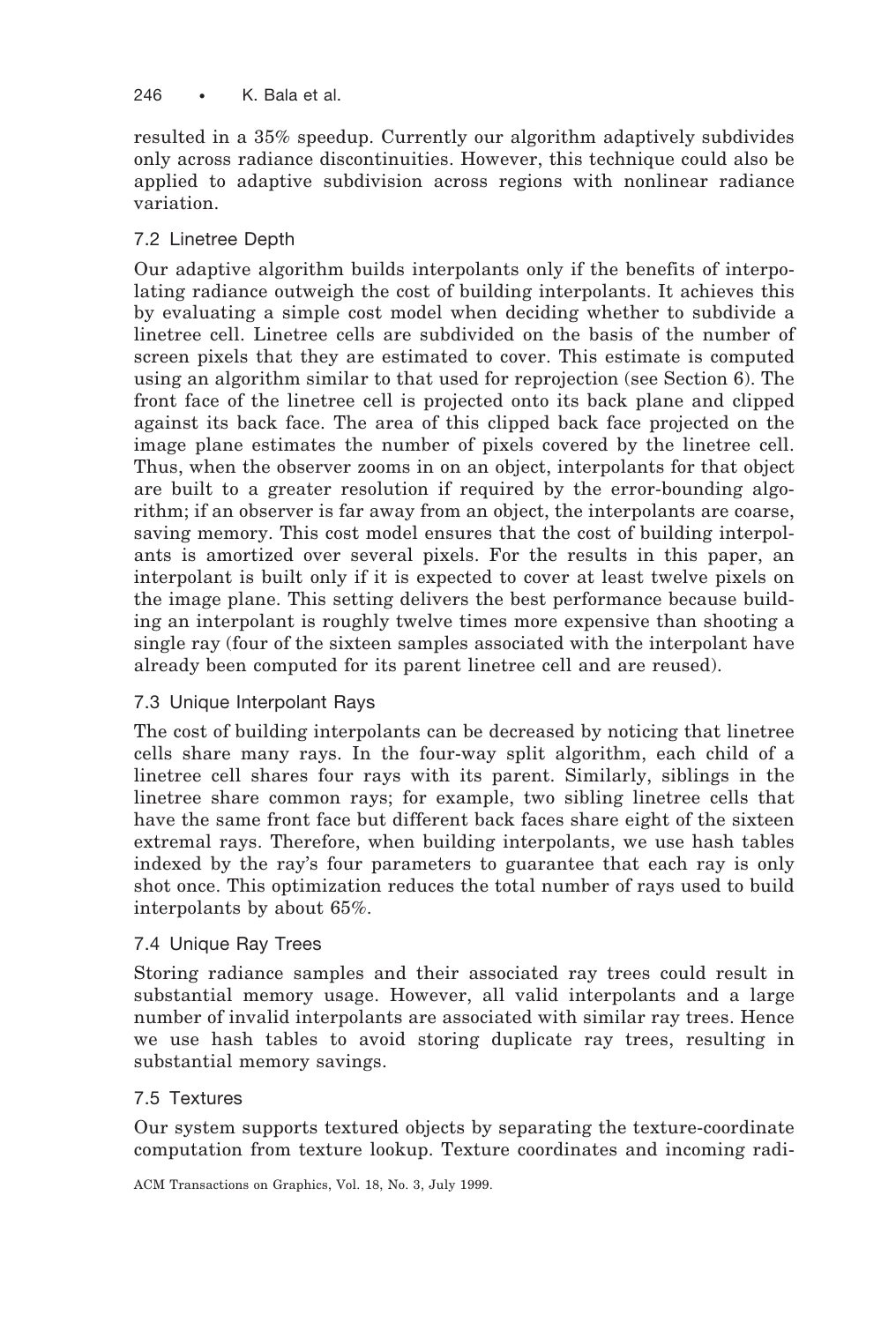ance at the textured surface are both quadrilinearly interpolated. In general, multiple textures may contribute to the radiance of an interpolant. The texture coordinates of every contributing texture and the appropriate weighting of each texture by the incoming radiance are recorded in the interpolant for each of the sixteen extremal rays and are separately interpolated. For reflected textures, an additional ray must be shot for each contributing texture from the point of reflection to compute the texture coordinates used in interpolation.

## 7.6 Adaptive Shaft-Culling

The reprojection algorithm applies shaft culling to linetree cells from the previous frame. However, for large linetree cells that are only partially occluded, these shaft culls are too conservative. On the other hand, for small linetree cells it is wasteful to shaft-cull all the linetree cells of the object if the object is completely visible.

To address this problem, we cluster all the linetree cells of an object and shaft-cull the cluster. If the shaft cull succeeds, a significant performance improvement is achieved by eliminating the shaft cull for each individual cell. If the shaft cull fails, we recursively subdivide the cluster spatially along its two nonprincipal axes and shaft-cull the four smaller clusters that result. This recursive subdivision is repeated until the cluster size is reduced to a single linetree cell. Then, using a cost model similar to that for subdividing the linetrees themselves, the contribution of this single cell to the image is evaluated. If the contribution of the cell is significant, it in turn is recursively subdivided and shaft-culled. The portions of the faces that are not blocked are then reprojected. For the museum scene, clustering decreases the number of shaft culls by about a factor of four.

## 8. PERFORMANCE RESULTS

This section evaluates the speed and memory usage of our system.

#### 8.1 Base Ray Tracer

We compare our system to a base ray tracer that implements classical Whitted ray tracing with textures and uses the isotropic Ward local shading model. The base ray tracer is also used by our system for noninterpolated pixels.

To make the comparison between the ray tracers fair, optimizations were applied to both the base ray tracer and to our interpolant ray tracer when possible. There were a number of such optimizations. To speed up intersection computations, the ray tracers use kd-trees for spatial subdivision of the scene [Glassner 1989]. Marching rays through the kd-tree is accelerated by associating a quadtree with each face of the kd-tree cell. The quadtrees also cache the path taken by the most recent ray landing in that quadtree; this cache has a 99% hit rate. Therefore, marching a ray through the kd-tree structure is very fast. Also, shadow caches associated with objects accelerate shadow computations for shadowed objects. Other exten-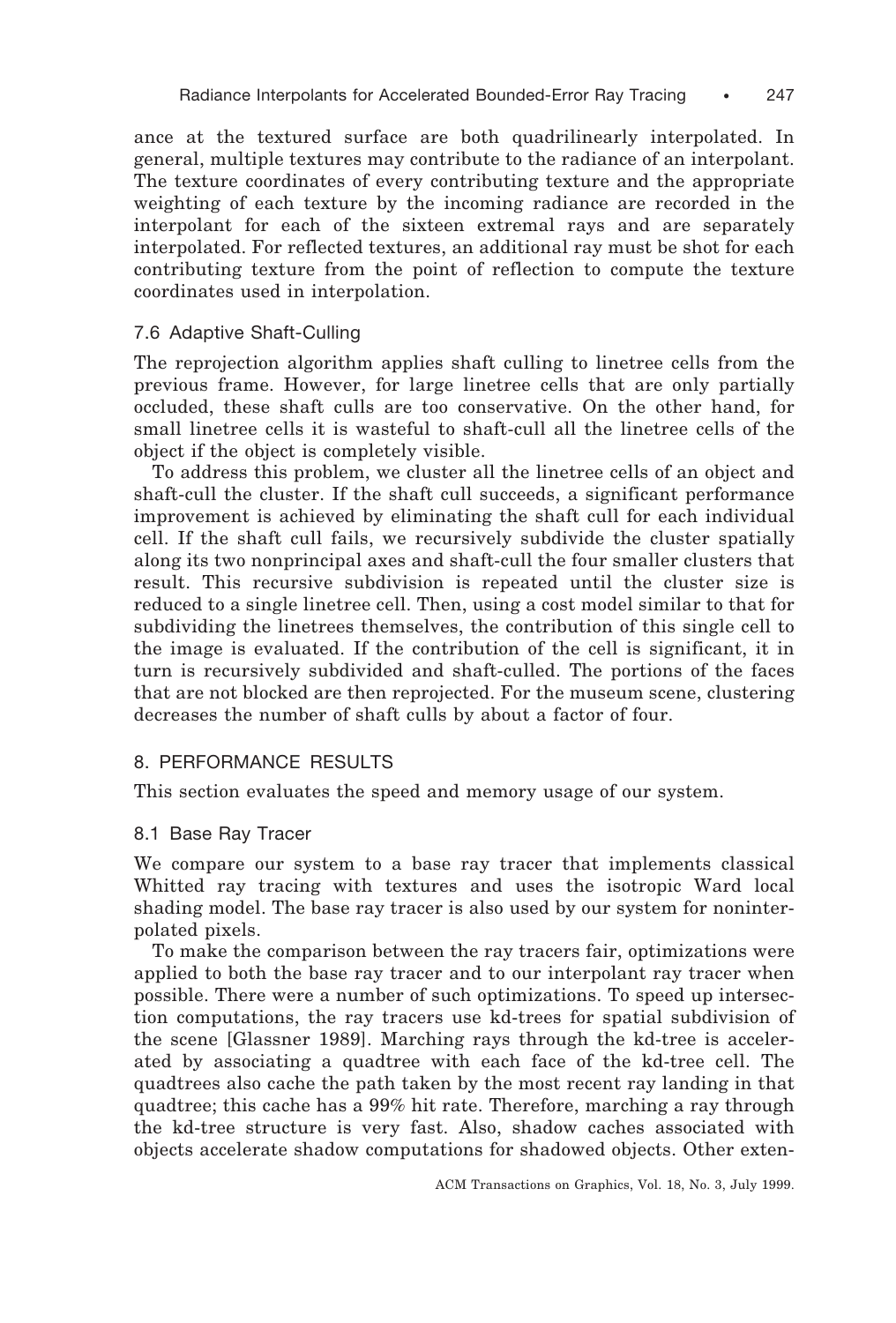

Fig. 22. **Museum scene**. Radiance is successfully interpolated for the blue-gray pixels. The error-bounding algorithm invalidates interpolants for the green, yellow, and pink pixels. Nonlinearity detection is enabled for the bottom row. Green pixels: occluders/shadows; yellow pixels: silhouettes; pink pixels: excessive nonlinear radiance variation. Note the reflected textures in the base of the sculpture.

sions such as adaptive shadow testing [Ward 1994] and Light Buffers [Haines and Greenberg 1986] might improve performance further.

## 8.2 Test Scene

The data reported below was obtained for the museum scene shown in Figures 15, 21, and 22. In Figure 22, rendered images from the scene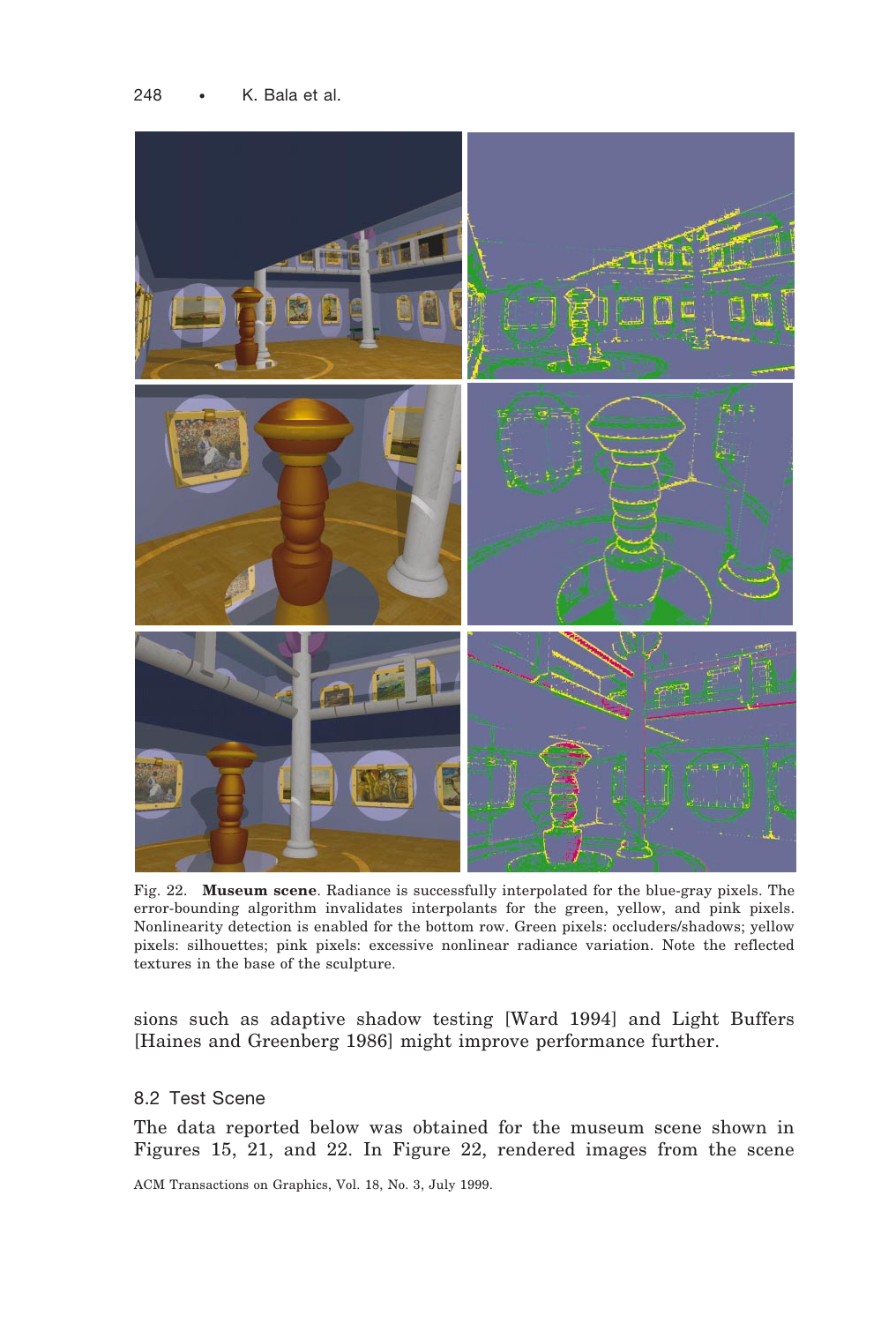appear on the left, and on the right, error-coded images show the regions of interpolation success and failure. In the error-coded images, interpolation success is indicated by a blue-gray color; other colors indicate various reasons why interpolation was not permitted. Green pixels correspond to interpolant invalidation due to radiance discontinuities such as shadows and occluders. Yellow pixels correspond to interpolants that are invalid because some sample rays missed the object. Pink pixels correspond to interpolant invalidation because of nonlinear radiance variations.

The scene has more than 1100 convex primitives such as cubes, spheres, cylinders, cones, disks and polygons, and CSG union and intersection operations on these primitives. A coarse tesselation of the curved primitives requires more than 100k polygons, while more than 500k polygons are required to produce comparably accurate silhouettes. All timing results are reported for frames rendered at  $1200 \times 900$  resolution. The camera translates and rotates incrementally from frame to frame in various directions. The rate of translation and rotation are set such that the user can cross the entire length of the room in 300 frames and can rotate in place by 360 degrees in 150 frames. These rates correspond to walking speed.

## 8.3 Rendering Paths

There are three paths by which a pixel is assigned radiance:

- (1) *Fast path*: reprojected data is available and used with the span-filling algorithm.
- (2) *Interpolate path*: no reprojected data is available, but a valid interpolant exists. A single intersection is performed to find the appropriate linetree cell, and radiance is computed by quadrilinear interpolation.
- (3) *Slow path*: no valid interpolant is available, so the cell is subdivided and interpolants are built if deemed cost-effective. If the built interpolant is invalid, the pixel is rendered by the base ray tracer.

#### 8.4 Performance Results

Table I shows the costs of each of the three rendering paths. The data for this table was obtained by using the cycle counter on a single-processor 194 MHz Reality Engine 2, with 512 MB of main memory.

In a 60-frame walkthrough of the museum scene, about 75% of the pixels are rendered through the fast path, which is approximately 30 times faster than the base ray tracer for this scene. In this table, the entire cost of reprojecting pixels to the new frame is assigned to the fast path.

Pixels that are not reprojected but can be interpolated must incur the penalty of determining visibility. This interpolation path accounts for about 17% of the pixels. Quadrilinear interpolation is much faster than shading; as a result, the interpolation path is 5 times faster than the base ray tracer.

A pixel that is not reprojected or interpolated goes through the slow path, which subdivides a linetree, builds an interpolant, and shades the pixel.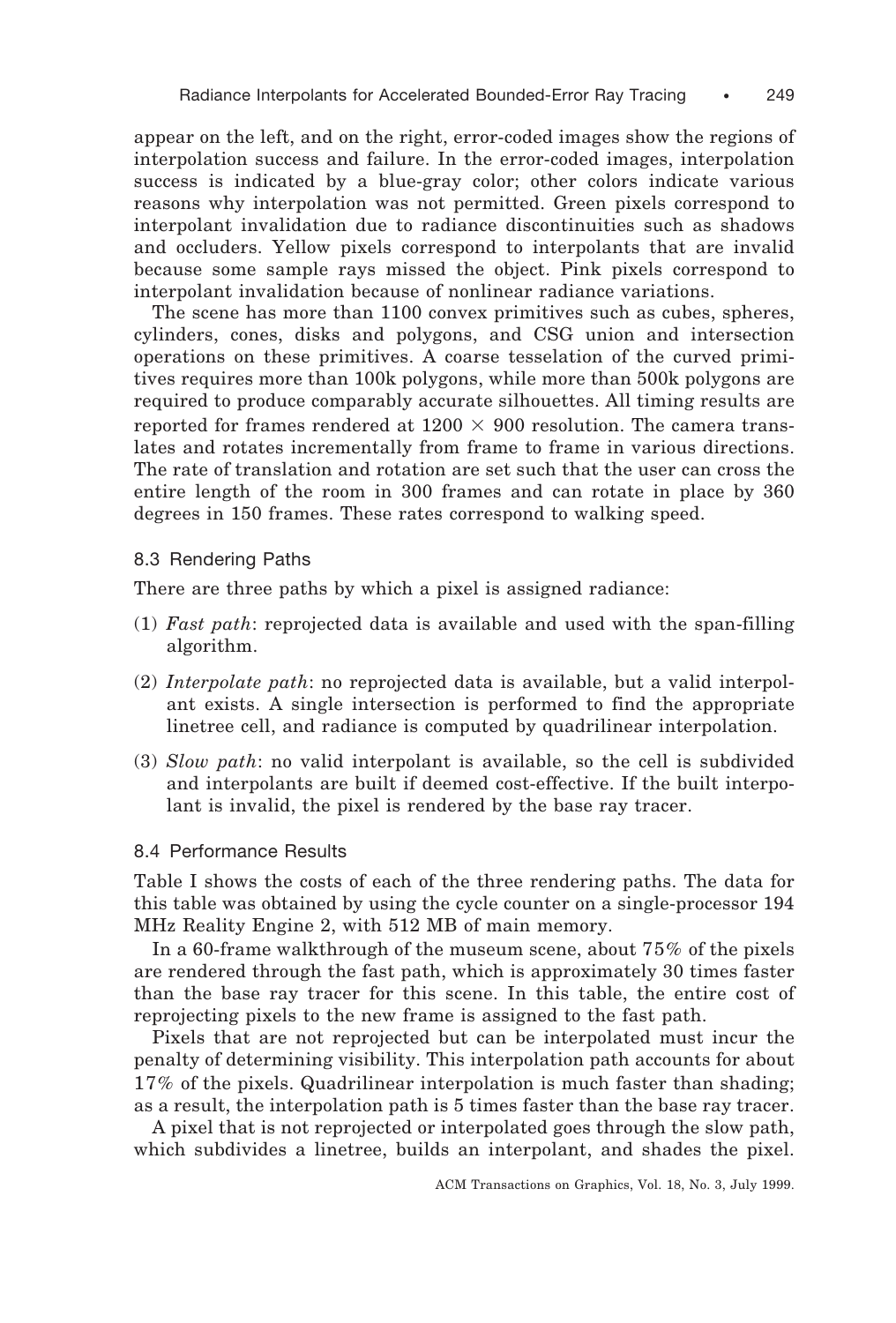Table I. Average Cost and Fraction of Pixels for Each Path Over a 60–Frame Walkthrough. Total time for interpolant ray tracer (in the second to last row) is the weighted average of time for each of three paths. The last row is time taken by base ray tracer.

| Path                   |                     | Cost for path<br>$(\mu$ secs) | Average fraction<br>of pixels covered |
|------------------------|---------------------|-------------------------------|---------------------------------------|
| Fast path              | Span fill           | 1.9                           | 75.2%                                 |
|                        | Reproject           | 3.9                           | $75.2\%$                              |
|                        | Total               | 5.8                           | 75.2%                                 |
| Interpolate path       | Intersect object    | 24.1                          | 16.88%                                |
|                        | Find linetree       | 4.5                           | 16.88%                                |
|                        | Quad. interpolation | 4.2                           | 16.88%                                |
|                        | Total               | 32.8                          | $16.88\%$                             |
| Slow path              | Intersect object    | 24.1                          | 7.92%                                 |
|                        | Find linetree       | 4.5                           | 7.92%                                 |
|                        | Test subdivision    | 11.9                          | 7.49%                                 |
|                        | Build interpolant   | 645.5                         | 0.43%                                 |
|                        | Shade pixel (base)  | 160.6                         | 7.92%                                 |
|                        | Weighted total      | 235.9                         | $7.92\%$                              |
| Interpolant ray tracer |                     | 28.5                          | 100.0%                                |
| Base ray tracer        |                     | 166.67                        | 100.0%                                |

This path is approximately 40% slower than the base ray tracer. However, this path is only taken for 8% of the pixels and does not impose a significant penalty on overall performance. Much of the added cost results from building interpolants. As explained in Section 7, interpolants are adaptively subdivided only when necessary. On average, interpolants are built for only  $0.4\%$  of the pixels (about 5% of the pixels that fail); the cost model is very effective at preventing useless work. This cost could be further reduced in an offline rendering application through judicious preprocessing.

In Figure 23, we compare the average performance of the interpolant ray tracer with that of the base ray tracer. The bar on the left shows the time taken by the base ray tracer, which for the museum scene is a nearly constant 180 seconds per frame. The middle bar shows the time taken by the interpolant ray tracer, classified by rendering paths. The bar on the right shows the number of pixels rendered by each path. Note that most of the pixels are rendered quickly by the fast path. Including the cost of reprojection, on average the fast path renders 75% of the pixels in 15% of the time to render the frame. Building interpolants accounts for 19% of the time, and the remaining 66% of the time is spent ray-tracing pixels that could not be interpolated.

In Figure 24, the running time of the base ray tracer and interpolant ray tracer are plotted for each frame. After the first frame, the interpolant ray tracer is 4 to 8.5 times faster than the base ray tracer. Note that even for the first frame, with no preprocessing, the interpolant ray tracer exploits spatial coherence in the frame and is faster than the base ray tracer.

The time taken by the interpolant ray tracer depends on the scene and the amount of change in the user's viewpoint. Moving forward, for example,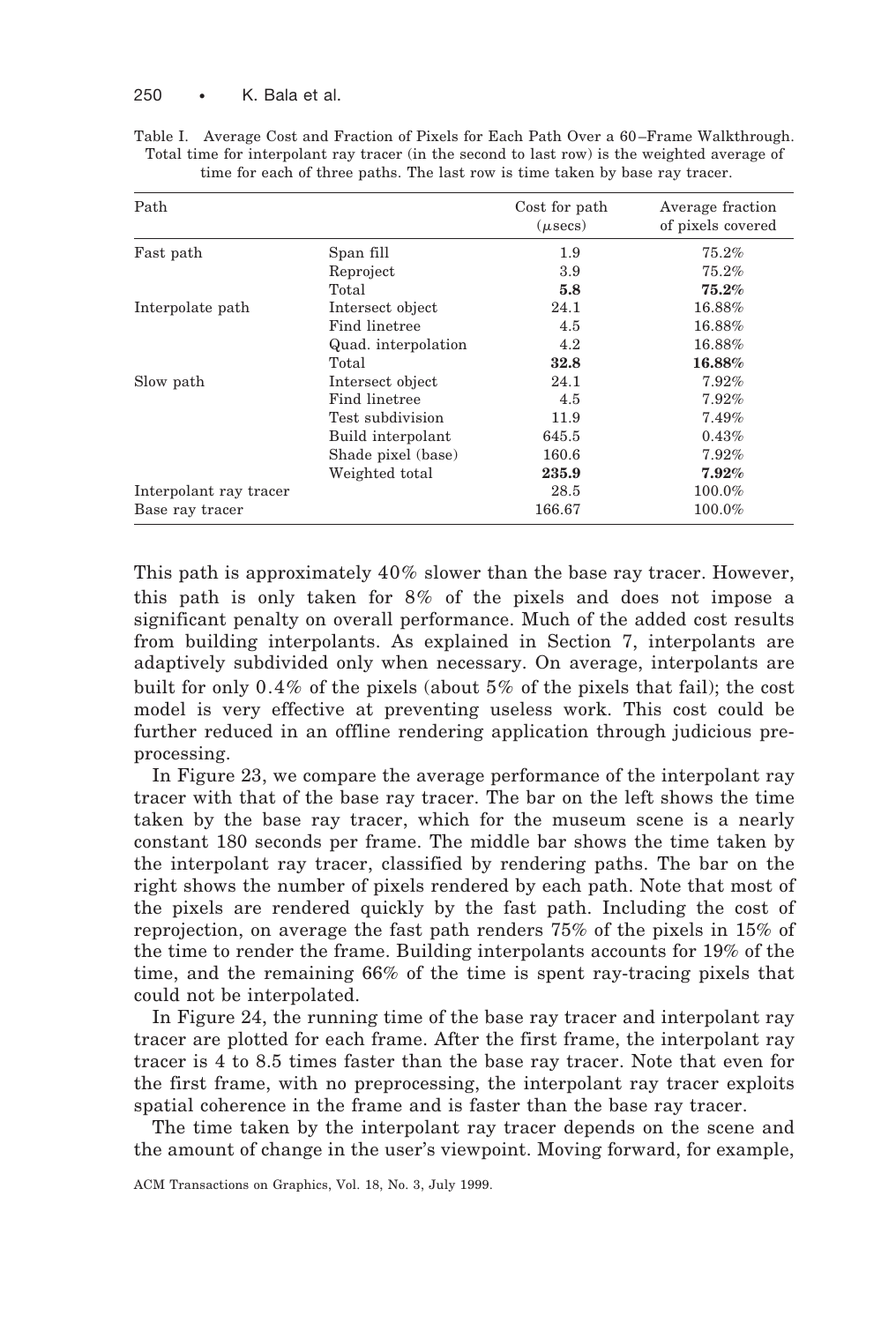

Fig. 23. Performance breakdown by rendering path and time.



Fig. 24. Timing comparisons for 60 frames.

reuses interpolants very effectively, whereas moving backward introduces new nonreprojected pixels on the periphery of the image for which the fast path is not taken. The museum walkthrough included movements and rotations in various directions.

### 8.5 Memory Usage and Linetree Cache Management

Memory usage is a concern about a system that stores and reuses 4D radiance samples. The Light Field [Levoy and Hanrahan 1996] and Lumigraph [Gortler et al. 1996] make heavy use of compression algorithms to reduce memory usage. Our work differs in several important respects. Our system uses an online algorithm that adaptively subdivides linetrees only when the error-bounding algorithm indicates that radiance does not vary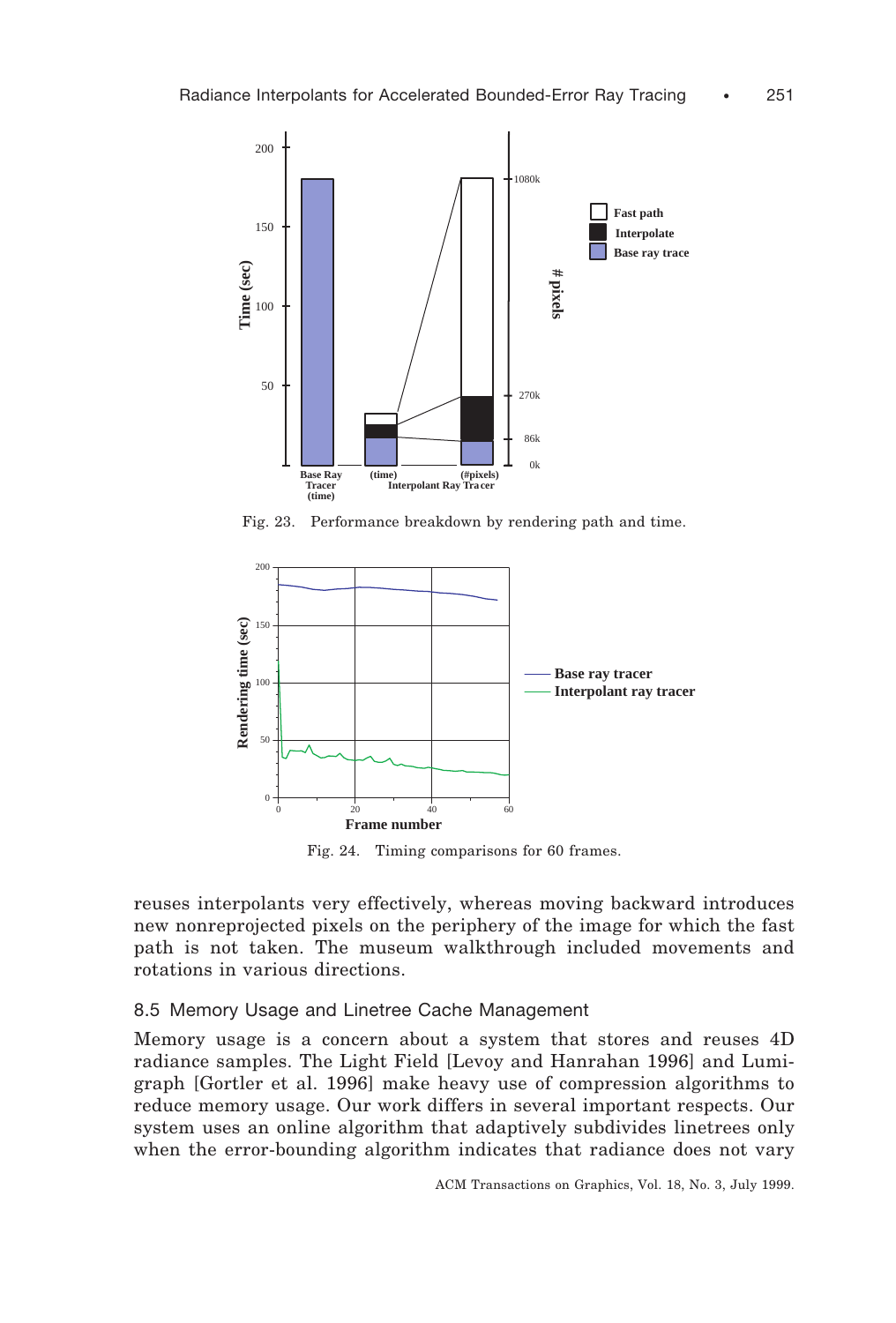

Fig. 25. Impact of linetree cache eviction on performance.

smoothly in the enclosed region of ray space. Since we do not store much redundant radiance information, we do not expect our data to be as compressible. However, the memory requirements of our system are quite modest when compared to these 4D radiance systems. During the 60-frame walkthrough, the system allocates about 75 MB of memory. As the walkthrough progresses, new memory is allocated at the rate of about 1MB per frame.

Since our system uses an online algorithm—it does no preprocessing and interpolants are built lazily—the system memory usage can be bounded by a least-recently-used (LRU) cache management strategy that reuses memory for linetrees and interpolants. We have implemented a linetree cache management algorithm similar to the UNIX clock algorithm for page replacement [Tanenbaum 1987], though it manages memory at the granularity of linetree cells rather than at page granularity. The system allocates memory for linetrees and interpolants in large blocks. When the system memory usage exceeds some user-specified maximum block count, the cache management algorithm scans through entire blocks of memory at a time to evict any interpolants that have not been used recently. Each linetree cell has a counter that stores the last frame in which the cell was touched. If the linetree cell scanned for eviction is a leaf and has not been touched for *n* frames, where *n* is a user-specified *age* parameter, it is evicted. If all the children of a cell have been evicted, it too is evicted. Once the system recovers a sufficient amount of memory, normal execution resumes. Since scanning operates on coherent blocks of memory, the algorithm has excellent memory locality, which is important for finegrained cache eviction strategies [Castro et al. 1997].

In Figure 25 we present the results of our LRU linetree cache management algorithm. The x-axis shows the user-specified maximum memory limit. The gray vertical dashed line shows the memory required by the first frame (17 MB). The y-axis shows the average runtime of the interpolant ray tracer, normalized with respect to the average runtime in the absence of memory usage restrictions (shown as a flat blue line). The green trace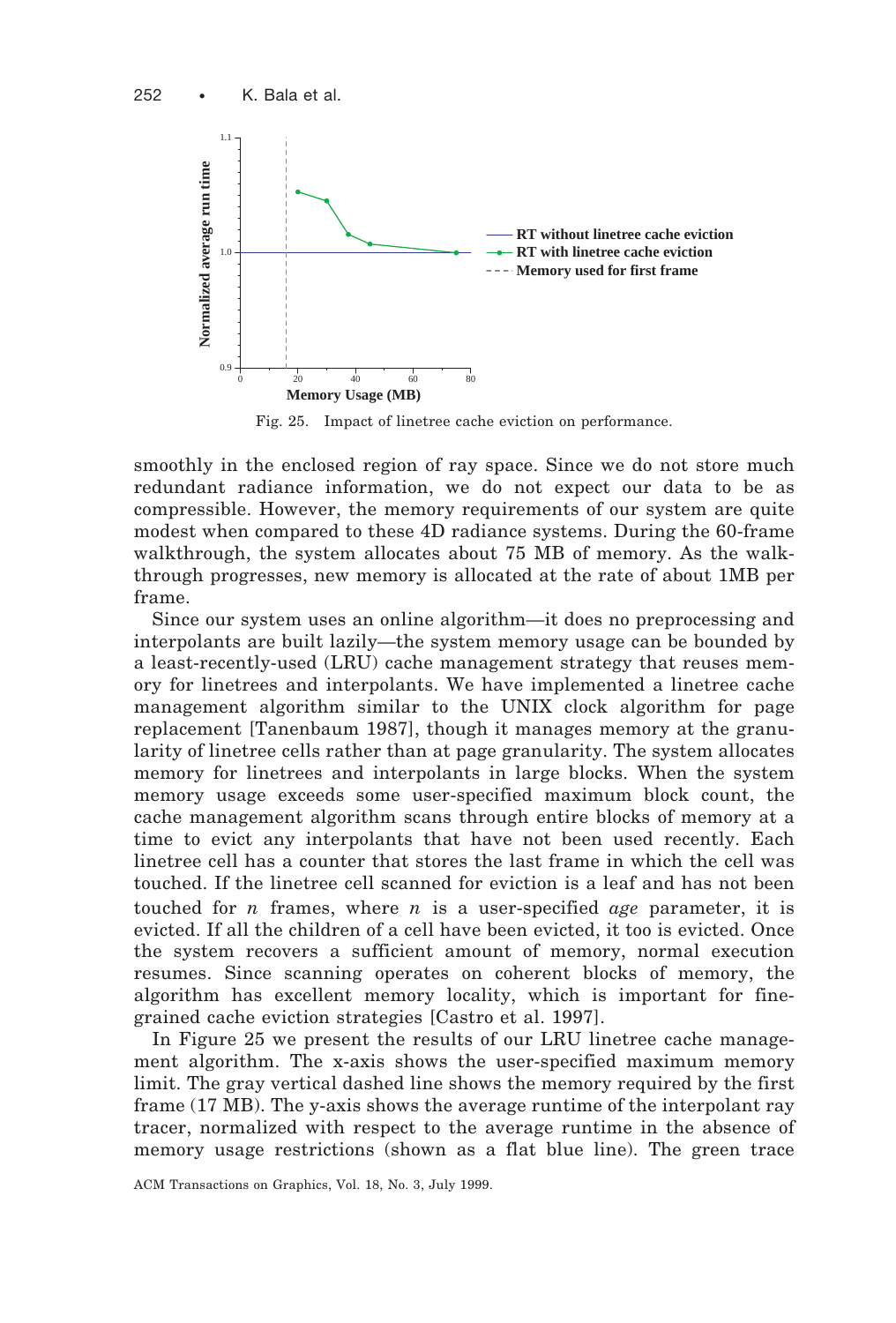shows that the cache management algorithm is effective at preventing performance degradation when memory usage is restricted. Even when memory is restricted to 20 MB, the performance penalty is only 5%; at 45 MB, the penalty is only 0.75%. For long walkthroughs, the benefits of using cache management far outweigh this small loss in performance. Furthermore, it should be possible to hide the latency of the cache management algorithm by using idle CPU cycles when the user's viewpoint is not changing.

## 9. CONCLUSIONS AND FUTURE WORK

Our system exploits object-space, ray-space, image-space, and temporal coherence to accelerate ray tracing. We have introduced 4D radiance interpolants that are quadrilinearly interpolated to approximate radiance. A fast conservative reprojection algorithm accurately determines visibility as the user's viewpoint changes.

Our error-bounding algorithm detects radiance discontinuities and prevents interpolation across them. We have introduced the use of linear interval arithmetic to compute conservative error bounds for radiance interpolation, thus guaranteeing the quality of the radiance approximation. The maximum error bound  $\epsilon$  can be used to control performance-quality tradeoffs.

The combination of lazy interpolants and reprojection achieves significant performance improvements (4 to 8.5 times faster than the base ray tracer) for complex scenes and smoothly varying viewpoints. For the museum scene, 92% of the pixels are accelerated and only 8% of the pixels are rendered using the base ray tracer. An efficient cache management algorithm bounds memory usage, keeping the memory requirements of our system modest.

There are many opportunities for applying the new techniques described here. Ray tracing is often used to produce high-quality imagery in large offline animations. Our techniques should be useful in accelerating both these preprogrammed animations and interactive walkthroughs. For an animation, the user could specify the camera path completely; for a walkthrough, the user could indicate areas of the scene through which the viewpoint could move. Our system could use this information about camera position to guide the sampling of interpolants. The error-bounding algorithm, which identifies regions of nonlinear radiance variation, could also be used to guide intelligent supersampling.

Another useful application of these techniques is interactive scene manipulation [Brière and Poulin 1996]. In such systems the user interactively manipulates material properties, lights, and scene geometry with raytraced imagery. Such systems are more useful if the user's viewpoint is permitted to change. Integrating radiance interpolants with scene manipulation permits both dynamic scene editing and dynamic viewing [Bala et al. 1999].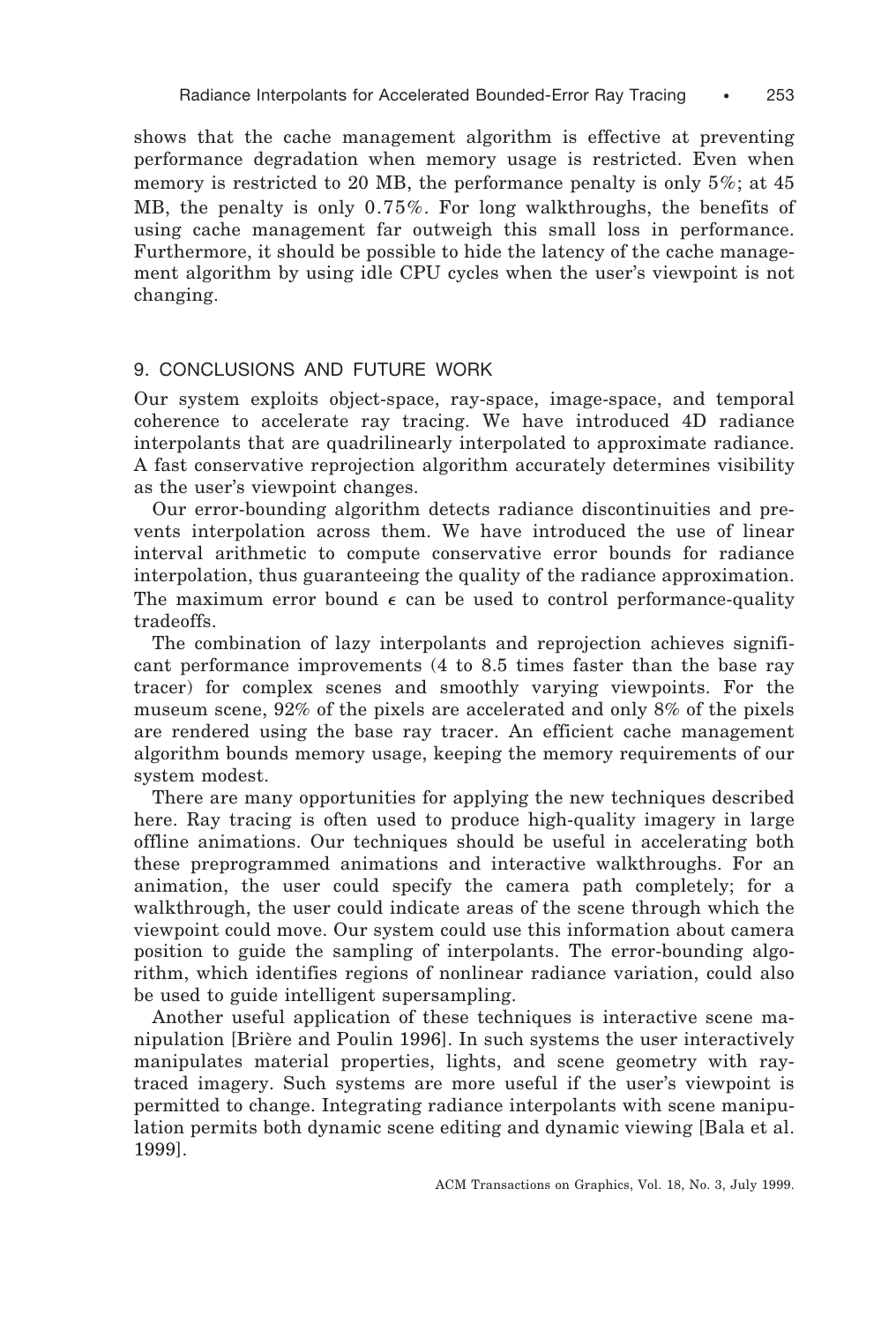We would also like to extend the shading model of our ray tracer and its support for complex primitives; both of these would require extending the error-bounding algorithm, though the interpolant-building mechanism described in this paper should be directly applicable. Our system samples the view-dependent component of radiance; we would like to extend it to support a more complete shading model, including diffuse interreflection, generalized BRDFs, and area light sources. We would also like to expand the support for textures to include more general texturing techniques such as bump maps and displacement maps. Information about perturbed surface positions and normals can be applied to the linear interval analysis equations in Section 5.2. Finally, our current technique assumes that object surfaces are convex. Relaxing this assumption to support polygon meshes, or parametric patches, would be useful. In Section 5.2 we describe how our linear interval analysis techniques could be extended to support spline patches.

#### ACKNOWLEDGMENTS

We thank Andrew Myers for many helpful discussions and his fast hash table implementation. We also thank Greg Ward Larson and the anonymous reviewers for their in-depth suggestions, and Michael Capps and Ulana Legedza for their comments on early drafts.

#### **REFERENCES**

- ADELSON, S. J. AND HODGES, L. F. 1995. Generating exact ray-traced animation frames by reprojection. *IEEE Comput. Graph. Appl. 15*, 3 (May), 43–52.
- AMANATIDES, J. 1984. Ray tracing with cones. In *Proceedings of the 1984 Conference on Computer Graphics* (SIGGRAPH '84, July 1984), ACM Press, New York, NY, 129–135.
- AMANATIDES, J. AND FOURNIER, A. 1984. Ray casting using divide and conquer in screen space. In *Proceedings of the International Conference on Engineering and Computer Graphics* (Beijing, 1984),
- ANDRADE, A., COMBA, J., AND STOLFI, J. 1994. Affine arithmetic. In *Proceedings of the Conference on Interval* (St. Petersburg, Russia, Mar. 1994),
- ARVO, J. AND KIRK, D. 1987. Fast ray tracing by ray classification. *SIGGRAPH Comput. Graph. 21*, 4 (July 1987), 196–205.
- BADT, S. JR. 1988. Two algorithms for taking advantage of temporal coherence in ray tracing. *Visual Comput. 4*, 3 (Sept.), 123–132.
- BALA, K. 1999. Radiance interpolants for interactive scene editing and bounded-error ray tracing. Ph.D. Dissertation. MIT Laboratory for Computer Science, Cambridge, MA.
- BALA, K., DORSEY, J., AND TELLER, S. 1998. Bounded-error interactive ray tracing. TR-748. MIT Laboratory for Computer Science, Cambridge, MA.
- BALA, K., DORSEY, J., AND TELLER, S. 1999. Interactive ray-traced scene editing using ray segment trees. In *Proceedings of the Tenth Eurographics Workshop on Rendering* (June 1999), 39–52.
- BRIÈRE, N. AND POULIN, P. 1996. Hierarchical view-dependent structures for interactive scene manipulation. In *Proceedings of the 23rd Annual Conference on Computer Graphics* (SIGGRAPH '96, New Orleans, LA, Aug. 4–9, 1996), J. Fujii, Ed. Annual conference series ACM Press, New York, NY, 83–90.
- CASTRO, M., ADYA, A., LISKOV, B., AND MYERS, A. C. 1997. HAC: Hybrid adaptive caching for distributed storage systems. In *Proceedings of the 16th ACM Symposium on Operating Systems Principles* (SOSP '97, Saint-Malo, France, Oct. 5–8, 1997), M. Banâtre, H. Levy, and W. M. Waite, Eds. ACM Press, New York, NY, 102–115.
- CHAPMAN, J., CALVERT, T. W., AND DILL, J. 1990. Exploiting temporal coherence in ray tracing. In *Proceedings of the Conference on Graphics Interface* (Halifax, Nova Scotia, May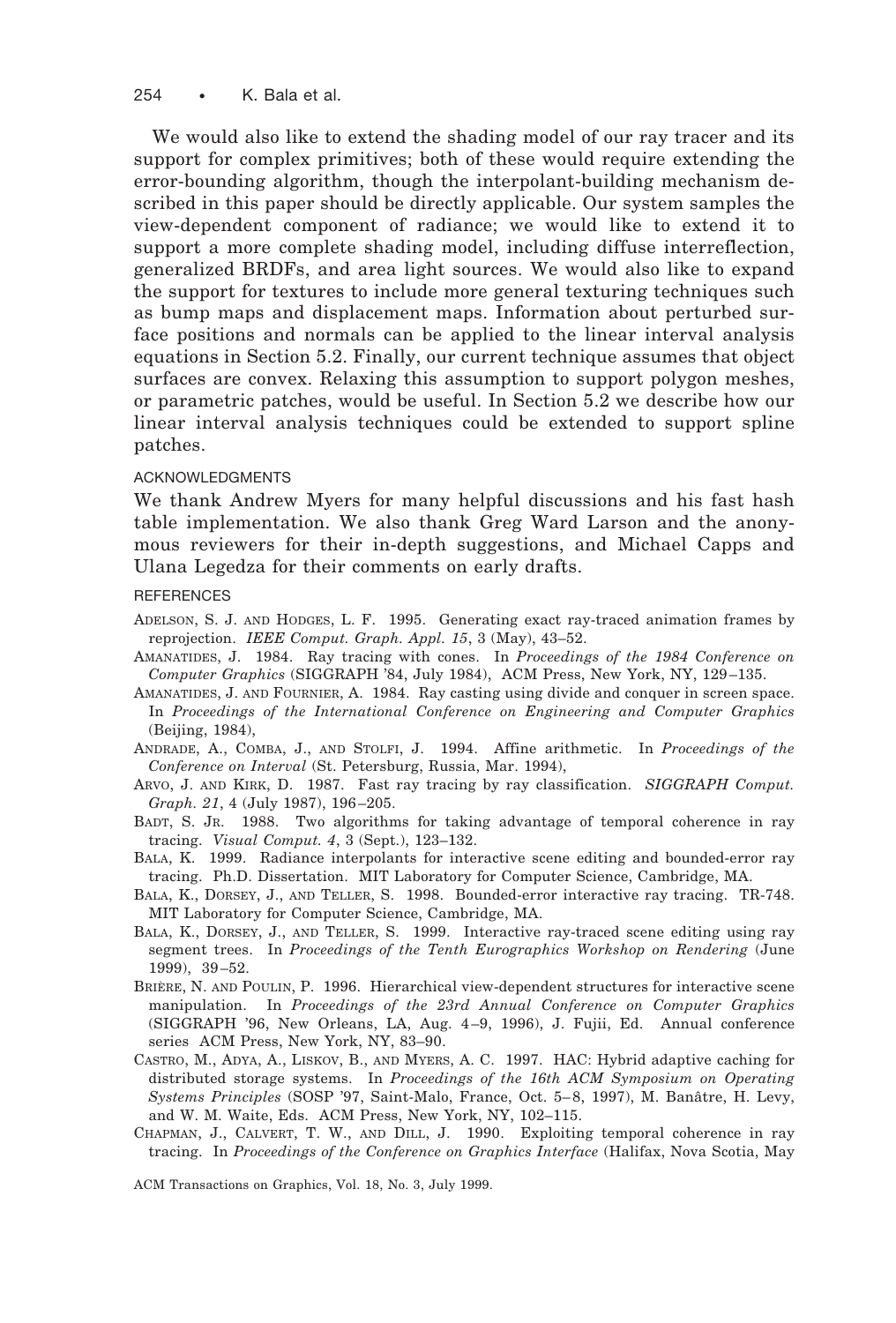14–18, 1990), S. MacKay and E. M. Kidd, Eds. Canadian Information Processing Society, Toronto, Canada, 196–204.

- CHAPMAN, J., CALVERT, T. W., AND DILL, J. 1991. Spatio-temporal coherence in ray tracing. In *Proceedings of the Conference on Graphics Interface '91* (Calgary, Alberta, June 3–7, 1991), W. A. Davis and B. Wyvill, Eds. Morgan Kaufmann Publishers Inc., San Francisco, CA, 101–108.
- CHEN, S. E., RUSHMEIER, H. E., MILLER, G., AND TURNER, D. 1991. A progressive multi-pass method for global illumination. In *Proceedings of the 18th International Conference on Computer Graphics* (SIGGRAPH '91, Las Vegas, NA, July 28–Aug. 2, 1991), J. J. Thomas, Ed. ACM Press, New York, NY, 165–174.
- CHEVRIER, C. 1997. A view interpolation technique taking into account diffuse and specular inter-reflections. *Visual Comput. 13*, 7, 330–341.
- COOK, R. L. 1986. Stochastic sampling in computer graphics. *ACM Trans. Graph. 5*, 1 (Jan. 1986), 51–72.
- CRAGG, T. 1998. Pillars of salt. In *Sculpture of Goodwood*
- DIEFENBACH, P. J. AND BADLER, N. I. 1997. Multi-pass pipeline rendering: realism for dynamic environments. In *Proceedings of the 1997 Symposium on Interactive 3D Graphics* (SI3D '97, Providence, RI, Apr. 27–30, 1997), A. van Dam, Ed. ACM Press, New York, NY, 59–70.
- FOLEY, J. D. AND VAN DAM, A. 1982. *Fundamentals of Interactive Computer Graphics*. Addison-Wesley Longman Publ. Co., Inc., Reading, MA.
- GLASSNER, A. S. 1984. Space subdivision for fast ray tracing. *IEEE Comput. Graph. Appl. 4*, 10, 15–22.
- GLASSNER, A. S., Ed. 1989. *An Introduction to Ray Tracing*. Academic Press Ltd., London, UK.
- GLASSNER, A. S. 1995. *Principles of Digital Image Synthesis*. Morgan Kaufmann Publishers Inc., San Francisco, CA.
- GORAL, C. M., TORRANCE, K. E., GREENBERG, D. P., AND BATTAILE, B. 1984. Modeling the interaction of light between diffuse surfaces. In *Proceedings of the 1984 Conference on Computer Graphics* (SIGGRAPH '84, July 1984), ACM Press, New York, NY, 213–222.
- GORTLER, S. J., GRZESZCZUK, R., SZELISKI, R., AND COHEN, M. F. 1996. The Lumigraph. In *Proceedings of the 23rd Annual Conference on Computer Graphics* (SIGGRAPH '96, New Orleans, LA, Aug. 4–9, 1996), J. Fujii, Ed. Annual conference series ACM Press, New York, NY, 43–54.
- GUO, B. 1998. Progressive radiance evaluation using directional coherence maps. In *Proceedings of the 25th Annual Conference on Computer Graphics* (SIGGRAPH '98, Orlando, FL, July 19–24, 1998), S. Cunningham, W. Bransford, and M. F. Cohen, Eds. ACM Press, New York, NY, 255–266.
- HAINES, E. AND GREENBERG, D. 1986. The light buffer: a shadow-testing accelerator. *IEEE Comput. Graph. Appl. 6*, 9 (Sept.), 6–16.
- HAINES, E. A. AND WALLACE, J. R. 1994. Shaft culling for efficient ray-traced radiosity. In *Proceedings of the Second Eurographics Workshop on Photorealistic Rendering in Computer Graphics*, Springer-Verlag, Secaucus, NJ.
- HANRAHAN, P., SALZMAN, D., AND AUPPERLE, L. 1991. A rapid hierarchical radiosity algorithm. In *Proceedings of the 18th International Conference on Computer Graphics* (SIGGRAPH '91, Las Vegas, NA, July 28–Aug. 2, 1991), J. J. Thomas, Ed. ACM Press, New York, NY, 197–206.
- HANSEN, E. R. 1975. A generalized interval arithmetic. In *Proceedings of the International Symposium on Interval Mathematics* (Karlsruhe, Germany, May 1975), Springer-Verlag, New York, 7–18.
- HECKBERT, P. S. AND HANRAHAN, P. 1984. Beam tracing polygonal objects. In *Proceedings of the 1984 Conference on Computer Graphics* (SIGGRAPH '84, July 1984), ACM Press, New York, NY, 119–127.
- LEVOY, M. AND HANRAHAN, P. 1996. Light field rendering. In *Proceedings of the 23rd Annual Conference on Computer Graphics* (SIGGRAPH '96, New Orleans, LA, Aug. 4–9, 1996), J. Fujii, Ed. Annual conference series ACM Press, New York, NY, 31–42.
- LISCHINSKI, D. AND RAPPOPORT, A. 1998. Image-based rendering for non-diffuse synthetic scenes. In *Proceedings of the 9th Eurographics Workshop on Rendering* (Vienna, Austria, June 1998), 301–314.